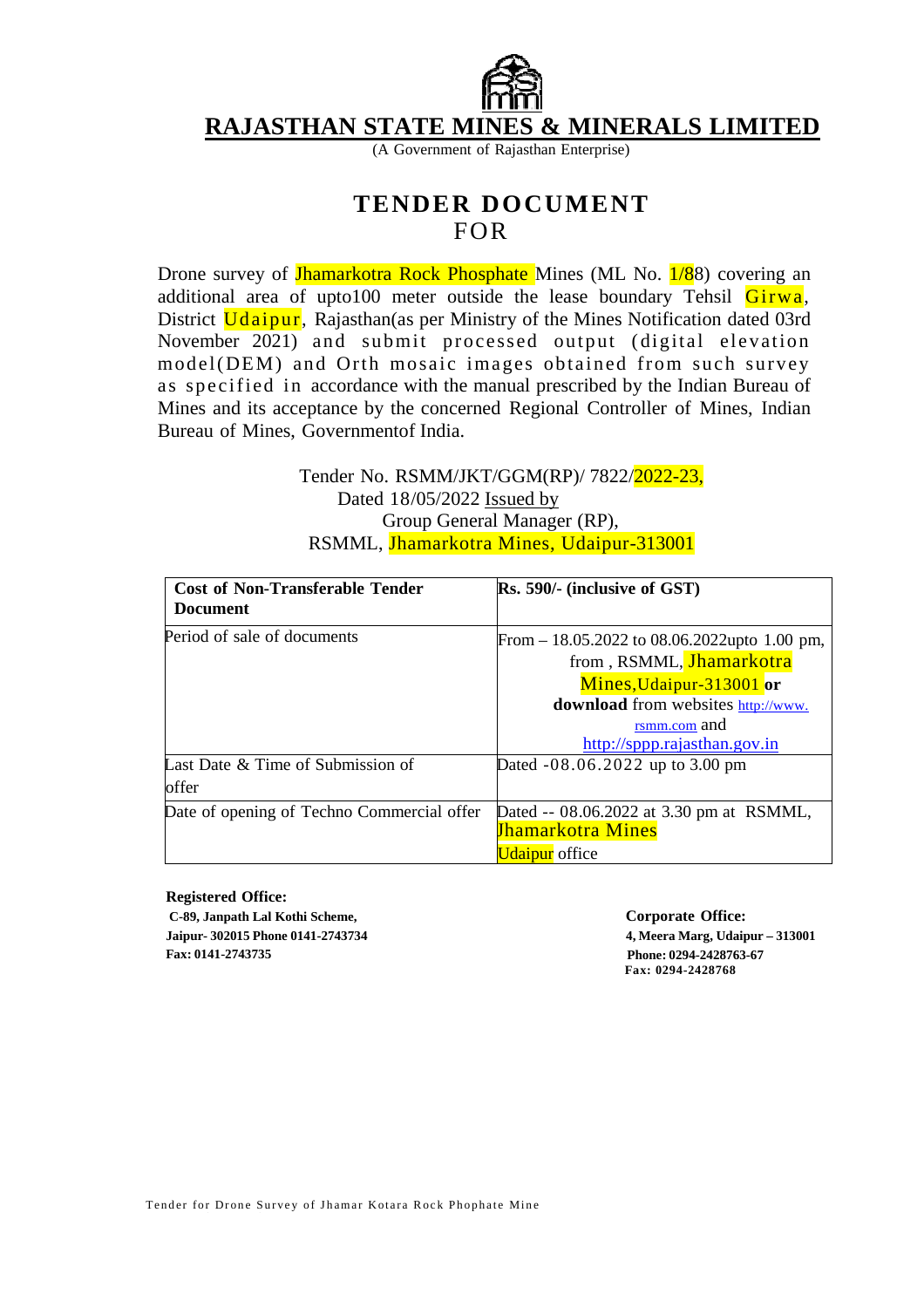# SECTION -1 **RAJASTHAN STATE MINES & MINERALS LIMITED**



(A Government of Rajasthan Enterprise) Corporate Office : 4- Meera Marg, Udaipur – 313 001 , Phone : 0294-2427177,2428763-67, fax 0294-2428768,2428739 Email:- contractsco.rsmml@rajasthan.gov.in

#### **Ref. No: -** RSMM/JKT/GGM(RP)/ --/2022-23 **Dated:18 /05/2022**

# **NOTICE INVITING TENDER**

Sealed offers in two parts viz (Part-A: Techno-commercial offer and Part-B: Price offer) are invited for the following works from competent & experienced Individual /Firm/Company);

| S. No.       | <b>Brief Description of</b>                                                                                                                                                                                                                                                                                                                                                                                                                                                                                                                                                                                       |                                                                                                    | Number of | Period of                 |
|--------------|-------------------------------------------------------------------------------------------------------------------------------------------------------------------------------------------------------------------------------------------------------------------------------------------------------------------------------------------------------------------------------------------------------------------------------------------------------------------------------------------------------------------------------------------------------------------------------------------------------------------|----------------------------------------------------------------------------------------------------|-----------|---------------------------|
|              |                                                                                                                                                                                                                                                                                                                                                                                                                                                                                                                                                                                                                   |                                                                                                    | Mines     | contract                  |
| $\mathbf{1}$ | Drone survey of <b>Jhamarkotra Rockphosphate</b> Mines<br>(ML No. $1/88$ ) covering an additional area of up to<br>100 meter outside the lease boundary Tehsil $Girwa$ ,<br>District Udaipur, Rajasthan(as per Ministry of the<br>Mines Notification dated 03rd November 2021) and<br>submit processed output (digital elevation<br>model(DEM) and Orthomosaic) images<br>obtained from such survey as specified in<br>accordance with the manual prescribed by the Indian<br>Bureau of Mines and its acceptance by the concerned<br>Regional Controller of Mines, Indian Bureau of<br>Mines, Governmentof India. |                                                                                                    | One       | Forty Five<br>Days $(45)$ |
|              | Cost of tender document is Rs.590/- (inclusive of GST), payable in cash/by D.D. in favour of<br>"RSMMLtd, Udaipur"                                                                                                                                                                                                                                                                                                                                                                                                                                                                                                |                                                                                                    |           |                           |
|              | EMD :- $(Rs. 16520/-)$                                                                                                                                                                                                                                                                                                                                                                                                                                                                                                                                                                                            |                                                                                                    |           |                           |
|              | Period of sale of documents                                                                                                                                                                                                                                                                                                                                                                                                                                                                                                                                                                                       | From $-18.05.2022$ to $08.06.2022$ up to 1.00 pm,<br>or download from websites http://www.rsmm.com |           |                           |
|              |                                                                                                                                                                                                                                                                                                                                                                                                                                                                                                                                                                                                                   | and http://sppp.rajasthan.gov.in                                                                   |           |                           |

Last Date & Time Submission of offer Dated --08.06.2022 up to 3.00 pm Date of opening of Techno Commercial offer Dated --08.06 .2022 at 3.30 pm at RSMML, Jhamarkotra Mines Udaipur office

For participating in the work mentioned, the tenderer shall be pre-qualified on the basis of the following criteria:

- a) The tenderer should have minimum turnover of Rs. 3.50 Lac in any one of the immediate three preceding financial years 2018-19, 2019-20 and 2020-21 in its own name.
- b) The tenderer should have experience of at least one Drone survey of Mines and can submit processed output (digital elevation model(DEM) and Orth mosaic)images obtained from such survey as specified in accordance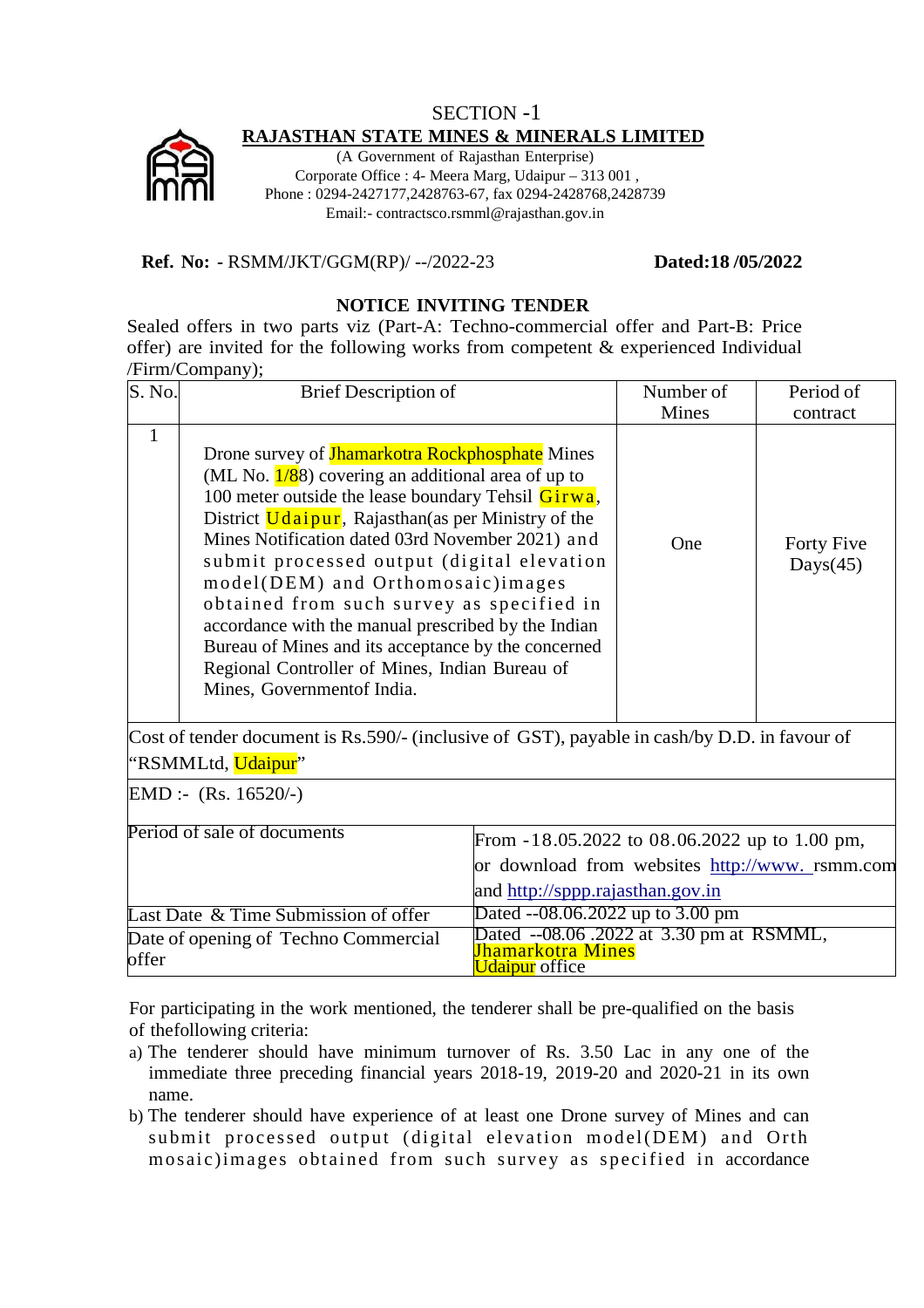with the manual prescribed by the Indian Bureau of Mines and its acceptance by the concerned Regional Controller of Mines, Indian Bureau of Mines, Government of India.

c) Drone should be DGCA Registered & Approved

The tender shall be pre-qualified on the basis of documents furnished along with Technocommercial bid in support of above. The decision of the company will be final and binding in this regard.

It is to be noted that, in case of Company registered under Companies Act, turnover of the Company shall only be considered. The Company reserves its right to call for any additional information so as to check the eligibility of the tenderer.

Joint ventures/consortium /partnership are allowed to participate in this tender subject to the jointly/severely responsibility, in such cases the turnover of partners/members should be considered.

The price bid of only those bidders shall be opened who qualify in technical bid as per criteria laid in tender & only qualified bidders will be informed about price bid opening.

The tenderer/ bidder who has earlier been suspended, or, banned, or, whose contract has been terminated including those against whom any FIR has been lodged and is pending, and, has not been disposed off in favour of tenderer meaning thereby acquittal of the tenderer, by the date of opening of techno-commercial bid shall not be eligible to participate in this tender during the currency of the suspension or banned period, or, till favorable disposal of FIR.

Offers furnished through any other mode shall not be considered, RSMML will not entertain any claim on account of postal delay/non-receipt. It also reserves the right to reject/cancel any or all tenders without assigning any reason whatsoever.

Group General Manager (RP)

**Note:** The tenderers are advised to keep visiting out website till due/extended due date of tender for corrigendum/addendum, if any, to the tender.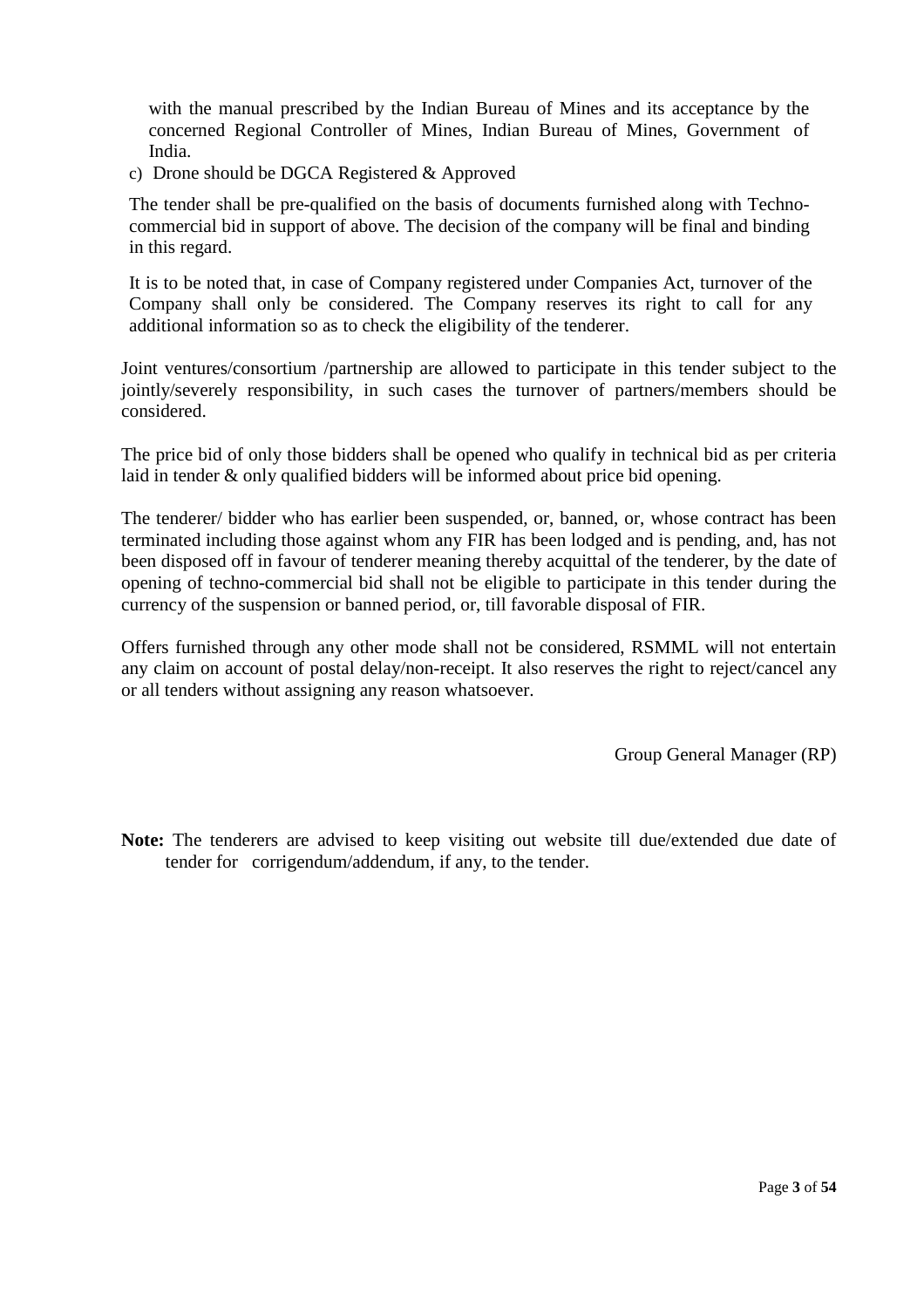# SECTION-II **Definitions, Interpretations**

# **2.0 DEFINITIONS:**

In the contract (as hereinafter defined) the following words and expression shall have the meaning hereby assigned to them, except where the context otherwise requires.

- **2.1 "RSMML" or "COMPANY" or "EMPLOYER" or "OWNER"** shall mean Rajasthan State Mines & Minerals Limited," having its registered office at C-89/90, Janpath, Lal Kothi Scheme, Jaipur (Rajasthan) and Corporate Office at 4-Meera Marg, Udaipur (Rajasthan) including its successors and assignees or its representatives authorized to act on its behalf for the purpose of contract.
- **2.2 "Appointing Authority"** wherever the expression is used shall mean the Managing Director of the Company.
- **2.3 "Managing Director"** shall mean the Managing Director of Rajasthan State Mines & Minerals Limited or his successor in the office so designated by the Company.

# 2.4 **" GGM of Contract"** shall mean Group General Manager for the Contract

of RSMML or his successor in the office so designated by the Company.

- **2.5 "Agent"** shall mean the Agent so designated for **Rock Phosphate** Mines as notified by the company in this behalf.
- **2.6 "Engineer-In-Charge" or "Officer In-charge" or "Authorized Officer" shall** mean the Officer so designated for the overall supervision, coordination, direction and administration of the contract work from time to time by the Company and shall also include the GGM of SBU &PC-Rock Phosphate
- **2.7 "Engineer's Representative"** shall mean any Resident Engineer or assistant to the Engineer-In-Charge appointed from time to time by the company to perform the duties set forth in the contract whose authority may be notified in writing to the Contractor by the Company.
- **2.8 Mine Manager**" shall mean the Mining Engineer so designated for **Rock Phosphate** Mines of Rajasthan State Mines & Minerals Ltd.
- **2.9 "Approved"** shall mean approved in writing by the Company/ Engineer-In-Charge.
- **2.10 "Attested"** shall mean attestation of the photocopy of documents by the First class Magistrate /Gazetted Officer/Notary Public.
- **2.11 "Clause"** shall mean the clause & sub-clause of this document &/or agreement etc.
- **2.12 "Tender"** shall mean the offer submitted by the tenderer or bidder against this inquiry for acceptance by the Company.
- **2.13 "Contract"** shall mean the agreement between the company and the contractor for execution of the work/s including therein all documents such as invitation for tender/bid, instructions to bidders, general conditions of contract, special conditions of contract, job specification, general requirements, time schedule for completion of work, drawings, letter of acceptance/telegram awarding the work, alteration/variation order, agreed variations, if any etc.

Any subsequent changes made in any of these documents, would be deemed to be a part of the contract.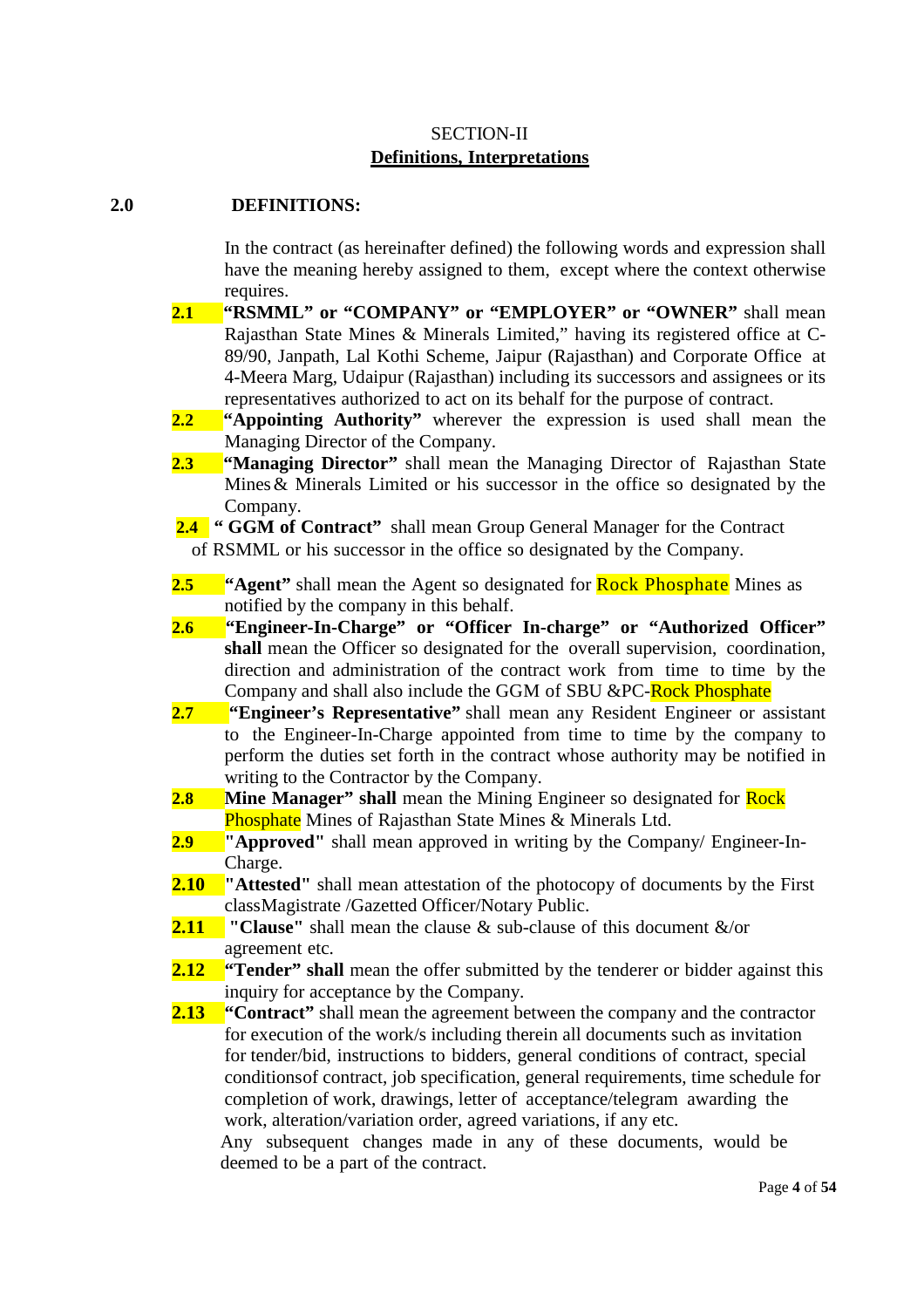- **2.14 "Contract Period"** shall mean the period agreed & allowed for execution of the contract & settlement thereof. It shall also include the extended period if any.
- 2.15 **"Contract Document"** shall mean collectively designs, drawings, plans, specifications, agreed variations, if any and other documents constituting the tender and acceptance thereof.
- **2.16 "Tenderer" or "Bidder"** shall mean the person, Firm or Company/Co-operative society submitted a tender/ bid against the "invitation for tender bid" & shall include his/it's their legal representative, administrators, successors and executors.
- **2.17 "Contractor"/"Successful Tenderer"/ "Successful Bidder"** shall mean "Tenderer/Bidder" who has either participated in the tender/enquiry of RSMM or "Contractor" to whom order/Contract have been awarded by RSMML. "Contractor"

/ "Successful Tenderer"/ "Successful Bidder" includes a Public Limited Company, firm whether registered or not, an individual, a Co-operative society or an associates or group of persons engaged in any Commerce, Trade, Industry, etc.

- **2.18 "Letter of Acceptance"** shall mean intimation by a letter/telegram/fax/e-mail to successful bidder /tenderer his/ its offer has been accepted, in accordance with the provision contained in the letter/fax.
- **2.19 "Commencement of Work"** shall be reckoned from the date of issue of letter of acceptance /DLOA whichever is earlier including the stipulated mobilization period.
- **2.20 "Temporary Works"** shall mean and include all temporary works of every kind for the execution of the main work as incidental and ancillary thereto.
- **2.21 "Tendered Rates"** shall mean rate entered in figures and words in schedule/s by the Contractor for execution/ performance of all contractual obligations as per terms of the contract.
- **2.22 "Contract Rate" or Schedule Rate" or "Tendered Rates" or Rate of Remuneration**" shall means rate entered in figures and words in schedule/s by the Contractor and accepted by the Company as payable to the Contractor for execution/ performance of all contractual obligations based on the finished product from the specified area/s on per metric ton basis.
- **2.23 "Contract Period"** shall mean the period agreed & allowed for execution of the contract & settlement thereof. It shall also include the extension period if any.
- **2.24 "Notice in writing or Written notice"** shall mean a notice written, typed or printed sent (unless delivered personally or otherwise proved to have been received) by registered post to the last known business address or registered / Head/ local office of the addressee and shall be deemed to have been received in the ordinary course of post.
- **2.25 "Alternation/Variation order"** means, any order given in writing by the Engineer- In-Charge to the Contractor from time to time effect Alteration/Variation from given Scope of Work, such an order will be without any financial implication to the Company.
- **2.26** "**Financial Year**" means a period of twelve months commencing from 1<sup>st</sup>April of

a calendar year & upto 31st March of succeeding calendar year.

Page **5** of **54 2.27** "**Drone survey of mining lease area with an additional 100-meter area**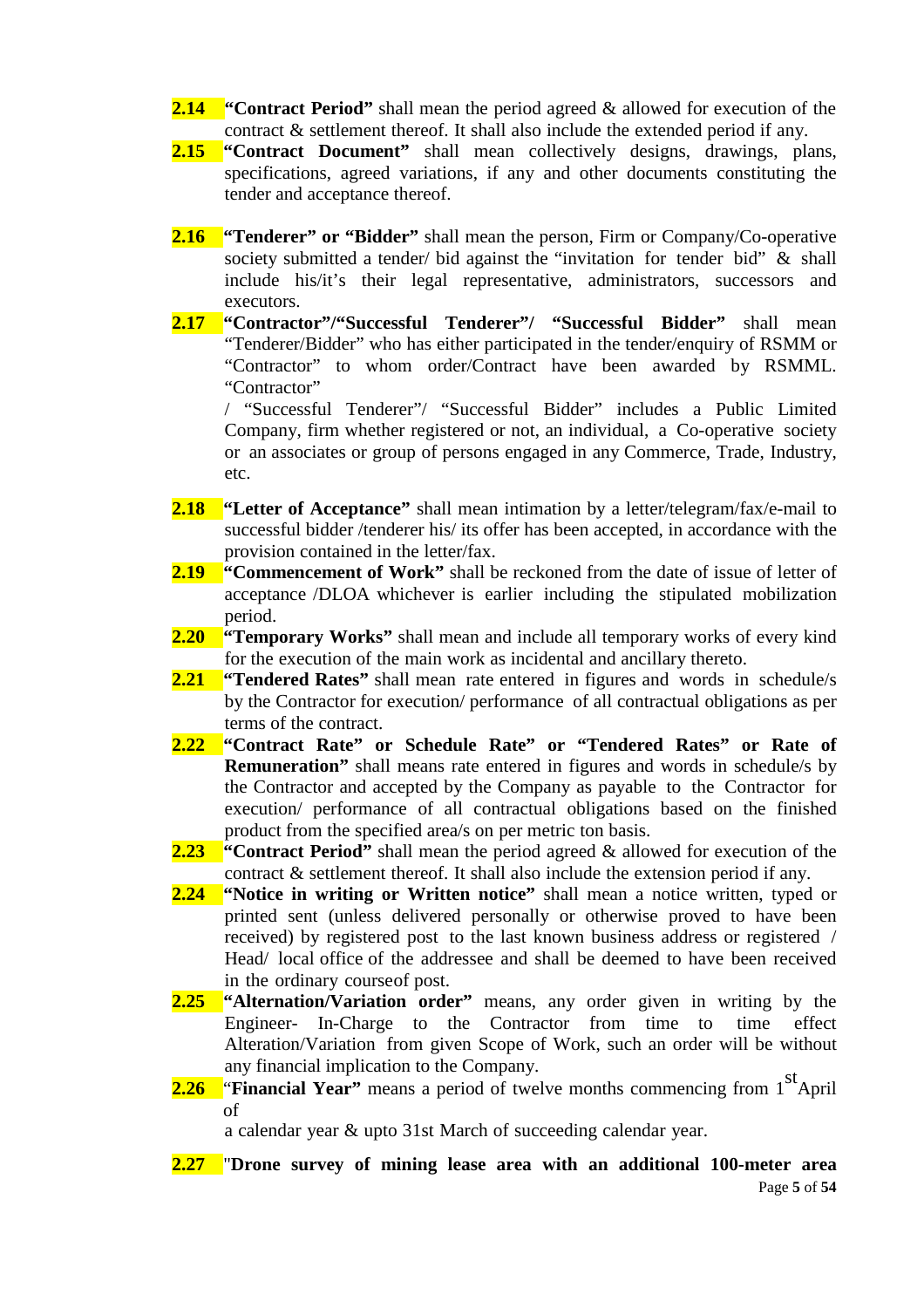**outside the** lease boundary means survey by prescribed drone as per guidelines of IBM and submit processed output (digital elevation model(DEM) and Orthomosaic) images obtained from such survey a per Notification of Ministry of mines dated  $03<sup>rd</sup>$  Nov 2021 as applicable for mines & approval by IBM.

- **2.28 "Statutory obligations"** would include the entire obligations, which are to be complied with as per the provision of various existing legislation applicable to mine/ working areas  $\&$ /or any new statute to those, which may come in force during entire period of contract.
- **2.29 "Specified /designed location/place"** shall mean allocated area for specific purpose by the company time to time.
- **2.30 "Final Certification relation to the work"** shall mean the certificate regarding the satisfactory compliance performance and fulfillment of all Contractual Obligations as issued by the GGM- Rock Phosphate.
- **2.31 "Completion Certificate"** shall mean the certificate to be issued by the Engineer- In-Charge when the work/s has been completed to his satisfaction as per terms of the contract.

#### **2.2 INTERPRETATIONS:**

- 2.2.1 Whenever it is mentioned that the Contractor shall do or perform or cause to be done certain work/s or provide certain facilities or discharge certain obligation/s or make certain provision/s etc. it is expressly agreed and understood that each and every such work/s, facility, obligation/s or provisions etc. shall be made and/or provided by the contractor and liability thereof would be discharged to the satisfaction of the Company at the cost and consequences of the Contractor
- 2.2.2 Several clauses and documents forming the contract are to be taken as mutually explanatory. If there be any discrepancy, inconsistency, error or omission in the contract or for any of the matter/s, the same shall be referred to in writing by the Contractor to the GGM of SBU & PC Rock Phosphate of the Company whose interpretation/s, decision in writing shall be conclusive, final and binding on the Contractor.
- 2.2.3 All headings and marginal notes to the various clauses of the contract are solely for the purpose of giving a concise indication and not a summary of the contents thereof, and they shall never be deemed to be part thereof or be used in the interpretation or construction thereof, or of the provisions of the contract.
- 2.2.4 In the contract, unless otherwise stated specifically, the singular shall include the plural and vice versa, wherever the context so requires, the words importing person/s shall include incorporated companies, registered association, body of individuals or partnership firm.
- 2.2.5 General conditions of contract shall be read in conjunction with the Special Conditions of Contract, Specification of work and any other documents forming part of this contract wherever the context so requires.
- 2.2.6 Notwithstanding the sub-division/s of the various clauses of the contract into the separate parts/sections, every part of such shall be deemed to be supplementary to and complementary of each and every other part and shall be read with and into the contract so far as it may be practicable to do so.
- 2.2.7 Where any portion of the General Conditions of the contract is repugnant to or at variance with any provisions of the Special Conditions of Contract, then, unless a different intention appears, the provisions of Special Conditions of the contract shall be deemed to over-ride the provision of the General Conditions of the Contract and shall to the extent of such repugnancy or variations, prevail.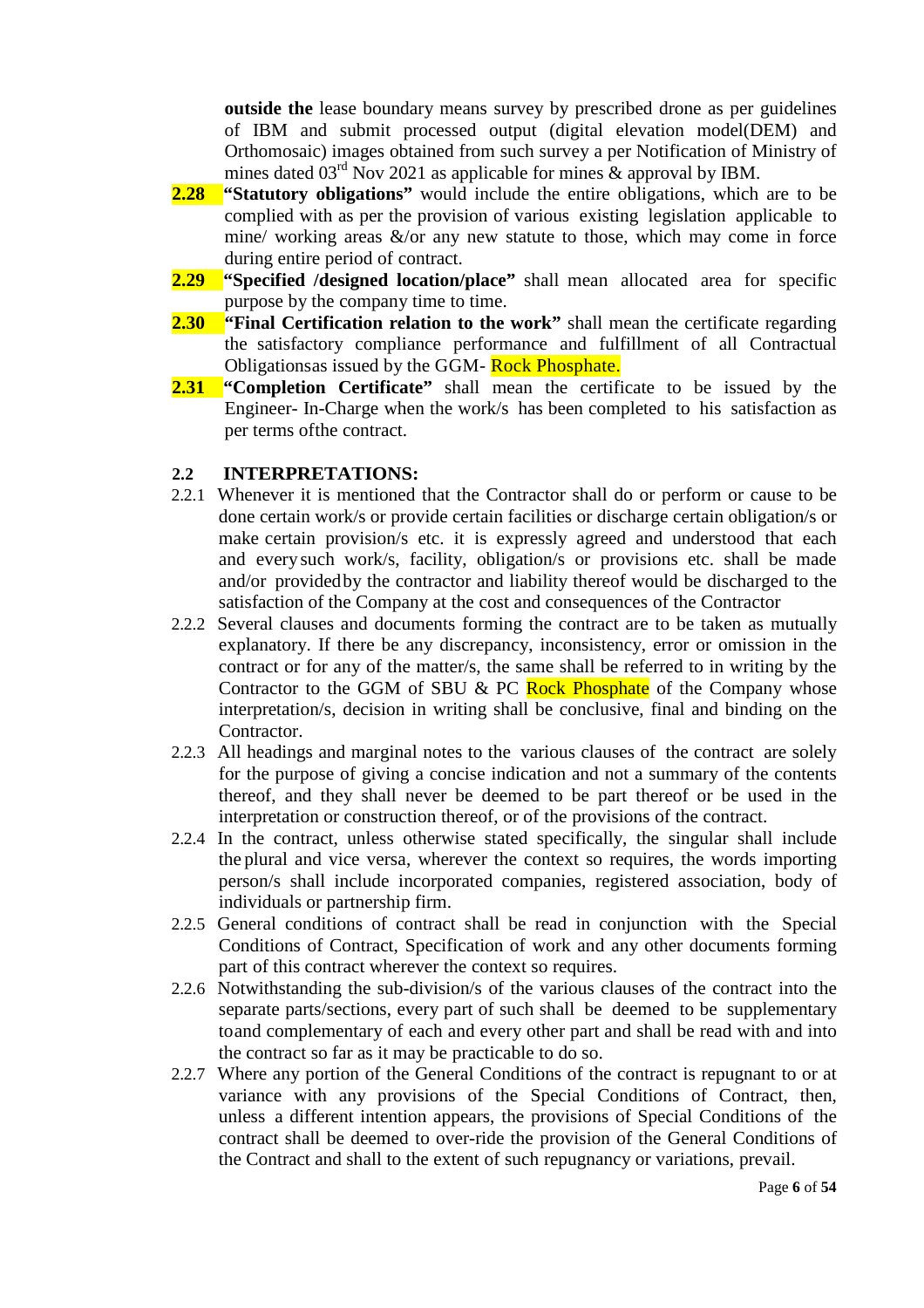- 2.2.8 The materials, designs and workmanship etc. shall mean the relevant Indian Standards and the job specifications contained herein and the Contractor shall, also satisfy codes referred to in the contract and the additional requirements, if any.
- 2.2.9 No Director or official or employee of the Company shall in any way be personally bound or liable for the acts or obligations of the Company under the contract or answerable for any default or omissions in the observance or performance of any of the acts, matters or things which are herein contained.
- 2.2.10 No verbal agreement or inference from conversation with any officer or employee of the Company before, during or after the execution of the contract shall in any way affect or modify the terms or obligations contained herein.
- 2.2.11 No amendments to the contract shall be valid unless specifically made as an amendment to the contract and signed by the authorized representative of the parties.

# **2.3 DECLARATION BY THE CONTRACTOR**

- 2.3.1 The Contractor do hereby confirm and declare that they have independently inspected Mines of the SBU  $& PC$  Rock Phosphate of RSMML, ascertained and obtained all relevant and necessary information, data, particulars, existing wage structure/categories, conditions of services of workmen and working conditions, facilities etc. existing industrial environment and other related aspects.
- 2.3.2 The Contractor has also assessed and satisfied himself as to the nature, condition, quantum, extent, scope and magnitude of the work, involved in the contract, working conditions of the area/s, availability of power supply, water supply, men and machinery requirement, etc. The Contractor do hereby agrees and undertakes not to raise any dispute and/or objection at any stage on any ground whatsoever.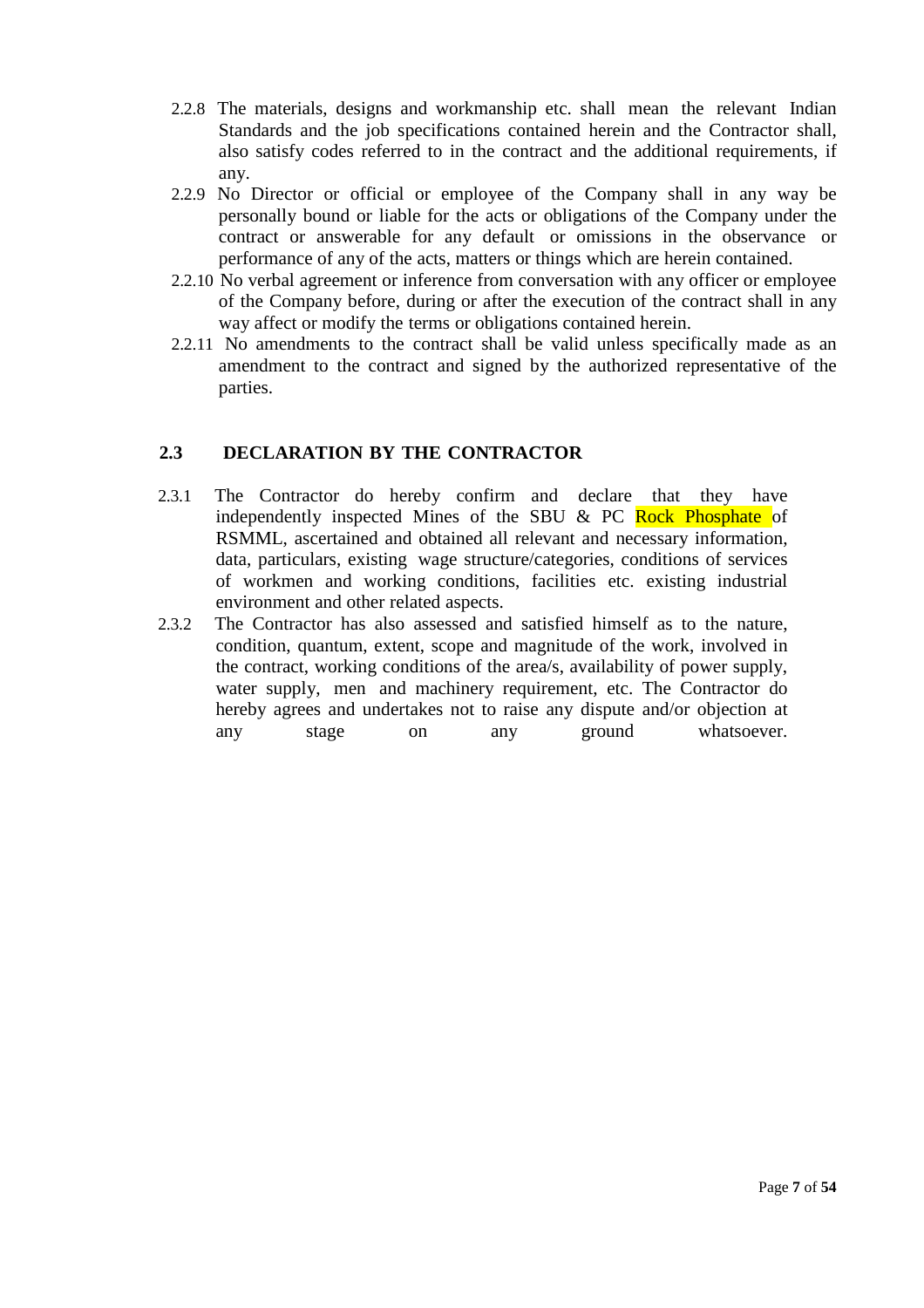#### **SECTION-3**

#### **INSTRUCTIONS TO THE TENDERER**

# **TENDERER TO OBTAIN THE INFORMATION HIS OWN:**

- 3.1 The tenderer while offering his tender, shall for all purposes, whatsoever, be deemed to have him independently obtained all relevant and necessary information for preparing his tender. The correctness or completeness of the details, given in the tender document is not guaranteed. The details given in the tender document are basically for reference & guidance of the tenderer. The tenderer is required to satisfy him in all respect, before the submission of offer.
- 3.2 The tenderer shall be deemed to have examined the tender document, to have obtained his own information in all matters whatsoever that might affect directly or indirectly the carrying out the works at the contract rates and to have satisfied himself to the sufficiency of his tender. Any error in description or omission in the document shall not vitiate the tender or release the tenderer from his obligations. The tenderer is deemed to know and understood the scope, nature and magnitude of the works and requirement of materials, equipment, tools and labour involved and as to what all works he has to complete in accordance with these documents irrespective of any defect, omission or errors that may be found in the documents.
- 3.3 The tenderer, at his own responsibility and cost, is encouraged to visit and examine the site of works and its surroundings and obtain all information that may be necessary for preparing the offer and entering into a contract with company, in case he is awarded the work. He shall be deemed to have visited site and surroundings, to have satisfied himself to the locations, working & climatic conditions at the site, availability of water, electric power, labour etc. transportation facilities, probable sites for labour accommodation and store godowns etc and all other factors involved in the proper execution of works. The concerned Incharge/Mines Manager of the company may be contacted to familiarize with the work including visit to work site.
- 3.4 The tenderer, if awarded the work, shall not be eligible for raising any dispute or claims, in case he is hindered in execution of work due to his negligence/ omission/error in not collecting the details required for execution of work.

#### **TRANSFER OF TENDER DOCUMENT:**

3.5 Transfer of tender document to other is prohibited. For submitting the offer, it is essential to directly purchase the tender document from the Company. In case downloaded from our website, tender fees to be deposited with Technocommercial offer otherwise the tender will be rejected.

#### **ONE BID PER TENDERER:**

3.6 Each tenderer shall submit only one tender.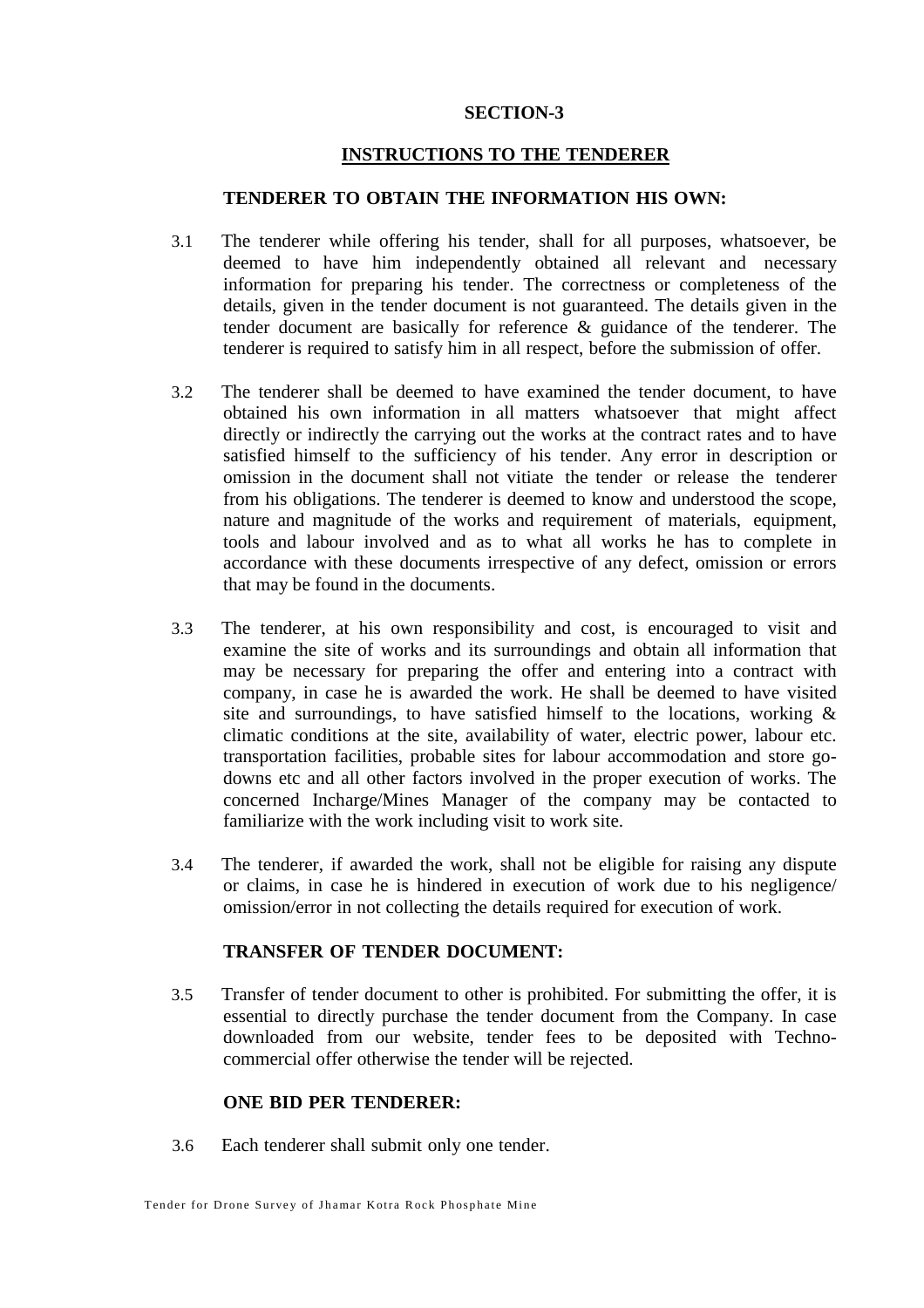#### **COST OF BIDDING:**

3.7 The Tenderer shall bear all costs associated with the preparation and submission of his offer, and the company will in no case be responsible or liable for those costs, under any conditions if company decide to withdraw the "invitation for tender "or modify the tender documents.

#### **GENERAL INSTRUCTIONS FOR FILLING THE TENDER:**

- 3.8 All signatures in the tender document shall be dated as well as the pages of all the sections of tender document shall be initialed at the lower right hand corner and signed wherever specified in the tender papers by the tenderer or by a person holding power of attorney authorizing him/her to sign on behalf of tenderer before submission of the tender. All papers should also bear the stamp of the tenderer.
- 3.9 The tender shall contain the name, and place of business of person or persons, participants in the tender and shall be signed by the tenderer with his usual signature. The tenderer shall furnish full particulars of all partners. Tender should be signed either by the tenderer or their authorized should be signed either by the tenderer or their authorized partner/director/member.
- 3.10 Tenders containing corrections and alterations are liable to be rejected. Any corrections, over-writing and alterations, if inevitable, in the entries of the tender papers will be signed in full by the tenderer with date. All overwriting, corrections, deletion shall bear initials of the tenderer. Correction should be made by written again instead of shaping or overwriting.
- 3.11 The tender should be made in English/Hindi only. Printed conditions on the back of letters originating from tenderer will be ignored.
- 3.12 Tenderers, in their own interest are advised to read the tender document completely and carefully, to avoid submission of incomplete bid. Tender in which any of the particulars and prescribed information is mission or incomplete in any respect and/or prescribed conditions are not fulfilled are liable for rejection, at the sole discretion of the Company.
- 3.13 The Company takes no responsibility for delay, loss or non-receipt of tenders sent through Post/Courier service. Offers through Telegraph/ Fax/ E-mail/ Telex shall not be accepted.

# **CLARIFICATIONS OF CONTENTS OF TENDER DOCUMENT:**

3.14 In case an intending tenderer require any clarification in connection with, or any point covered by, the tender documents, they are advised to send their quarries/clarifications address to Dy. Manager (Survey), RSMML, Jhamarkotra Mines, Udaipur so as to reach him at least seven days before the schedule date of submission of bid. A copy of this communication should also be endorsed to the tender issuing Group General Manager ( RP), RSMM, Jhamarkotra Mines, Udaipur.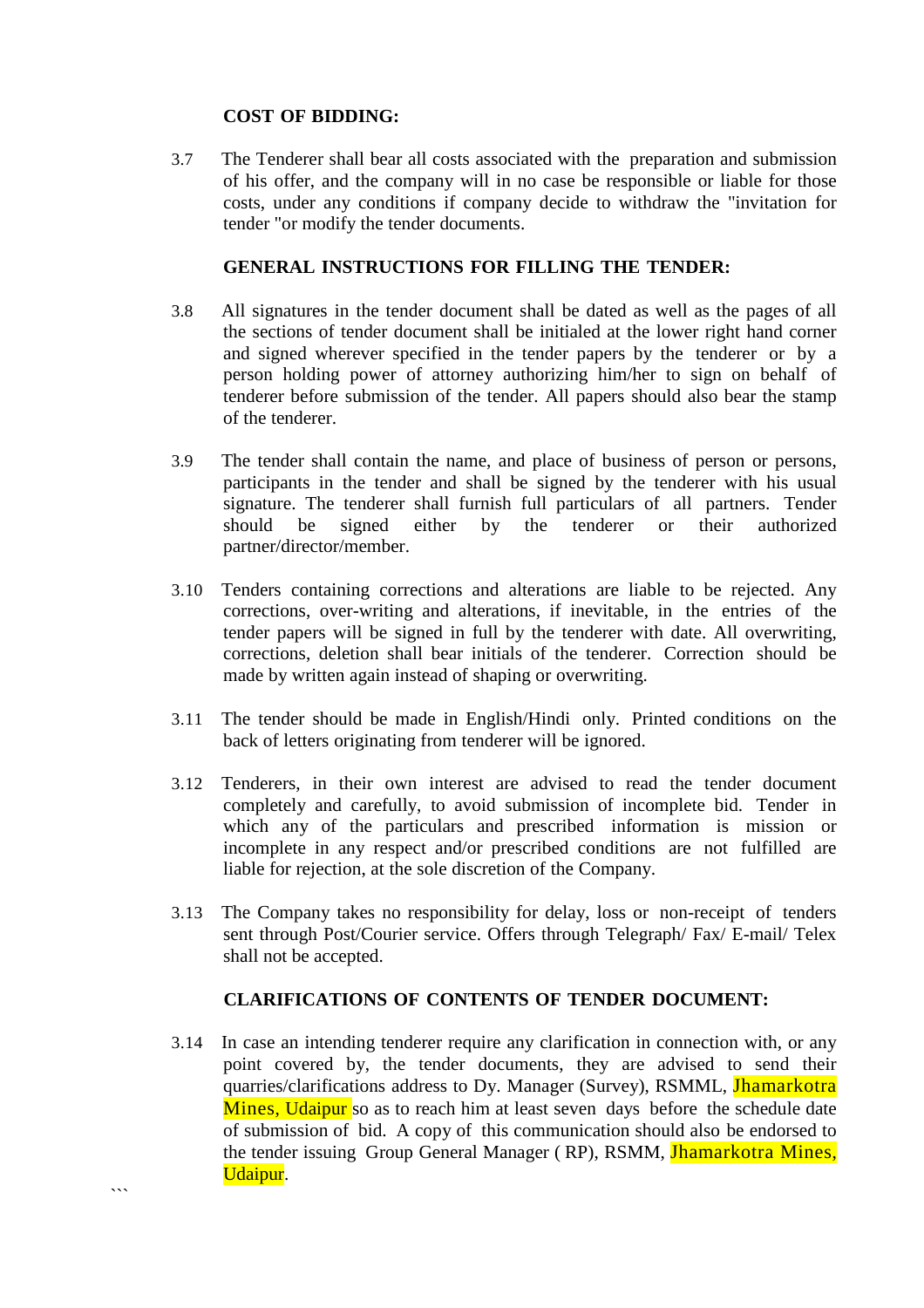- 3.15 The Company will not be bound by any verbal/ oral clarification or interpretation of the tender document or of any matter(s) connected with works to be executed in accordance with the tender documents, which may be made by any of its employee, representatives or agent.
- 3.16 Any neglect or failure on the part of the tenderer in obtaining necessary and reliable information upon the foregoing or any other affecting the contract shall not relieve him from any risks or liabilities or the responsibility from completion of the works at the scheduled rate/s & time and in strict accordance with the contract document/s.

#### **ADDENDA/ CORRIGENDA:**

- 3.17 The company may issue Addenda/Corrigenda to Notice Inviting Tender or to this tender document before expiry of the due date of submission of tender to clarify documents or to reflect modification in the specifications or terms & conditions or scope of work or for any other reasons.
- 3.18 Addenda/corrigenda to these tender documents, if issued by the company, shall form an integral part of this tender document and must be signed and submitted along with the bid.

# **CURRENCIES OF THE BID AND PAYMENT:**

3.19 The tenderer entirely in Indian Rupees (`) shall quote the unit rates and prices.

#### **SUBMISSION OF TENDERS:**

- 3.20 The tenders shall be submitted in the office of Group General Manager (RP) , **Jhamarkotra Mines, Udaipur** (Rajasthan) on or before the date and time mentioned in the Notice Inviting Tender (NIT).
- 3.21 Tender along with covering letter and information to be included in the tender shall be submitted along with the offer itself.
- 3.22 Tender should be submitted in two parts viz. Part-I & Part -II, in separate sealed envelopes super scribed Part-I, "Techno-Commercial offer" and Part-II, "Price Bid" with tender name and NIT No.
- 3.23 Outer Sealed envelope containing above two sealed envelopes will be marked as "Bidding with *tender name* and *NIT No.* & it shall be addressed to Group General Manager(RP), RSMML, Jhamarkotra Mines, Udaipur
- 3.24 If the outer envelope is not sealed and marked as above, the Company will assume no responsibility for the misplacement and premature opening of the bid.
- 3.25 Tenderer must submit copies of documents duly attested by Gazette Officer/Notary Public / Magistrate in support of above required details and any declaration given by the tenderer without requisite supportive documents will not be considered. It may be noted that the bid shall be examined on the basis of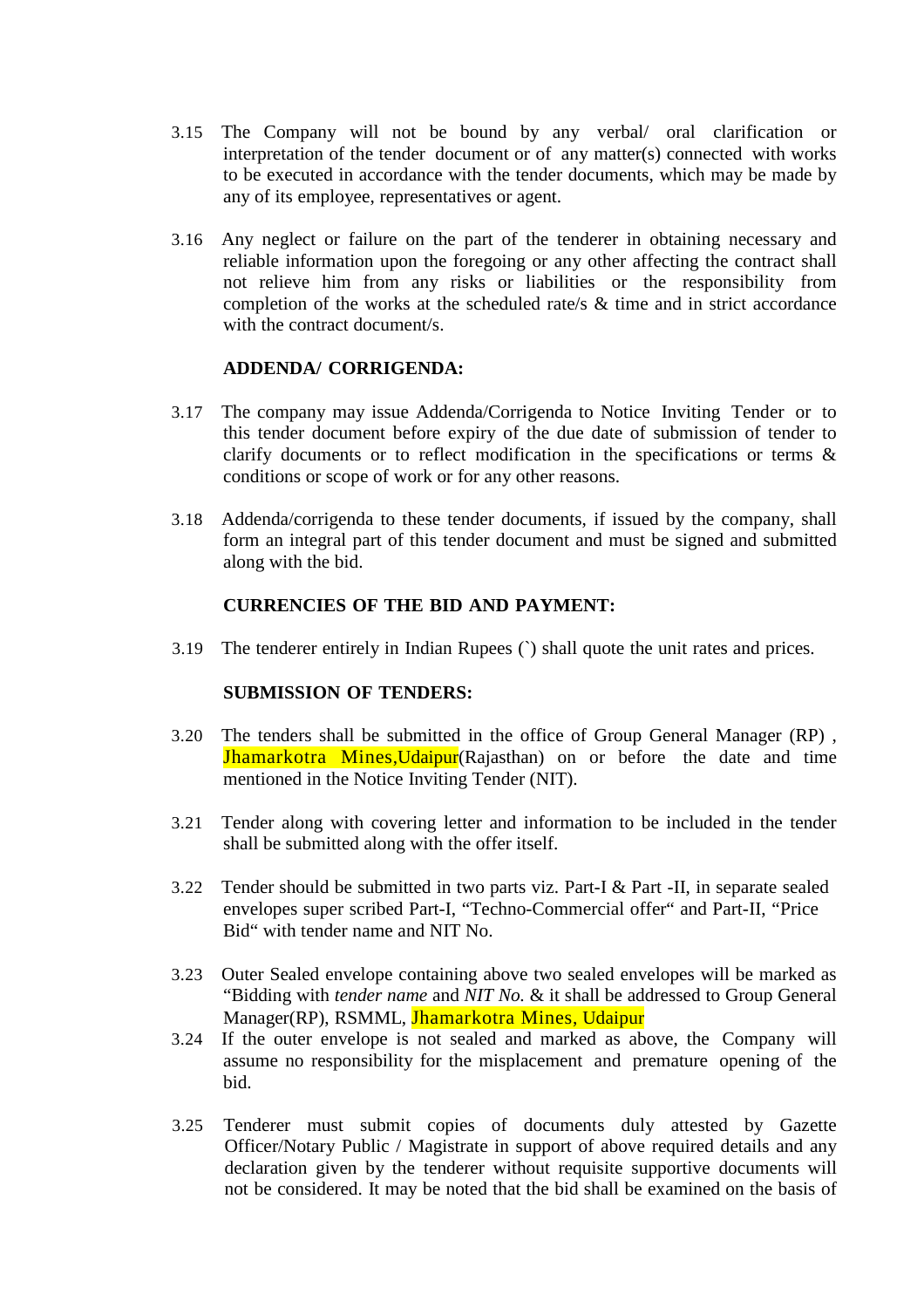documents submitted, as per above required details, furnished along with it. A tenderer shall be fully responsible for consequences including rejection of his tender or cancellation of the contract if the required attested documents / attested copies of documents are not submitted along with the technocommercial bid or any information/ document is found to be false/ fabricated/ misleading. The authorized signatory of the tenderer should put his signature along with its stamp on each page of the Techno-commercial bid and should also record the date.

- 3.26 The Part-I "Techno commercial Bid" should contain document as per Form-II (including addenda/corrigendum if any) duly signed and sealed along with one complete tender document as issued by the company or downloaded from website of RSMML duly filled in, signed & stamped on each page by the tenderer/ authorized representative of the tenderer as describe in different clauses of the tender document in token of acceptance of the terms & conditions of this tender. Any price indication should not be given in the Techno– commercial Bid. The following information / documents are to be given in the Part- I "Techno – commercial Bid".
	- a) Power of Attorney in favour of the authorized representative signing the tender, as required.
	- b) Attested Certificate of Incorporation/ registration of the contractor duly certified by the Notary Public /Gazette Officer as the case may be.
	- c) Scan copy of PAN (Income Tax) Number and Goods Service Tax Registration Number.
	- d) Attested copy of the Audited/ CA certified Balance Sheets for the financial years prescribed in the tender conditions in support of the turnover. The tenderer should have minimum turnover of Rs. 3.50 Lac in any one of the immediate three preceding financial years 2018-19, 2019-20 and 2020-21 in its own name.
	- e) "Exceptions & deviations statement" to be submitted by the tenderer.
	- f) Undertaking/affidavit as per annexure I to III and annexure B given in of tender document
	- g) Duly filled Form I to Form IV given in of tender document
	- h) One complete set of duly signed each page of tender document as acceptance of tender terms and conditions.
	- i) The tenderer should have experience of at least one Drone survey of Mines and can submit processed output (digital elevation model(DEM) and Orthomosaic) images obtained from such survey as specified in accordance with the manual prescribed by the Indian Bureau of Mines and its acceptance by the concerned Regional Controller of Mines, Indian Bureau of Mines, Government of
	- j) DGCA Registered & Approved Drone certificate

#### **PRICE BID 'NEGOTIATION':**

- 3.27 The Price Bid (Negotiable) shall be submitted in one copy.
	- i) The tenderers are to quote their rate in the **Form-V** of this tender document & the rate is to be quoted in rupees only otherwise their price bid may not be considered for award of the contract in spite of opening of the price bid or lowest offered rate.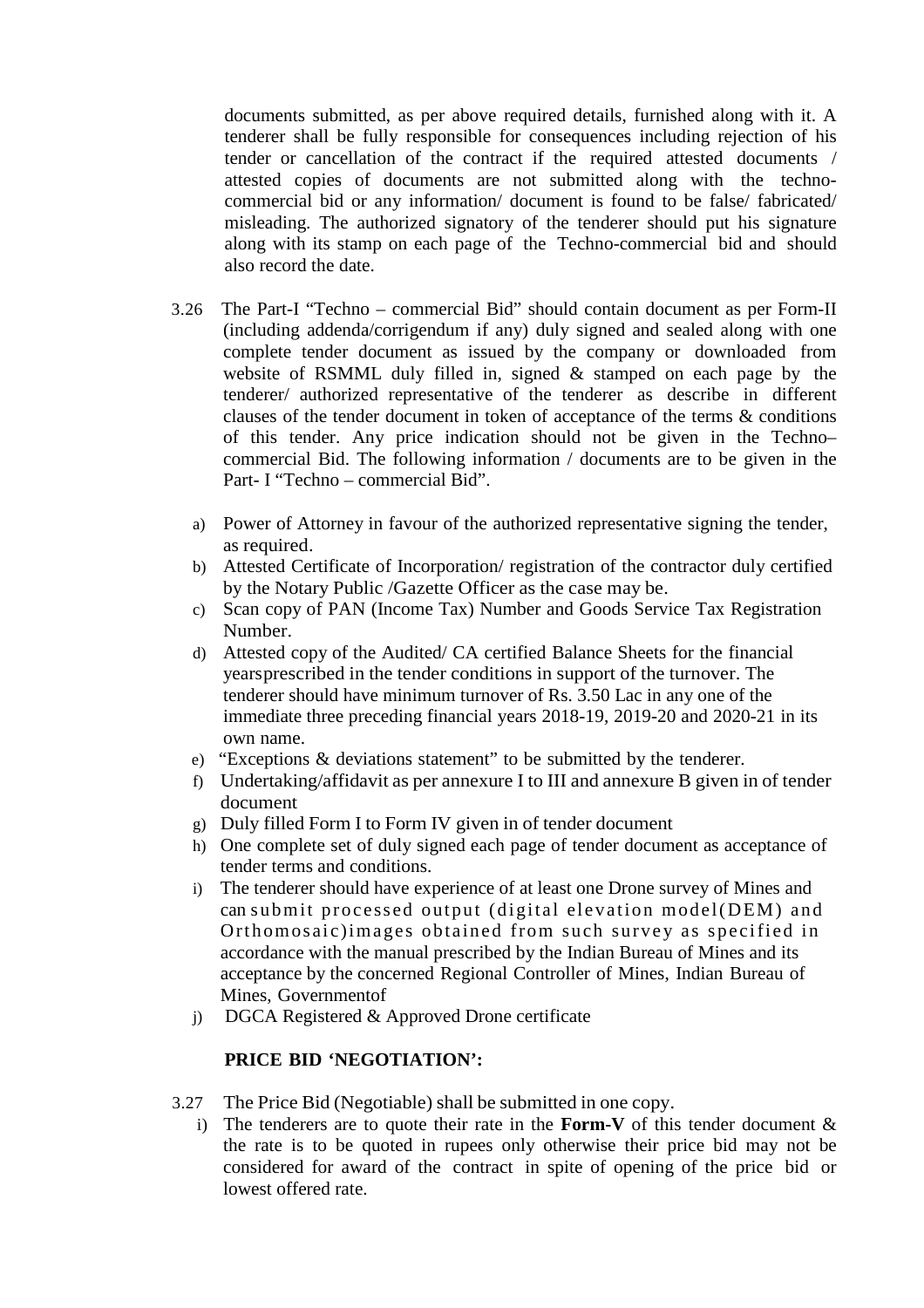- ii) While quoting the price under this part, the tenderer is deemed to have confirmed that the prices quoted are for the total scope of work as described in the tender document& as per site requirement.
- iii) The tenderer should quote rates in English, both in figures as well as in words, the rates and amounts tendered by him in the schedule of rates for each item of work and in such a way that insertion and/or interpolation is not possible. Part II of the tender is to be and duly signed sealed and dated by the tenderer. The rates shall be quoted on firm basis.

#### **DEADLINE FOR SUBMISSION OF BIDS:**

- 3.28 In the event of specified date for the submission of bids being declared a holiday for the Company, the bids will be received up to the same time on the next working day.
- 3.29 The Company may extend the deadline for submission of bids by issuing an amendment in accordance with Clause mentioned elsewhere in the tender document, in which case all rights and obligations of the Company and of the Tenderer, which were previously subjected to the original deadline will then be subjected to the new deadline.

#### **LATE BID/DELAYED BID:**

3.30 Any bid received by the company after the deadline as prescribed in NIT due to any reason whatsoever will not be accepted. Any bid received by the company after the schedule time of closing the tender but before due time of opening of the tender, in such cases tenderer may be asked to deposit the same in the receipt section & same shall be marked as a delayed tender.

#### **OPENING OF THE TENDER:**

- 3.31 The envelope containing Part-I –Techno Commercial Bid of the offer will be opened in the office of the Group General Manager (RP), RSMM, **Jhamarkotra** Mines, Udaipur as per the date & time as mentioned in NIT. The authorized representative/s of the tenderer is at liberty to be present at the time of the opening of the tender.
- 3.32 If the date fixed for opening of tenders happens to be a holiday for any reason, the tenders will be opened on the next working day at the same time.

#### **EXCECPTIONS AND DEVIATIONS:**

3.33 Tenderers are advised to submit quotations based on the terms and conditions and specifications contained in the tender document and not to stipulate any deviations. Bids containing stipulations of deviations to the terms and conditions are liable to be ignored. In case it is absolutely unavoidable to deviate from tender conditions then the tenderer should mention the deviations at their risk of rejection only in form attached for exception/deviation**.**  Deviations mentioned anywhere else in the bid should be ignored without any consequences.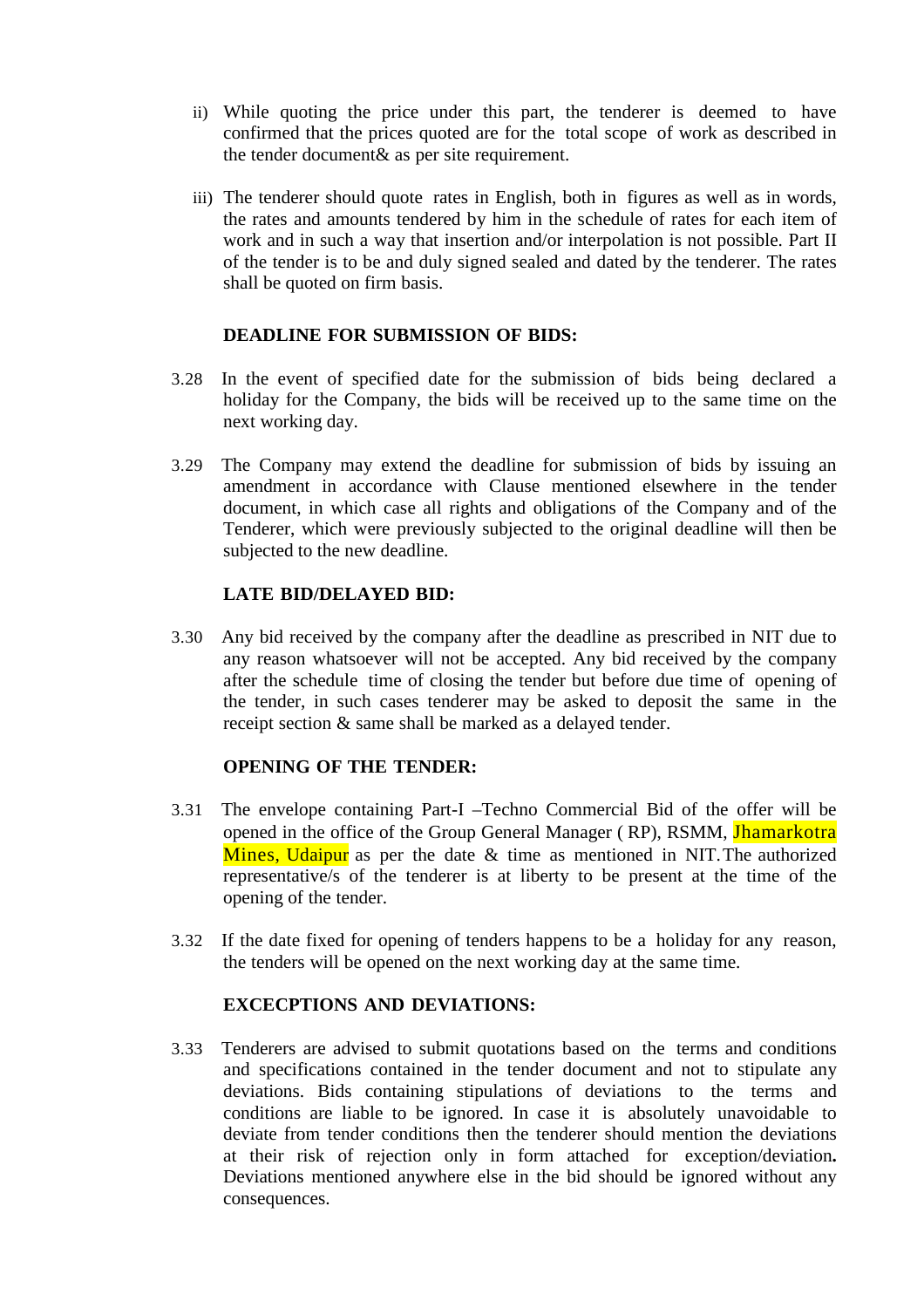#### **3.34 EARNEST MONEY (EMD):**

The tenderer must pay Earnest Money as per NIT (having validity of three month) in the form of crossed demand draft in favour of "RSMML" and drawn on any bank at Udaipur and the same shall be submitted as detailed above in original, failing which the bid is liable to be rejected. No interest shall be paid by the company on the earnest money so deposited by the tenderer. The earnest money of the tenders whose bid is not found to be acceptable on the basis of pre-qualifying criteria and/or on evaluation of their technocommercial bids will be refunded at the earliest. The earnest money of the tenderer who are technically successful but not awarded the work shall be refunded after issuance of LOA to successful tenderer. The earnest money deposited by the successful tenderer will be refunded after submission of SD, but shall stand forfeited if the tenderer fails to furnish security deposit and/or fails to commence the work within stipulated period.

The earnest money of a tenderer shall be forfeited in the following cases:-

- i If the tenderer withdraws or modifies the offer after submission of the tender.
- ii If the tenderer fails to furnish security deposit and/or fails to commence the work within stipulated period.
- iii If the tenderer does not submit the prescribed Bank Guarantee as security deposit within one month of the date of work order/LOA issued in favour of tenderer.
- iv If the tenderer does not execute the agreement, in the prescribed form within one month of the date of work order/LOA issued in favour of tenderer.
- v If it is established that the tenderer has submitted any wrong information/ forged documents along-with the tender or thereafter.

#### 3.35 **VALIDITY**:

Tender submitted by tenderer shall remain valid for acceptance for a **period of 120 days** from the date of opening of the tender (Part I of the offer). An offer with a validity of less than 120 days is liable to be rejected.

- 3.36 The tenderer on its own shall not cancel and/or withdraw his tender nor shall he make any variations therein during the period of 120 days or in extended period. In case of tenderer revoking, canceling, modifying and/or withdrawing his bid during the validity of bid, the earnest money deposited by him along with tender shall stand forfeited  $\&$  tender will not be considered for further evaluation.
- 3.37 In exceptional circumstances, prior to expiry of the original time limit, the company may request the tenderer to extent period of validity for a specified additional period. The request and the tenderers responses shall be made in writing. A tenderer if agreeing to the request will not be required or permitted to modify his bid.

# **EXAMINATION OF BIDS AND DETERMINATION OF RESPONSIVENESS:**

- 3.38 Prior to the detailed evaluation of bids, the company will determine whether each bid:
	- i) Meets the eligibility criteria.
	- ii) Is the tender document has been signed.
	- iii) Is accompanied by the required securities; and
	- iv) Is substantially responsive to the requirement of the Bidding documents.
- 3.39 A substantially responsive bid is one, which confirms to all the terms, condition,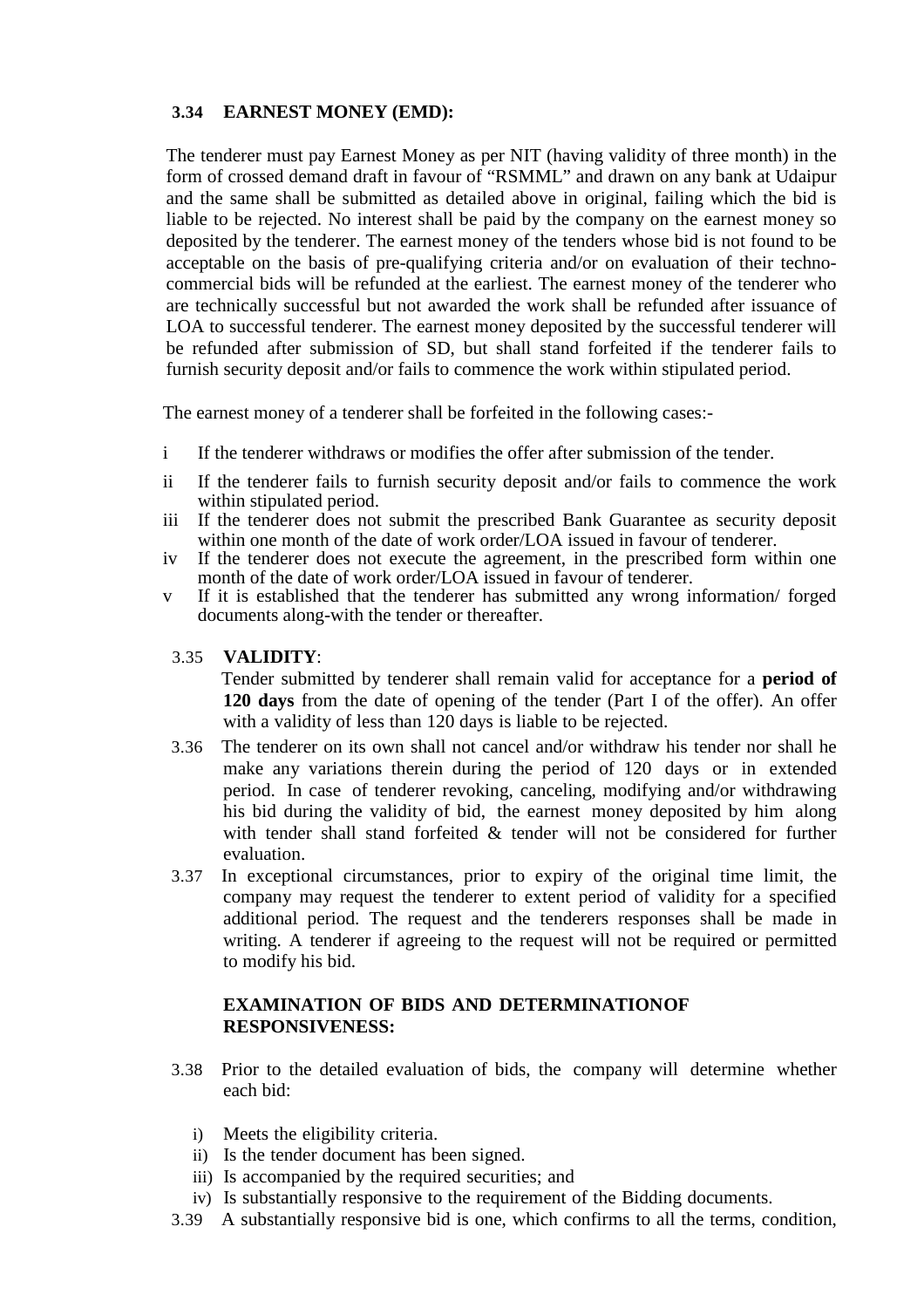and specification of the biding documents without material deviations or reservations. A material deviation or reservation is one:

- i) Which affects in any substantial way the scope, quality, or performance of the work; and/or
- ii) Which limits in any substantial way, inconsistent with the bidding documents, the company's right or the bidder's obligation under the contract; and/or
- iii) Whose rectification/acceptance would affect unfairly the competitive position of the other Bidders presenting substantially responsive bids.

#### **EVALUATION OF TECHNO-COMMERCIAL BID:**

- 3.40 The techno-commercial bids of substantially responsive tenderers will be evaluated from all aspects. The RSMML reserves the right to assess the capability and competency of the tenderer based upon the information provided by the tenderer in the techno-commercial bid and the information that may otherwise be available to and/or gathered by the RSMML. The decision of the RSMML as to which tenderer is capable & competent to carry out the work shall be final. The tenderer should, therefore, see that he has required level of technical, financial & managerial competence & experience before submitting the tender.
- 3.41 If a bid is not substantially responsive, the Company at its sole discretion may reject it.

#### **CRITERIA FOR EVALUTION OF REASONABILITY/WORKABILITY OF OFFERED RATE BY THE TENDERER:**

- 3.42 The reasonability of the tendered rate as offered by the bidders would be judged taking into consideration the nature of work with involvement of manpower, travelling, printing, pursuance/follow up with approving authorities etc.
- 3.43 During process of price evaluation, if the company finds that the offered rate is not workable rate &/or the contractor would even not be able to achieve breakeven point, then it will be considered as non response bid  $\&$  shall be liable for rejection.
- 3.44 Further, in case it is found that any bidder has quoted abnormally low rates & attempting to vitiate the tendering process then the company reserves its right to forfeit the EMD & debar such bidder for participating in future tenders of the company at its sole discretion.

# **CORRECTION OF ERRORS IN PRICE BID:**

- 3.45 Price Bid (Negotiable-Part-II) of substantially responsive will be checked by the Company for any arithmetical errors. Errors will be corrected by the Company as follows:
	- a) Where there is discrepancy between the amounts in figures and in words, the lower of the two would be taken; and
	- b) Where there is discrepancy between the unit rate and the line item total resulting from multiplying the unit rate by the quantity, the unit rate as quoted will govern; and
	- c) Discrepancy in totaling or carry forward in the amount quoted by the contractor society shall be corrected. The tendered sum so corrected and altered shall be substituted for the sum originally tendered and considered for acceptance instead of original sum quoted by the tenderer.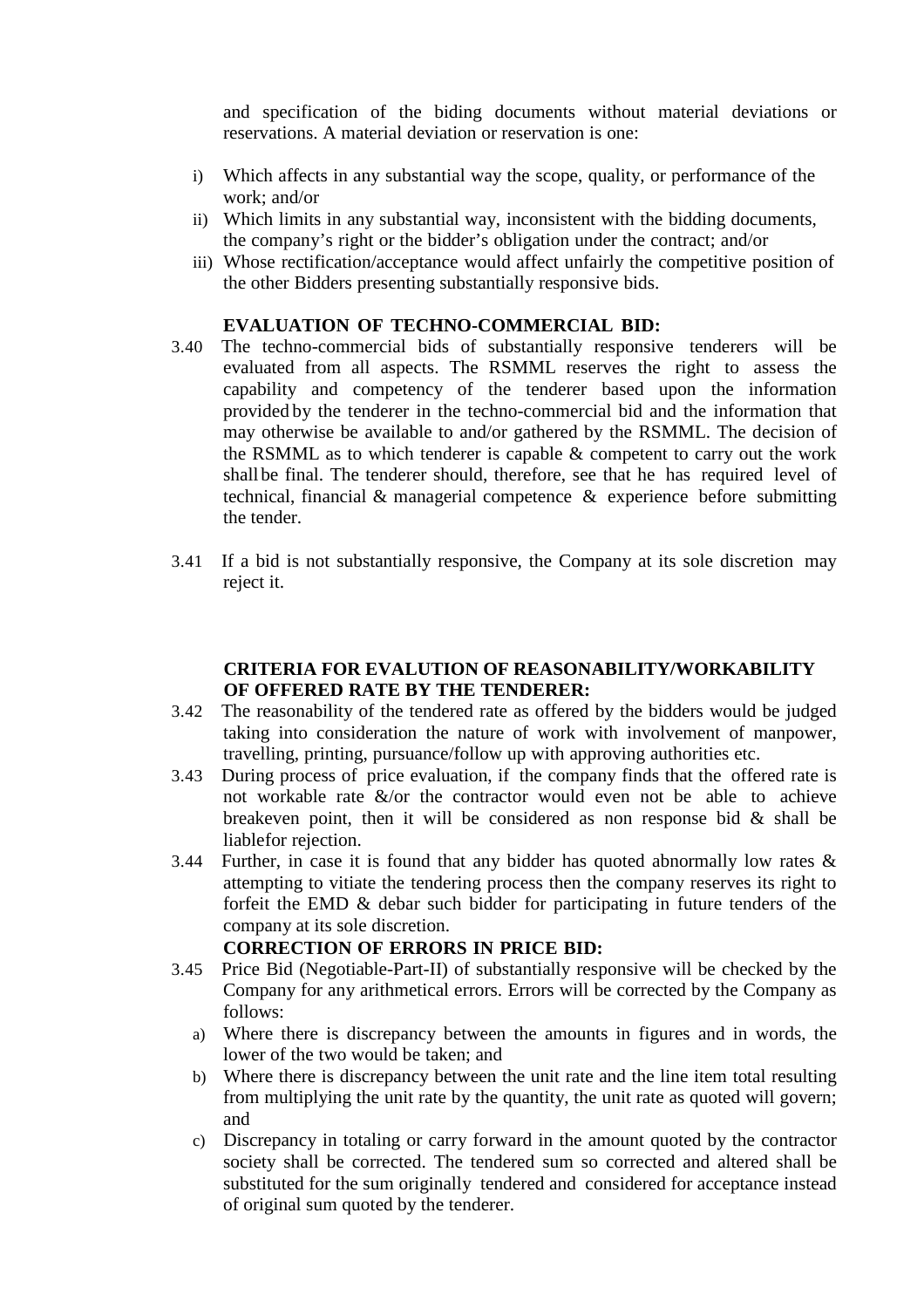- 3.46 The amount stated in the Bid will be adjusted by the company in accordance with the above procedure for the correction of errors and, shall be considered as binding upon the bidder.
- 3.47 Price Bid (Negotiable-Part-II) only of techno-commercially acceptable tenders shall only be opened. Only such short listed tenderers will be informed about the date and time of opening of the price bids.

#### **NOTIFICATION OF AWARD AND SIGNING OF AGREEMENT:**

- 3.48 The tenderer, whose bid has been accepted, will be notified of the award by the company, through postal communication or through facsimile confirmed by registered letter/speed post. This letter (hereinafter and in Conditions of Contract called the "Detailed Letter of Acceptance" (DLOA) will state the sum unit that the Company will pay to the contractor in consideration of the execution and completion of the works by the contractor as prescribed in the Contract .
- 3.49 The notification of award will constitute the formation of Contract. The execution of agreement as per clauses below would be the formalization of agreement that was commenced with the issuance of DLOA.
- 3.50 INTERFERENCE WITH PROCUREMENT PROCESS In case the bidder
- i) Withdraws from the procurement process after opening of financial bids;
- ii) Withdraws from the procurement process after being declared the successful bidder
- iii) Fails to enter procurement contract after being declared the successful bidder;
- iv) Fails to provide documents or security required in terms of the bidder documents after being declared the successful bidder, without valid ground, Shall, in addition to the recourse available in the bidding documents or the contract be punished with fine which may extend to fifty lakh rupees or ten percent of the assessed value of contract , whichever is less.

#### **SIGNING OF THE CONTRACT AGREEMENT:**

- 3.51 The tenderer shall be required to execute an agreement on Non-Judicial Stamp Paper, of appropriate value under Indian Stamp Act with the company **within 30 days from the date of intimation regarding acceptance of DLOA and on before release of payment of first bill**. The cost of execution of agreement including Non-Judicial Stamp Paper shall be borne by the Contractor.
- 3.52 The contract agreement shall consist of
	- i) An agreement on Non-Judicial Stamp Paper of appropriate value.
	- ii) Signed & sealed Tender document, along with the addend/corrigenda, if any.
	- iii) Detailed Letter of Acceptance.
	- iv) Agreed Variation, if any,
	- v) Any other document as mutually agreed.

## **RIGHTS OF COMPANY:**

- 3.53 The Company reserves the right
	- i) to accept or reject any or all the tenders, in part or in full, without assigning any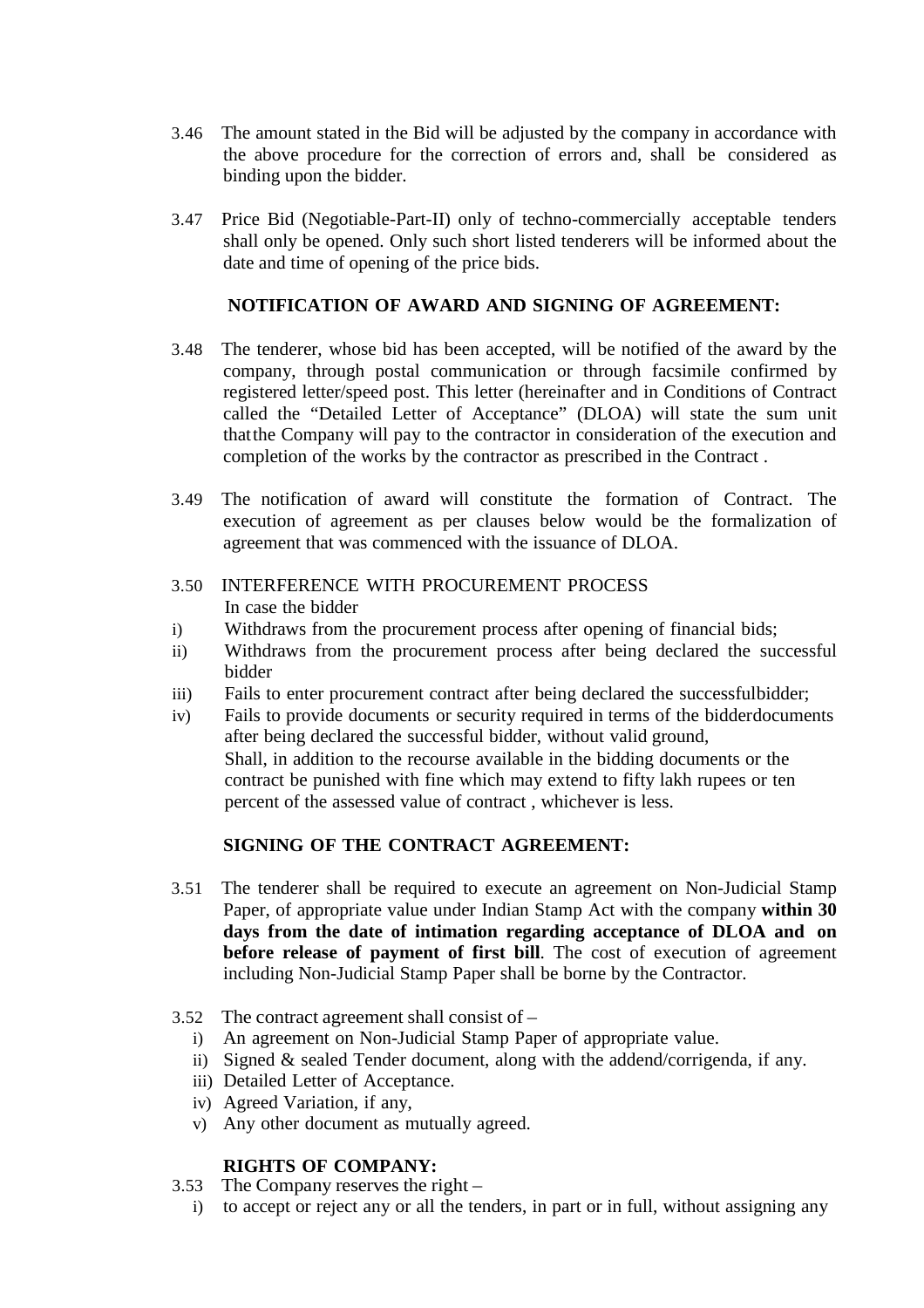reason, there to,

- ii) not to accept the lowest tender or assign reasons for not accepting the lowest tender,
- iii) to increase/ decrease the number of mines,
- iv) to extend period of contract, without any additional obligation on it,
- v) not to carry out any part of work,
- vi) to reject the offer, if is established that the tenderer has submitted any wrong/ misleading information or forged documents along with offer or thereafter.
- 3.54 The company may exercise any of the above right at any time prior to the award of contract, without thereby incurring any liability to the affected bidder or bidders or any obligation to inform the affected bidder or bidders of the grounds for the RSMML's action.

#### **REFUSAL / FAILURE:**

3.55 In the event the tenderer, after the issue of communication through Detailed Letter of Acceptance (DLOA) of Tender by the Company, fails/ refuses to accept the award and/or commence execution of the work as herein before. The tenderer shall be deemed to have abandoned the contract and such an act shall amount to and be construed as the contractor's calculated and willful breach of contract, and in such an event the company shall have full right to claim damages/compensation thereof in addition to the forfeiture of Earnest Money/Security Deposit deposited.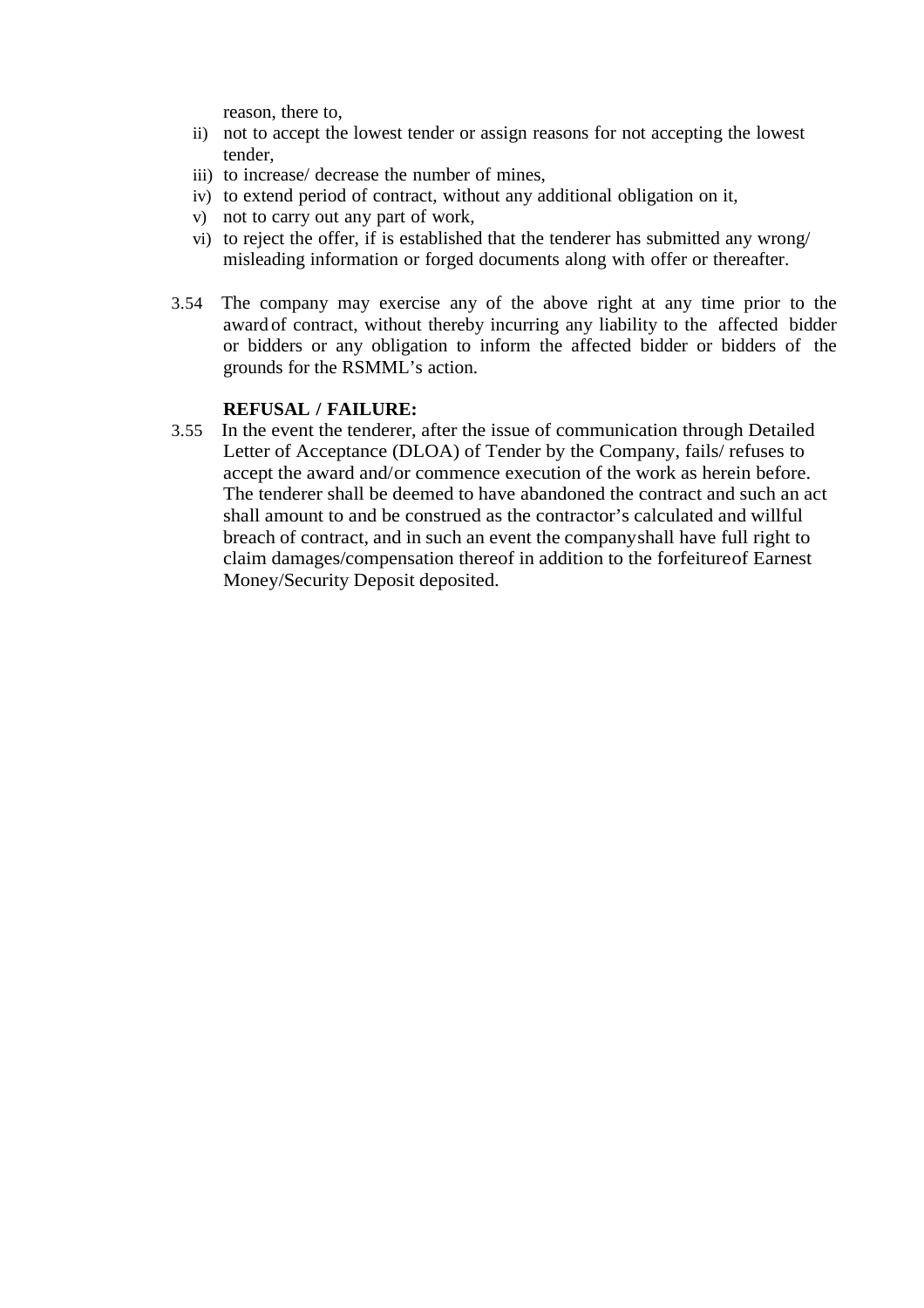#### **SECTION-IV**

# **GENERAL CONDITIONS OF CONTRACT (GCC) INTERPRETATION**

#### **OF CONTRACT DOCUMENT:**

- 4.1 Except if and to the extent otherwise provided by the contract, the provisions of the general conditions of the contract and special conditions of the contract shall prevail over those of any other documents forming part of the contract.
- 4.2 Several documents forming the contract are to be taken as mutually explanatory. Should there be any discrepancy, inconsistency, error or omission in the contract or any of the matter may be referred to the Group General Manager ( RP), RSMM, Jhamarkotra Mines, Udaipur whose decision shall be final and binding.
- 4.3 In case of any inconsistency or contradiction between the provisions of General Conditions of Contract and Special Conditions of Contract, the Special Conditions of Contract shall prevail unless and until provided otherwise.

# **SECURITY DEPOSIT (SD):**

- 4.4 The successful tenderer shall furnish a Security Deposit minimum of Rs. 21000/- (Rupees twenty Thousand only) or 3% of the contract value as work out by the awarded contract rate, whichever is higher.
- 4.5 The total contract value will be calculated on the basis of contract rate of remuneration payable to the contractor & tendered quantity for the total period of the contractor.
- 4.6 The successful tenderer shall furnished a security deposit as above through Demand Draft /Banker's Cheque /Bank Guarantee in favour of RSMML, Udaipur within 21 (Twenty One) days of the issuance of such communication of acceptance of tender/letter of acceptance for due fulfillment of all or any of the terms & conditions of the contract. The Bank Guarantee shall be provided only in our approved format on Non-judicial stamp paper of value 0.25% of BG amount subject to maximum amount of Rs. 25000/- from a public sector, HDFC, ICICI and Axis Bank having its branch at Udaipur (except SBI Bank). No amendment in this format shall be acceptable to the company. The Bank Guarantee shall be valid for the entire contract and/or extended period, if any, plus a grace period of six months. The Company shall entitled to encash the same and appropriate the whole of the amount or part thereof against its claims / dues or sums payable as contained herein. In case of non receipt of security deposit in time, it will be retained from first bill of the contractor.
- 4.7 The entire Security Deposit shall be refunded at the time of closure of contract, provided always that the Contractor has been first paid all the bills including his final bill subject to deductions as are permissible under these terms and all other dues to the Company arising out of this contract. If any, have been fully met by the Contractor and the Contractor has rendered. "No claim and No dues Certificate" to the Company.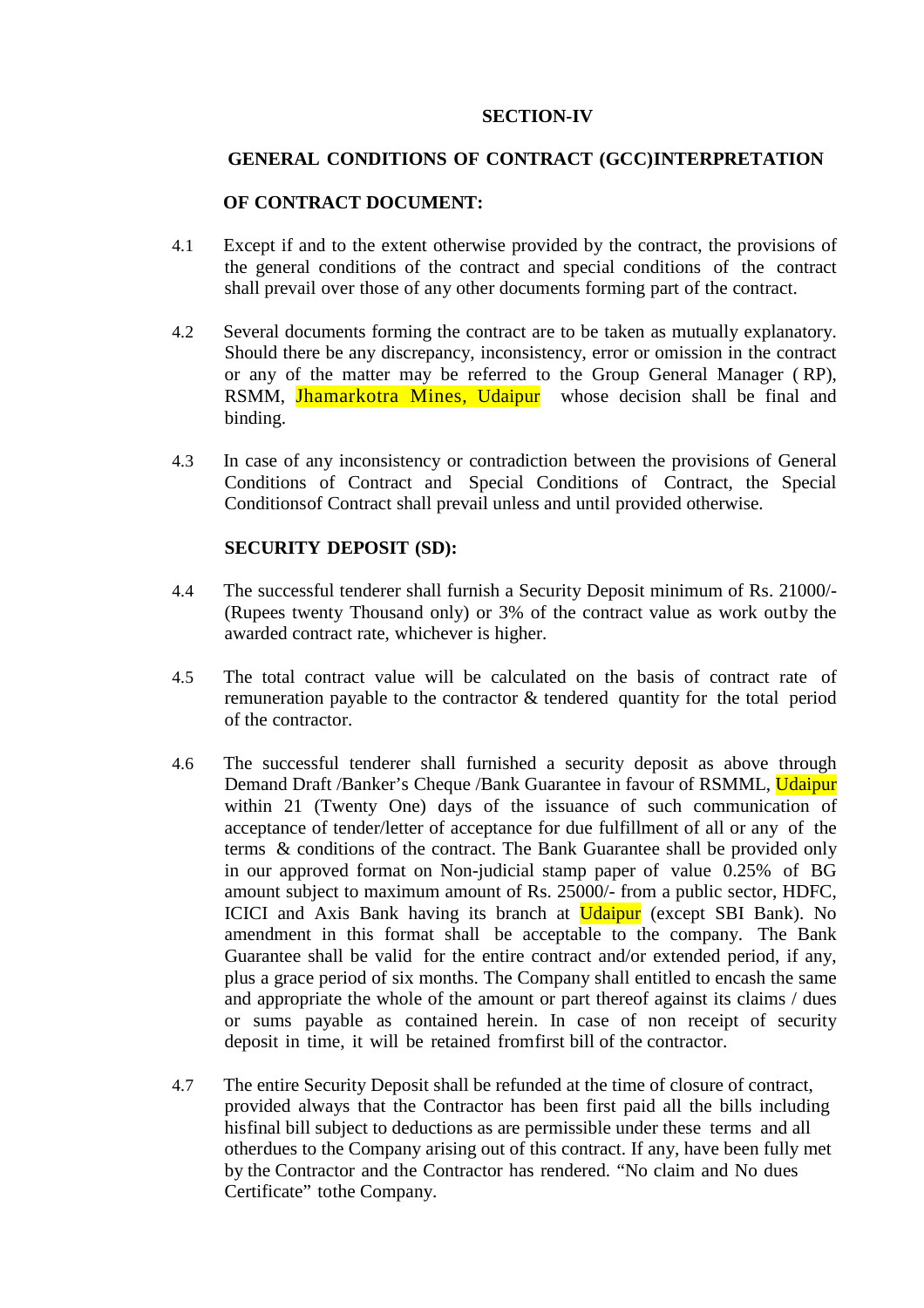- 4.8 The Security Deposit shall be liable to be forfeited wholly or partly at the sole discretion of the Company, should the Contractor either fail to fulfill the contractual obligations or fail to settle in full, his dues to the Company, In case or premature termination of the contract due to defaulter of the contractor, the Security Deposit will be forfeited and the Company will be at liberty to recover the loss suffered by it from the Contractor.
- 4.9 The Company may deduct from the Security Deposit any sum due and any other sum that may be fixed up by the Company as being the amount of loss or losses or damages suffered by it due to delay in performance and/or non-performance and/or partial performance of any of the terms of the contract.
- 4.10 All compensation or other sums of money payable by the Contractor to the Company or recoveries to be made under the terms of this contract may be deducted from any sums which may be due to the Contractor from the company on any account and in the event of the such amount being insufficient the Contractor shall within ten days of such shortfall make good in cash, failing which the balance amount shall be recovered by way of invoking the bank guarantee furnished as security.
- 4.11 In the event of bank guarantee amount being insufficient, then the balance recoverable amount shall be deducted from any sum, then due or which at any time thereafter may become due to the Contractor. The Contractor shall pay to the company on demand any balance remaining due.
- 4.12 In case the Bank Guarantee is invoked for any reason/s, the Contractor is required to furnish a fresh Bank Guarantee in the same format for the same amount and for the same period as the original Bank Guarantee within a period of 21 (Twenty One) days from the date of invoking of original Bank Guarantee.
- 4.13 In the event of security amount at any time during the currency of the contract falling short of the specified amount, the Contractor shall forth with make good the deficit on demand, so that the total amounts of Security Deposit will not at any time be less than the amount so specified. The Company may recover the same by way of additional deductions from bills.
- 4.14 No interest is payable on S.D. amount.
- 4.15 In case of enhancement of quantum of work, due to any reason, the contractor shall furnish additional security amount. This security amount will be progressively recovered from the payment due to the contractor.

# **CONTRACTOR TO BE LIABLE FOR ALL PAYMENT TO HIS WORKERS/ EMPLOYEES:**

4.16 The contractor shall be liable for payment of all wages and other benefits, such as leave with wages, contributory provident fund, bonus, free medical aid etc., to his employees and labour as per the statutory requirements as in force or, may be applicable from time to time during the currency of the contract.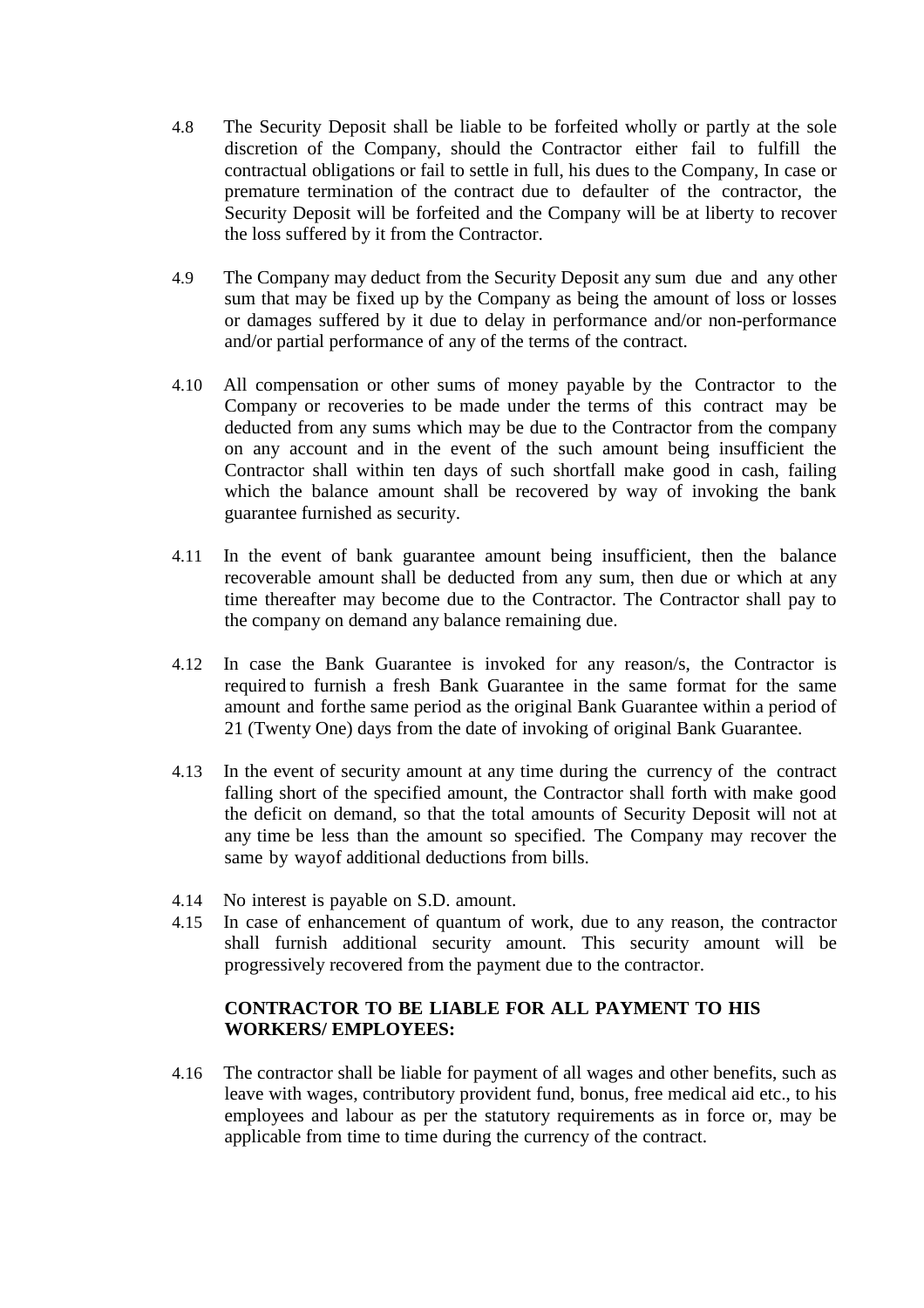The contractor shall bear all liabilities for employee and labour employed or retained by him as regards to their employment, litigation and any other action arising out of operation of this contract or at the termination/ completion of this contract.

The company shall not pay any additional amount on any such account. The only remuneration payable to the contractor by the company will be on the basis of accepted rates and work executed thereof.

## 4.17 **TAXES**:

The contractor shall be responsible for the deposition of any and all contributions, duties, levies and taxes etc. with the concerned authorities of the Central or State Government authorities, applicable for execution of the works under the contract.

All taxes/duties/levies except GST as applicable should be taken into consideration while making the offer. Ignorance in it shall not qualify for any additional payment.

RSMML will reimburse/recover at actual any taxes/duties which are imposed/ increased / withdrawn /decreased after the date of submission of offer & are directly applicable to this contract & payable by the contractor/recovered by RSMM & determined on the basis of bills raised by him upon the company, if applicable, subject to the furnishing of documentary proof.

# 4.18 **GOODS AND SERVICE TAX:**

- (a) The rate quoted by the bidder will be exclusive of Goods & Service Tax (GST). However, the rates will be inclusive of any other levies and duties, as applicable on this contract (up to last date of submission of bid).
- (b) The rates quoted shall be on firm price basis during the pendency of the contract period and the contractor shall not be eligible for any escalation in rates on whatsoever ground.
- (c) The provision of GST should be followed by the Contractor as applicable and will be reimbursed on the submission of challan, failing which RSMML is free to deduct/recover/ retain such amount from the bills of contractor or any other amount due to him/ or from Security deposit, as the case may be.
- (d) Timely deposition of GST and filing of requisite tax returns of relevant tax period would be sole responsibility of the contractor. The contractor will also ensure that necessary credit on this account is available to RSMML in the next month. In case of any discrepancy where credit is not available to RSMML then company is free to deduct/recover/retain such amount from the bills of contractor or any other amount due to him/ or from Security deposit, as the case may be.
- (e) In case of reversal of Input Tax Credit (ITC) and imposition of penalty on account of payment of GST and default in filing of returns towards the payment for the work, contractor is liable to pay all such dues to the company, failing which RSMML is free to deduct/recover/ retain such amount from the bills of contractor or any other amount due to him/ or from Security deposit, as the case may be.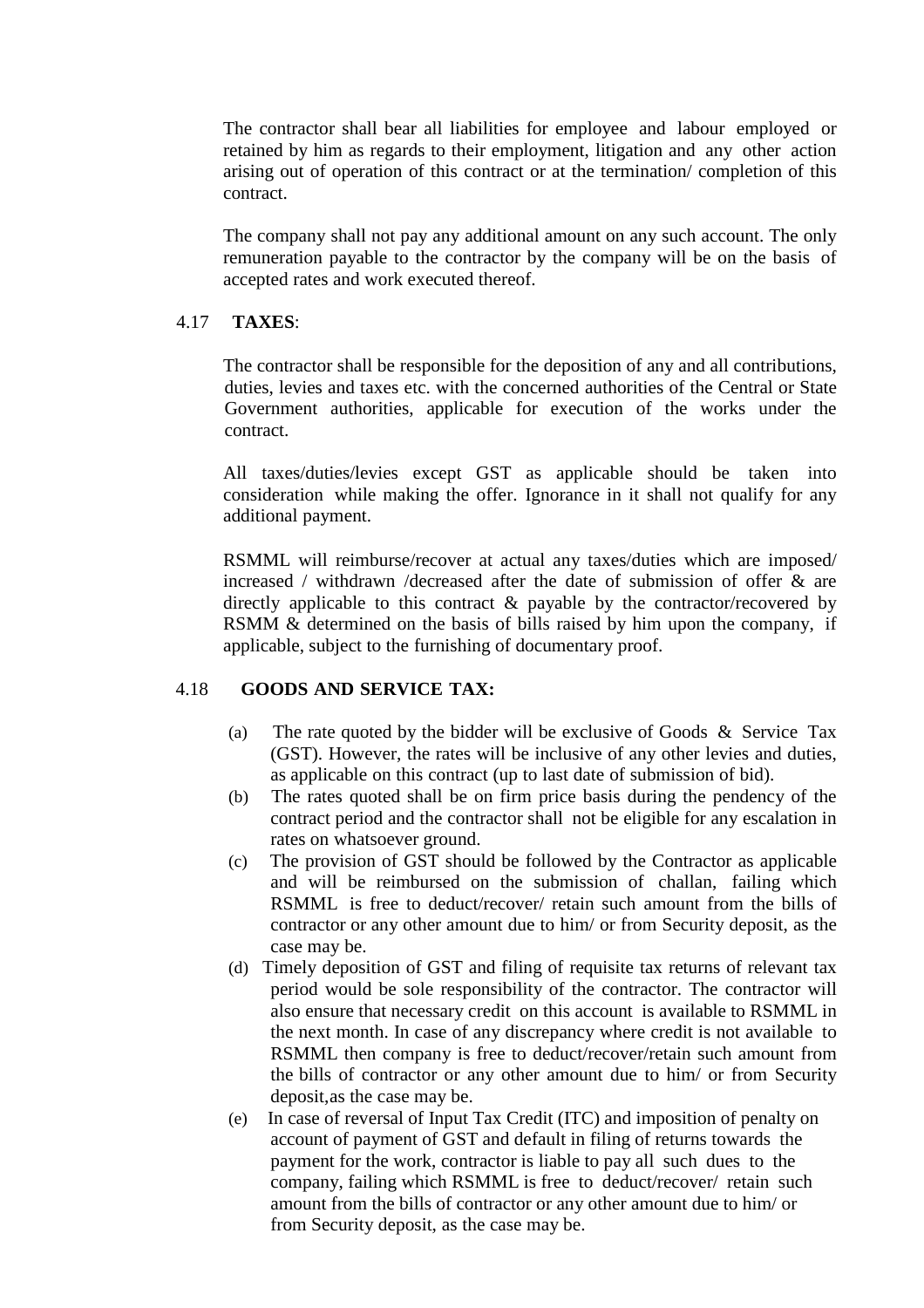#### **4.19 WAIVER AND LIABILITY TO PAY COMPENSATION:**

In any case in which any of the powers conferred upon the Company shall have become exercisable and the same have not been exercised, the non-exercise thereof shall not constitute a waiver of any of the conditions hereof and such powers shall be exercisable in the event of any further case of default by the Contractor, the contractor shall be liable to pay compensation amount to the extent of the whole of his Security Deposit etc. and the liability of the Contractor for past and future compensation shall remain unaffected.

In the event the Company exercising the powers vested in it under the aforesaid clause, it may, take possession of all of any tools and equipment, materials and stores lying in or upon the works or the site thereof belonging to the Contractor or procured by him and intended to be used for the execution of the work or any part thereof the same be taken by paying reasonable compensation as decided by Engineer-In-Charge, otherwise the Engineer-In-Charge may give notice to the Contractor, requiring him/ it to remove such tools, equipment, materials or stores from the premises (within a time to be specified in such notice), and in the event of the contractor failing to comply with such requisition the Engineer-In-Charge may remove them at the contractor's expenses or sell them by auction and/or private sale on account of the contractor and at his / its risk in all respects without any future notice as to the date, time or place of sale and the certificate of the Engineer- In-Charge as to the expenses of any such removal and the amount of the proceeds and expenses of any such sale shall be final, conclusive and binding on the Contractor.

#### 4.20 COMPANY NOT LIABLE TO PAY COMPENSATION:

The Contractor shall have no claim against the Company for any business loss, idle charges, compensation upon failure, delay, omission etc. on the part of the Company to carry out any or all the provisions of the contract for any reason whatsoever. The Company's decision in the matter shall be final and binding on the Contractor.

#### **4.21 NO CLAIM IF WORK IS ABANDONES OR POSTPONED:**

The Contractor have no claim, whatsoever against the Company if the work or any part thereof covered by the contract is postponed to any later date and/ or withdrawn in part in the overall interest of the Company or for security or for any other reason/s. The Company's decision in this regard shall be final and binding on the Contractor.

# 4.22 **NO COMPENSATION FOR ALTERATION IN OR RESTRICTION OF WORK:**

If any time after the commencement of the work the company shall for any reason or under instructions of Directorate General of Mines Safety in case of mining contracts or any other statutory authority for mining and other contracts, whatsoever required not to do the whole work or part thereof as specified in the schedule of work to be carried out, the Engineer-In-Charge shall give notice in writing of the fact to the contract, who shall have no claim to any payment or compensation

 whatsoever on any account or profit or compensation or advantage/s which he might have derived from the execution of the work in full, but which he did not drive in consequences of the full amount of the work not having been carried out, nor shall have any claim or compensation by reason of any alternations having been made in the original specification, drawings, designs and instructions which shall involve any curtailment of the work as originally contemplated.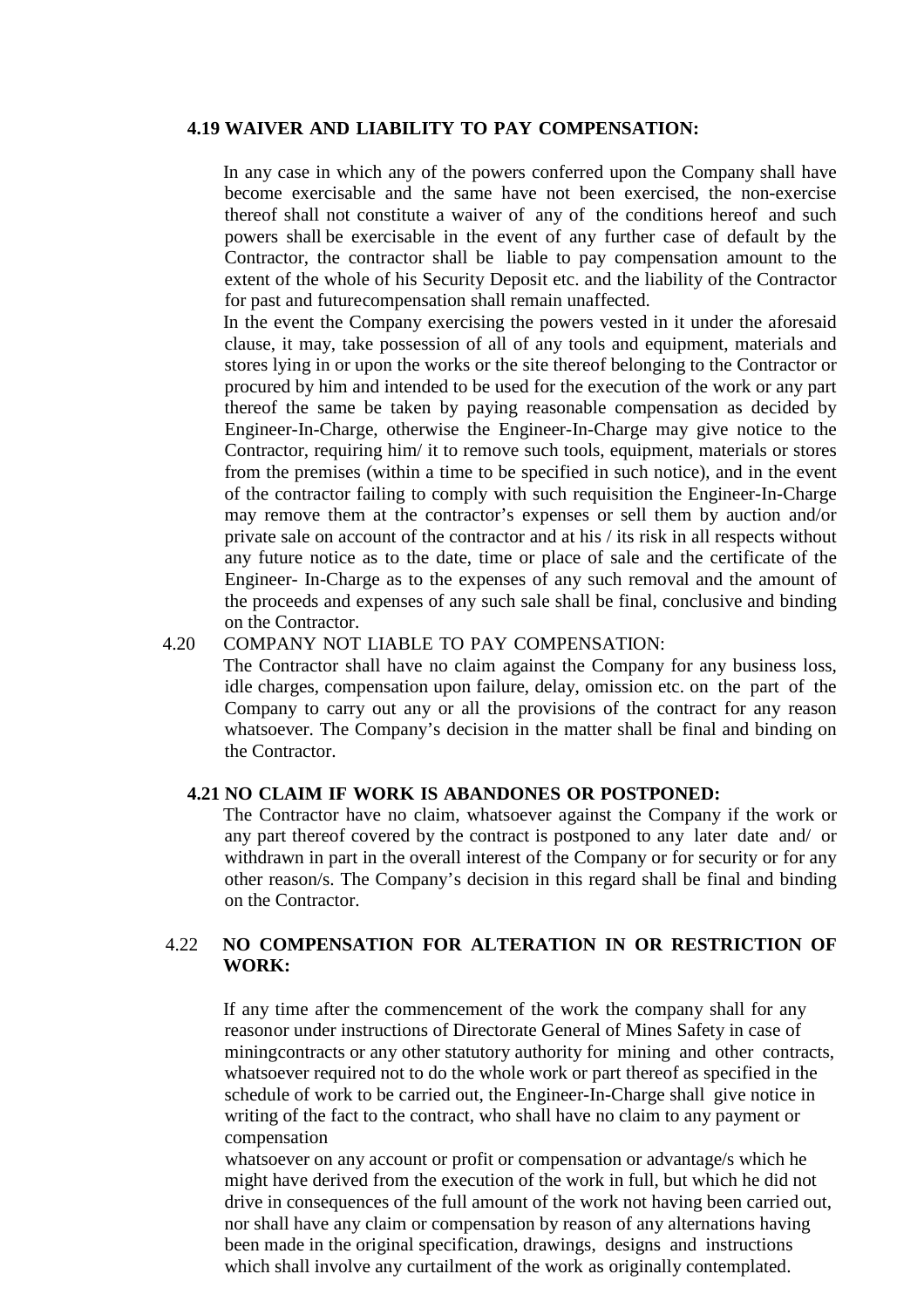# **4.23 DISCREPANCIES BETWEEN INSTRUCTIONS:**

Should any discrepancy occur between the various instructions furnished to the Contractor, his agents or staff or any doubt arising as to the meaning of any instructions or should there be any misunderstanding between the Contractor's staff, the Contractor shall refer the matter immediately in writing to the Engineerin-Charge whose decision thereon shall be final and conclusive and no claim for losses alleged to have been caused by such discrepancies shall in any case be admissible.

# **4.24 SAFETY, SANITARY & MEDICAL FACILITIES:**

The Contractor and/or his sub-contractor and their employees, at Contractor's cost shall fully comply with the safety rules, regulations or statutory directions and provided sanitary and medical facilities, prescribed by law or as may from time to time be prescribed by the Engineer-in-Charge with the object of securing the safety and health of the employees and the local community. In case of violation or non- observance of any of the aforesaid provisions by the Contractor the same shall be enforced by the Engineer-in-Charge at the Contractor's expenses.

The Contractor shall promptly and immediately report serious accidents to any

of

his employees to the Engineer-In-Charge / Mines Manager and shall make at

his

to

cost immediate arrangements to render all possible medical and other assistance

such affected employees/persons.

First aid facilities and supplies as required by the rules for the time being in force or will come in force in near future shall be kept on the work site by the Contractor at his cost. The Contractor at his cost, as required under the rules, shall undertake medical check-ups of employees/ persons working with the contractor.

# **4.25 DAMAGE TO PROPERTY:**

The Contractor including his sub-contractor/s, if any, shall be responsible for making good at his cost to satisfaction of the Company any loss or any damage to building, structures, equipment, installations, properties etc. belonging to the company or being executed or procured or being procured by the Company or of other agencies within the premises of the Company, if such losses or damages is due to fault and/or negligence or willful acts, omission, and/or any other reason whatsoever of the Contractor and/or his sub-contractor/s, their employees, agents, representative etc.

# **4.26 POWER OF ENTRY:**

During execution of Contract, if in the opinion of Engineer-In charge, it is found that:

- i. Contractor has failed to execute the Contract in conformity with contract document or
- ii. Contractor has failed to carry on and execute the works to the satisfaction of the Engineer In Charge, or
- iii. Contractor has committed or suffered or permitted any other breach of any of the provisions of the contract on his part to be performed or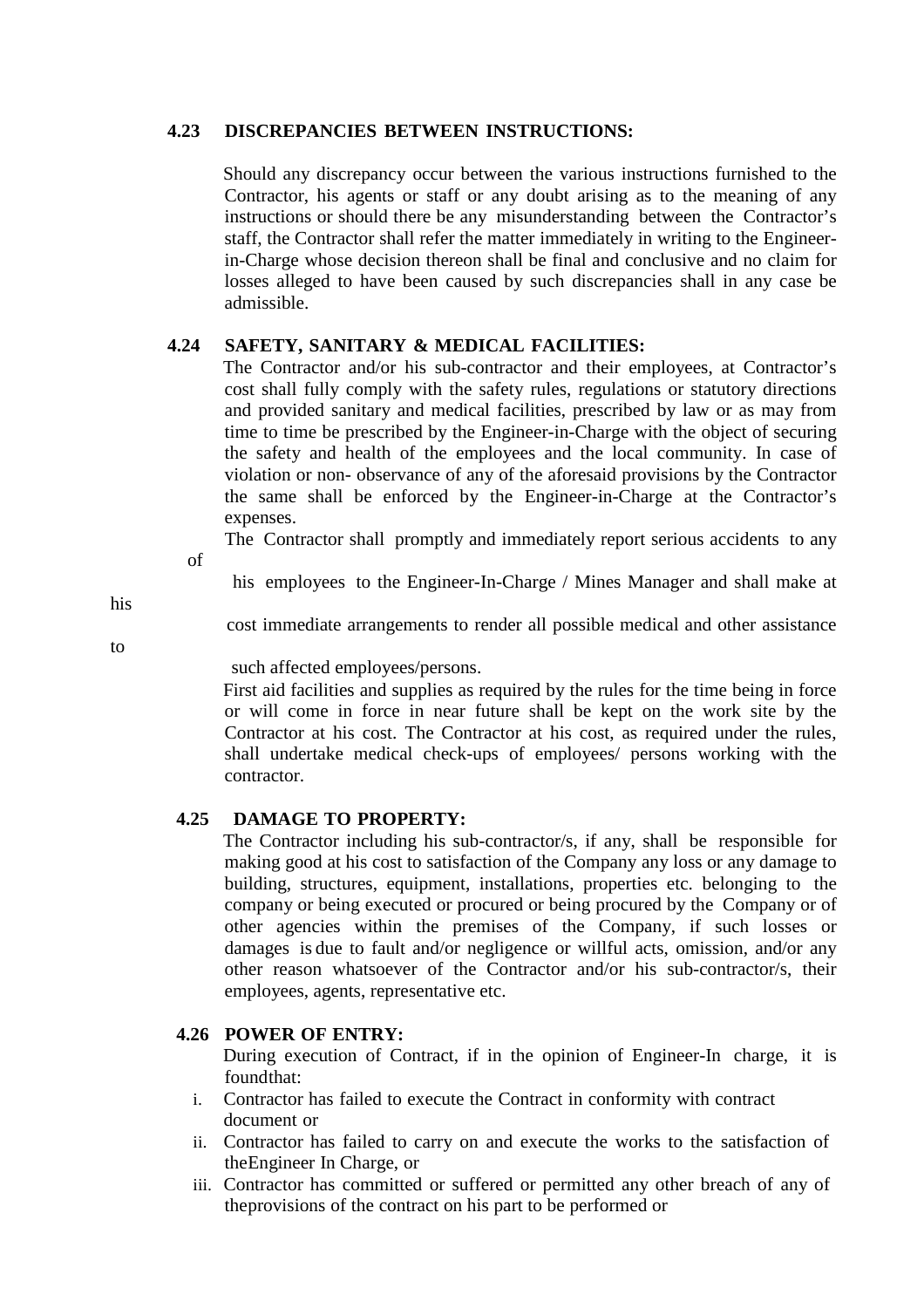- iv. Contractor has abandoned the work; or
- v. Contractor during the continuance of the contract has becomes bankrupt, Then in any of such events, the Company shall have the power to enter upon the works and take possession of the materials, spares, equipment, tools and stocks thereon, and to revoke the Contractor's permission to continue to execute plant by his agents. The Company shall then be free to take appropriate action against the contractor as per provisions of contract.

#### **4.27 COMPANY MAY DO PART OF WORK:**

Upon failure of the contractor which includes sub-contractor/s, if any, to comply with any instructions given in accordance with the provision of the contract, the Company retains the right instead of assuming charge of entire work, to place additional labour force, tools, equipment and materials etc. on such parts of the work, as the company may decide/ designate or also engage another Contractor to carry out the work at the risk and cost of the Contractor. In such cases, the Company shall deduct from the amount due or which otherwise might become due to the Contractor, the cost of such work and materials etc, plus 15% additional charges thereon to cover all departmental charges/ expenses and the Contractor shall be bound by such decision of the Company.

#### **4.28 POWER TO ORDER SUSPENSION OF WORK:**

The Company may, from time to time, by direction in writing and without in any way invalidating the contract, order the contractor to suspend the work or any part thereof at any time and for such times and for such reasons as he may consider necessary. After such directions to suspend the work, or any part thereof, has been given the Contractor shall not proceed with the work or part thereof directed to be suspended until he receives a written order from the Company to so proceed. In the event of suspension exceeding three days the Company may under the provision of the contract extend the time for completion of work or part thereof by such time as it may find reasonable. The decision of the Company in the matter shall be final and binding on the Contractor. The Contractor shall not be entitled for any extra payment in case of such suspension. The Contractor without prior knowledge and approval of the Company thereof shall not suspend the work of any other part. If the Contractor is compelled to suspend the work or any part thereof he should report to the Engineer-in-Charge, furnish the reasons, necessitating such granted to the contractor if he proposes to suspend the work or any part thereof, on his own. In case such suspension is necessitated for reasons beyond control and period of suspension becomes more than 3 month at a stretch then Company may consider making some ad hoc/ advance payment against the work done. The quantum and mode of payment shall be mutually decided. It will be however, sole discretion of company & will not be available as right of the contractor.

# **4.29 CHANGE IN CONSTITUTION:**

The Contractor shall prior inform the Company before any change is made in the constitution of the Co-operative Society/Firm/ Company or induction or retirement of any of the partners/ directors at the earliest.

#### **4.30 COMPLIANCE IN RESPECT OF VARIOUS ACTS:**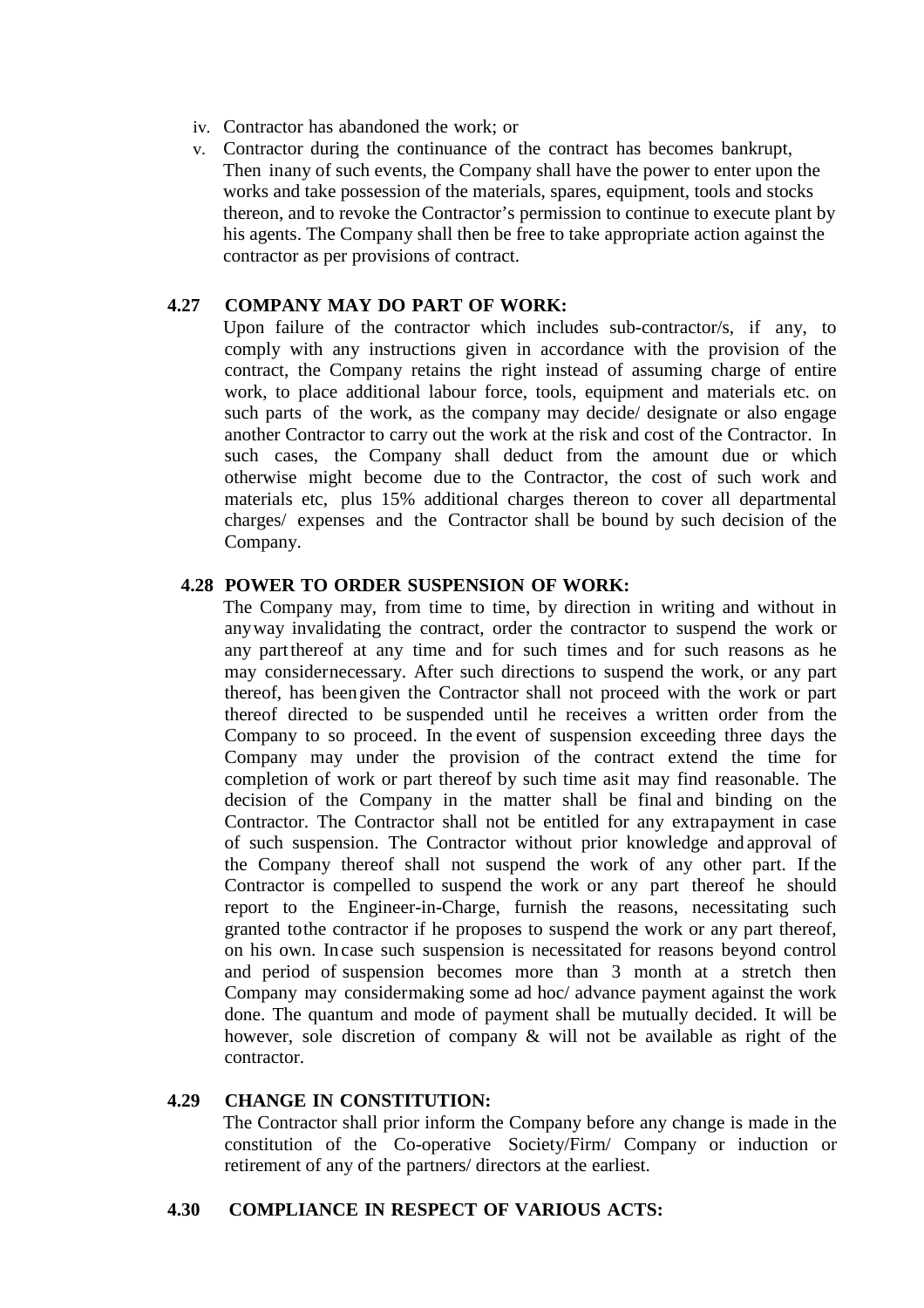The contractor shall at his own cost, observe, perform and comply with the provisions of the Acts applicable during the execution of the Contract, and Rules/Bye-laws framed hereunder as applicable to this work, including but not limiting to the following and shall maintain such registers and documents, as are required under the various statutes, for production of the same before the company and/or other statutory authorities prescribed in this behalf, as and when required. Non-compliance of the provisions/ stipulations of the those Acts and rules made there under including the following will render the Contractor liable to payment of necessary compensation/penalty, as deemed fit by the Company.

- i) The Contract Labour (Abolition & Regulations) Act, 1970
- ii) The Payment of Wages Act, 1936
- iii) The Mines Act, 1952
- iv) The Payment of Workmen's Compensation Act, 1923
- v) The Minimum Wages Act, 1948
- vi) The Environment (Protection) Act, 1986
- vii) The Forest Conservation Act, 1980
- viii) The Air (Prevention and control of Pollution) Act.1981 & Water (Prevention and Control of Pollution) Pollution Act 1974.
- ix) The Mines Rules, 1952
- x) The Metalliferous Mines Regulations, 1961
- xi) The Mines Vocational Training Rules, 1966
- xii) The Mines & Minerals (Development & Regulation) Act, 2015
- xiii) The Minerals (Evidence of Mineral Contents) Rules, 2015
- xiv) The Minerals (Other than Atomic and Hydro Carbons Energy Minerals) Concession Rules, 2016
- xv) The Mineral Conservation & Development Rules, 2017
- xvi) The Fatal Accident Act, 1985
- xvii) The Motor Vehicles Act, 1939
- xviii) The Industrial Dispute Act, 1947
- xix) The Standing Orders Act, 1946
- xx) The Employees Provident Fund & Miscellaneous Provision Act, 1952
- xxi) The Employee State Insurance Act,1948
- xxii) R.T.P.P. Act

4.31 All persons other than his regular employees engaged by the Contractor in

 connection with the performance of the contract shall be deemed as his employees

 for purposes of payment/remuneration employees and no claim shall lie against the company in respect of delay, deduction and non-payment of wages and /or remuneration/ compensation by the Contractor to them.

4.32 The Contractor shall take all necessary steps and precautions to ensure that his workers and employees (including deemed employees) engaged for the work under the terms of the contract shall work within the mines in accordance with the provisions of the Mines Act, 1952 and Rules and Regulations framed there under and shall also maintain necessary records and registers as required under these provisions and shall be responsible to the Engineer-in-Charge in this regard. The Contractor shall perform the work under this contract in accordance with allapplicable codes, statutory regulations and engineering/ mining practice. The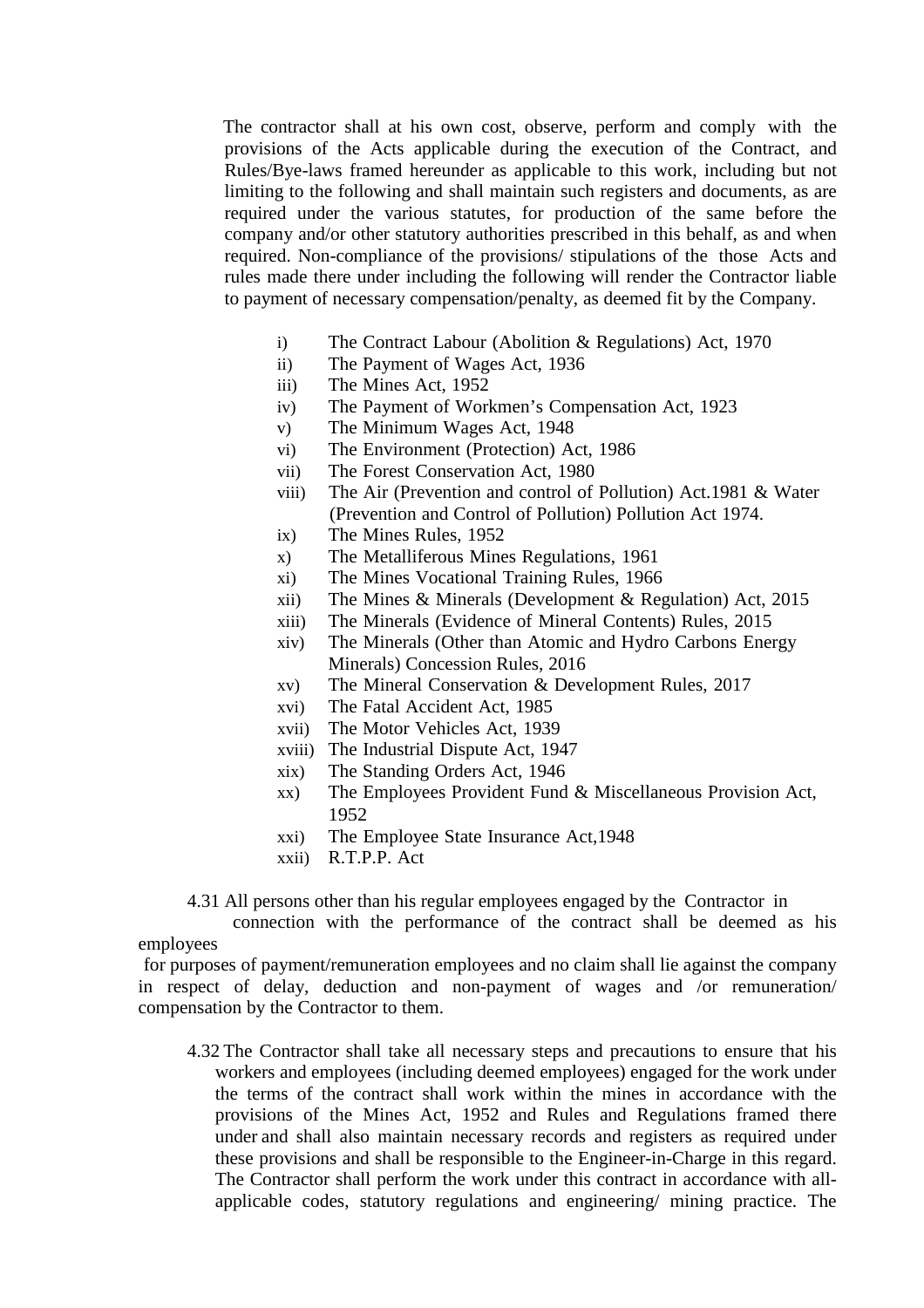Contractor shall be required to ensure vocational training to his workmen before they are put to work as required under Mines Vocational Training Rules, 1966.

#### **COMPENSATION AND LIABILITY:**

- 4.33 In case of an accident in respect of which Workman's Compensation Act or Motor Vehicles Act, Fatal Accident Act or Mines Act etc. applies it shall be lawful for the Engineer-in-Charge to retain money out of due and payable amount to the contractor, such sum or sums of money as may in the opinion of the Engineer-in-Charge shall be final in regard to all such matters arising under this clause and the Contractor shall be bound by such decision of the Engineer-in-Charge.
- 4.34 The Company shall not be liable for or in respect of any damages or compensation payable as per law in respect of or in consequence of any accident or injury to any workman or other person in the employment of the contractor or any of his sub- contractor or third party etc. and the Contractor shall indemnify and keep indemnified the Company against all such injury, damages and compensation and against all claims, demands, proceedings, costs, charges and expenses, whatsoever in respect of or in relation thereto.

#### **4.35 LIABILITY FOR ACCIDENT TO PERSONS:**

Besides the liabilities of the Contractor under the "Workmen's Compensation Act", Fatal Accident Act, M.V. Act, and "Mines Act", the following shall also apply to the Contractor. On the occurrence of any accident resulting in death or bodily injury to a workman employed/engaged by the contractor, the Contractor shall be liable for intimating within 8 (eight) hours of happening of such accident/s in writing to the Engineer-in-Charge the fact of such accident, besides taking immediate remedial measures. The Contractor shall indemnify the Company, against all claims/ compensation, loss or damage sustained by the Company resulting directly or indirectly from his failure to give intimation in the matter

aforesaid, including the penalties or fines, if any, payable by the company as consequences of workmen's Compensation Act, Fatal Accident Act, Motor Vehicle Act, Mines Act or otherwise to conform to the provisions of the said Act/s in regard to such accident.

#### **4.36 FORCE MAJEURE:**

Neither the Contractor nor the company shall be considered to be in default in the performance of their respective obligations under this contractor if such performance is prevented or delayed because of the conditions constituting force Majeure which shall include but not limited to notice/s from the Directorate of Mines Safety , other Statutory Authority, Civil Commotion, Fire accidents, epidemics, war, acts of God or because of any law, order, proclamation or ordinance of any Government or any authority thereof or forced stoppage of mining, loading operations, accumulation of stock of mineral, non-availability of mineral at mines and other places due to reasons like sand dune/ storms/ other causes and for failure of transportation or for any other cause beyond reasonable control of the party affected, provided notice of such cause is given in writing by the party affected within 14 days of the happening of the event. In case it is not possible to serve the said notice within the said period of 14 days then within the shortest possible period. Power cuts/ partial power failure/interruption shall not be construed as force Majeure for this purpose and the same shall not affect in any way the performance of the Contract. As soon as the cause of force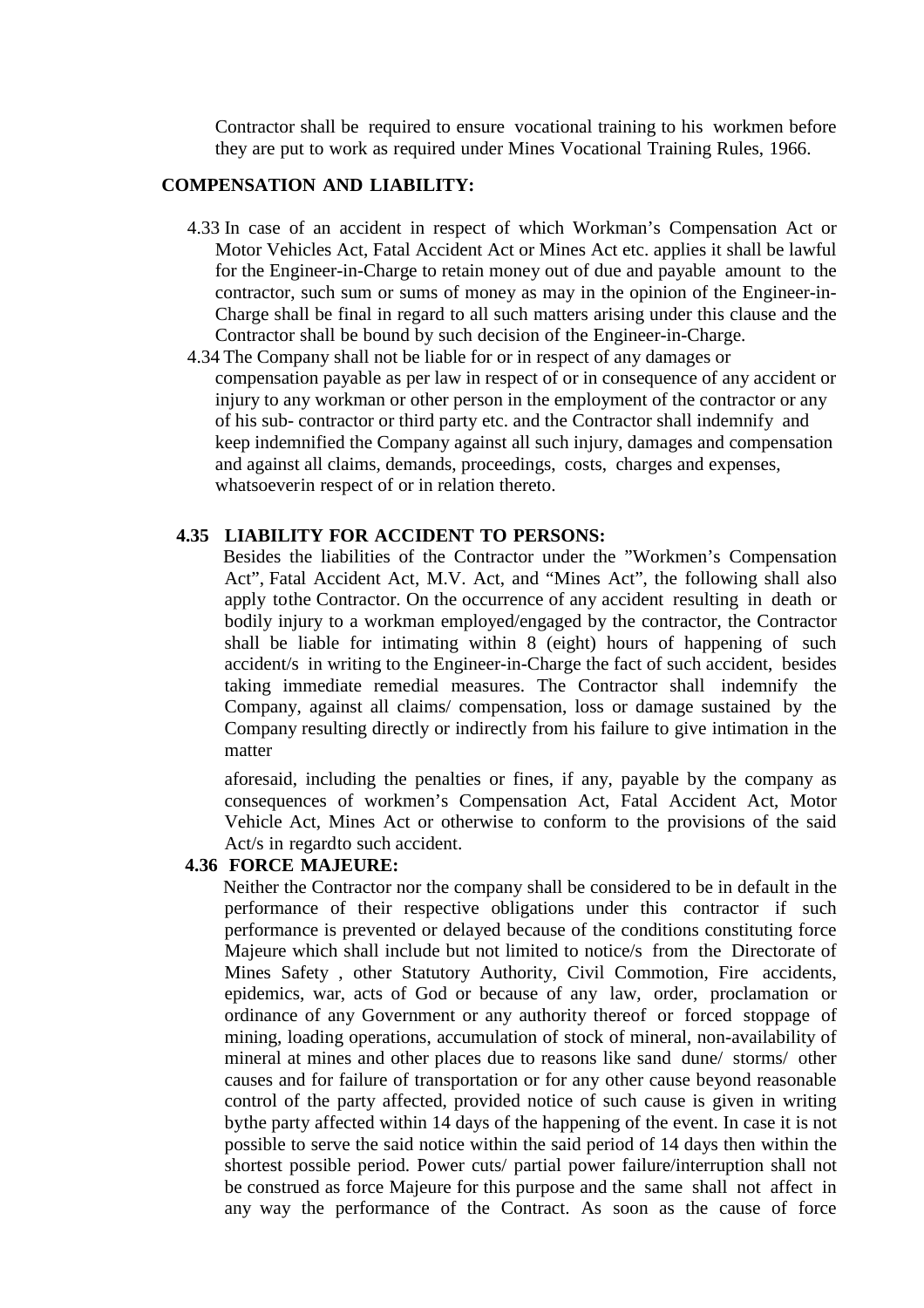Majeure has been removed, the party whose ability to perform its obligation has been affected shall notify the other of such cessation. Should one or both the parties be prevented from fulfilling their contractual obligations by state of force Majeure lasting for a continuous period of three months both the parties shall consult each other and decide about the future course of action regarding the contract.

#### **4.37 SERVICE OF NOTICE ON CONTRACTOR:**

Any notice hereunder may be served on the Contractor or his/its duty authorized representative at the work site or may be served by registered main directly to the address furnished by the Contractor. Proof of issue of any such notices shall be conclusive of the fact that the Contractor having been duly informed of all contents therein. The contractor shall furnish to the Company, the name, designation and addresses of his/its authorized agent at the work site as well as Udaipur.

# **SERVICE OF NOTICE AND COMMUNICATION WITH THE COMPANY AND THE ENGINEER-IN-CHARGE:**

- 4.38 Notice and communication addressed to the Company or the Engineer-in-Charge, as the case may be, shall be deemed to have been duly delivered.
	- a) In the case of the Company, if dispatched by registered AD/Speed post to the Company's Group General Manager (Rock Phosphate), RSMM, Jhamar Kotara, Udaipur and copy to authorized representative.
	- b) In the case of the Engineer-in-Charge, if dispatched or left at or posted to the address of his/its authorized representative, in the case of posting on the day on which they would have reached such address in the ordinary course of business, and in other cases on the day on which they were delivered to or left at such address.
- 4.39 Notice and communication addressed to the Company shall be valid only if duly signed by the Contractor or his duly authorized partner or his principal officer acting for him on his behalf.

#### **TERMINATION:**

- 4.40 If the Contractor fails to execute the work or any part thereof with such diligence as will ensure its completion within the time specified in the contract, or extension thereof, or fails to complete the said work within such time or fails to perform any of his obligations under the contract or in any manner commits a breach of any of the provisions of the contract, it shall be open to the Company in its option, by written notice to the contractor:
	- a) To determine the contract; in which event the contract shall stand terminated and shall cease to be in force and effect on and from the date notified by the company in this behalf, whereupon the contractor shall stop forthwith all or any of the contract work, then in progress and the Company may on its part, may take over the work remaining incomplete by the Contractor and the contractor and his sureties if any, shall be liable to the company for any excess cost occasioned by such take over and completion by the Company or by appointing any other agency over and above the rates of remuneration payable under the contract.
	- b) Without determining the contract, to take over the work of the Contractor or any part thereof and complete the same through any other agency at the risk and cost of the contractor and the contract, and his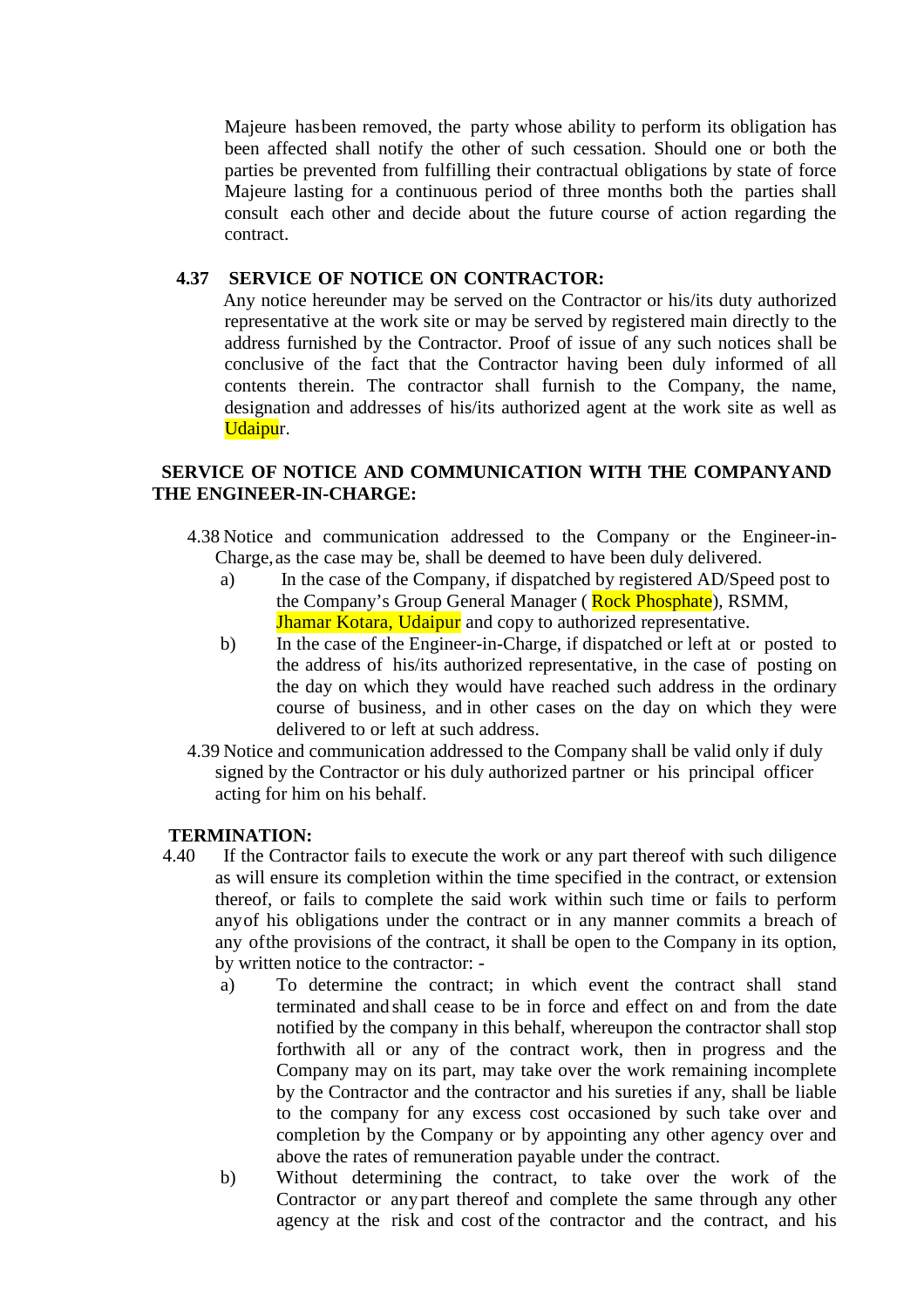sureties shall be liable to the company for any excess cost/ additional cost occasioned by such work having been so taken over and completed by the Company and/or through any other agency over and above the remuneration payable under the contract.

- 4.41 Before determining the contract, as aforesaid, and provided that, in the judgment of the company, the default or defaults committed by the contractor is or are curable or may be cured by the Contractor if any opportunity is given to him to do so, the Company may, by notice, in writing, call upon the Contractor to cure the default within such time as may be specified in the notice.
- 4.42 In the event of the Company proceeding in the manner herein above prescribed
	- a) The whole of the Security Deposit furnished by the Contractor or retained by the Company shall be liable to be forfeited, without prejudice to the right of the Company to recover from the Contractor, the excess cost referred to aforesaid. The Company shall also have the right to take possession of the sites for completing the work or any part thereof, with any or all such materials, equipments, machinery tools and tackles belonging to the contractor, as may be deployed / used for the work.
	- b) The money that may have become due to the Contractor on account of work executed by him/it's already shall not be payable to him/its until after the expiry of six calendar months reckoned from the date of determination of contract or from the taking over of the work or part thereof by the company as the case may be, during which period the responsibility for fully workmanship in respect of such work shall, under the contract rest exclusively with the Contractor and shall be subject to deduction of all amounts due from the Company to the Contractor, whether under the terms of the contract or otherwise, authorized or required to be recovered or retained by the Company.
- 4.43 The Company shall also have the right to proceed in the manner prescribed in sub- clauses above, in the event of the contractor abandoning the execution of the contract work for a continuous period of one month, or becoming bankrupt or insolvent, or compounding with his creditors or assignees the contract in favour of his creditors or any other person or persons, or being a firm or a corporation goes, into voluntary liquidation, provided that in the said event, it shall not be necessary for the Company to give any prior notice to the Contractor.
- 4.44 Termination of the contract as aforesaid shall not prejudice or affect the rights of the Company which may have accrued upto the date of such termination.

#### **4.45 DISPUTE, JURISDICTION:**

The place of the contract shall be **Udaipur** (Rajasthan). In cases of any differences, the same shall be resolved by mutual discussions and agreement. However the decision of the Group General Manager (Rock Phosphate), RSMML, Jhamar Kotara, Udaipur of the company shall be final and binding.

4.46 No courts other than the courts located at **Udaipur**- Rajasthan shall have jurisdiction over any matter concerning any aspect of the work under this tender.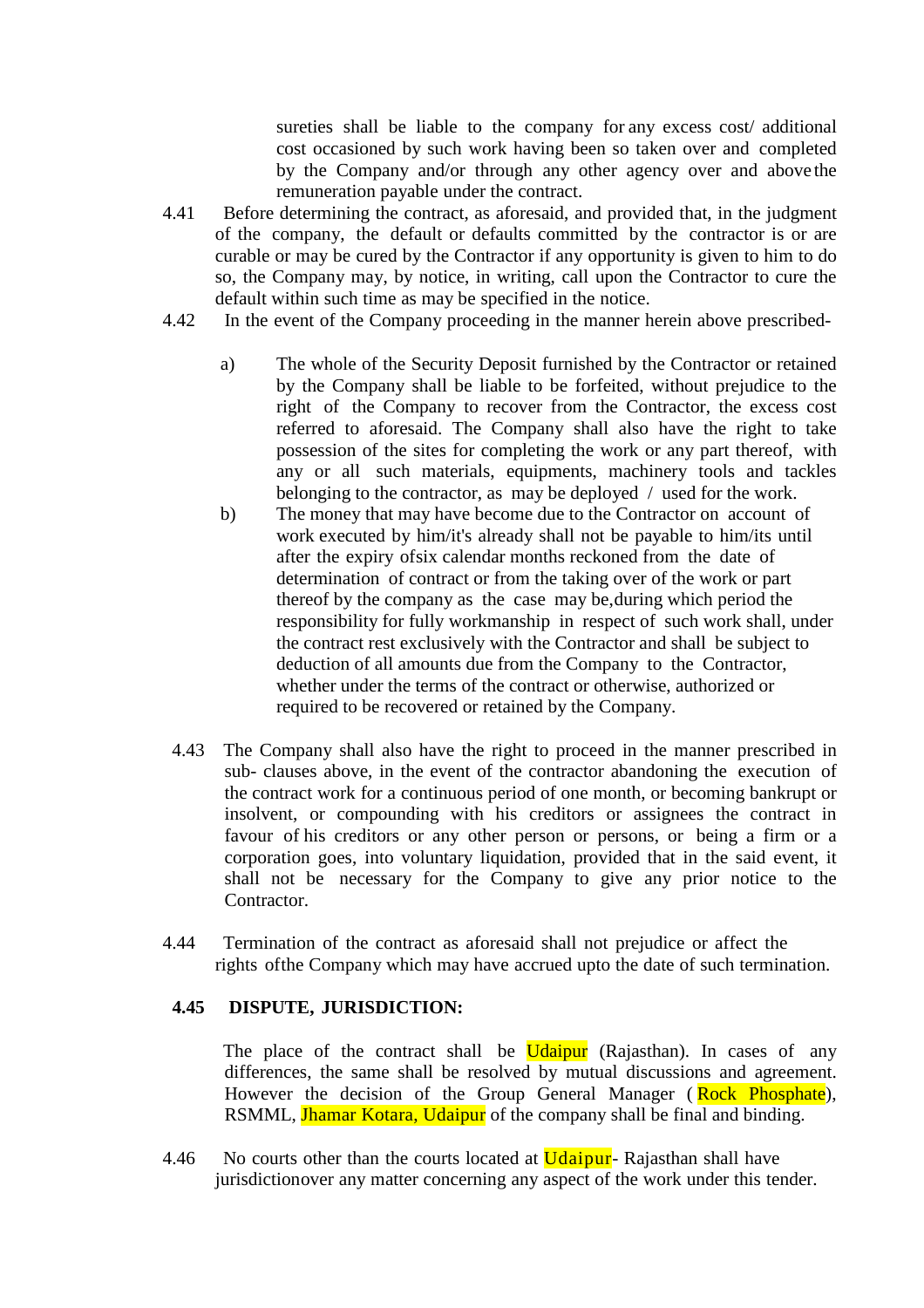4.47 The contractor shall not stop or abandon the work due to and during the pendency of such disputes or differences.

# **4.48 APPEALS:**

Subject to section 40, of Rajasthan Transparency in Public procurement Rules 2013 if any bidder or prospective bidder is aggrieved that any decision, action or omission of the procuring entity is in contravention to the provision of this act or the rules or guidelines issued there under , he may file an appeal to designated First and Second Appellate Authority with in a period of ten days from the date of such decision or action, omission as the case may be clearly giving the specific ground on which he feel aggrieved on the form no. 1 (see rule 83) – Memorandum of Appeal under the Rajasthan Transparency in public procurement Act-2012 with prescribed fees.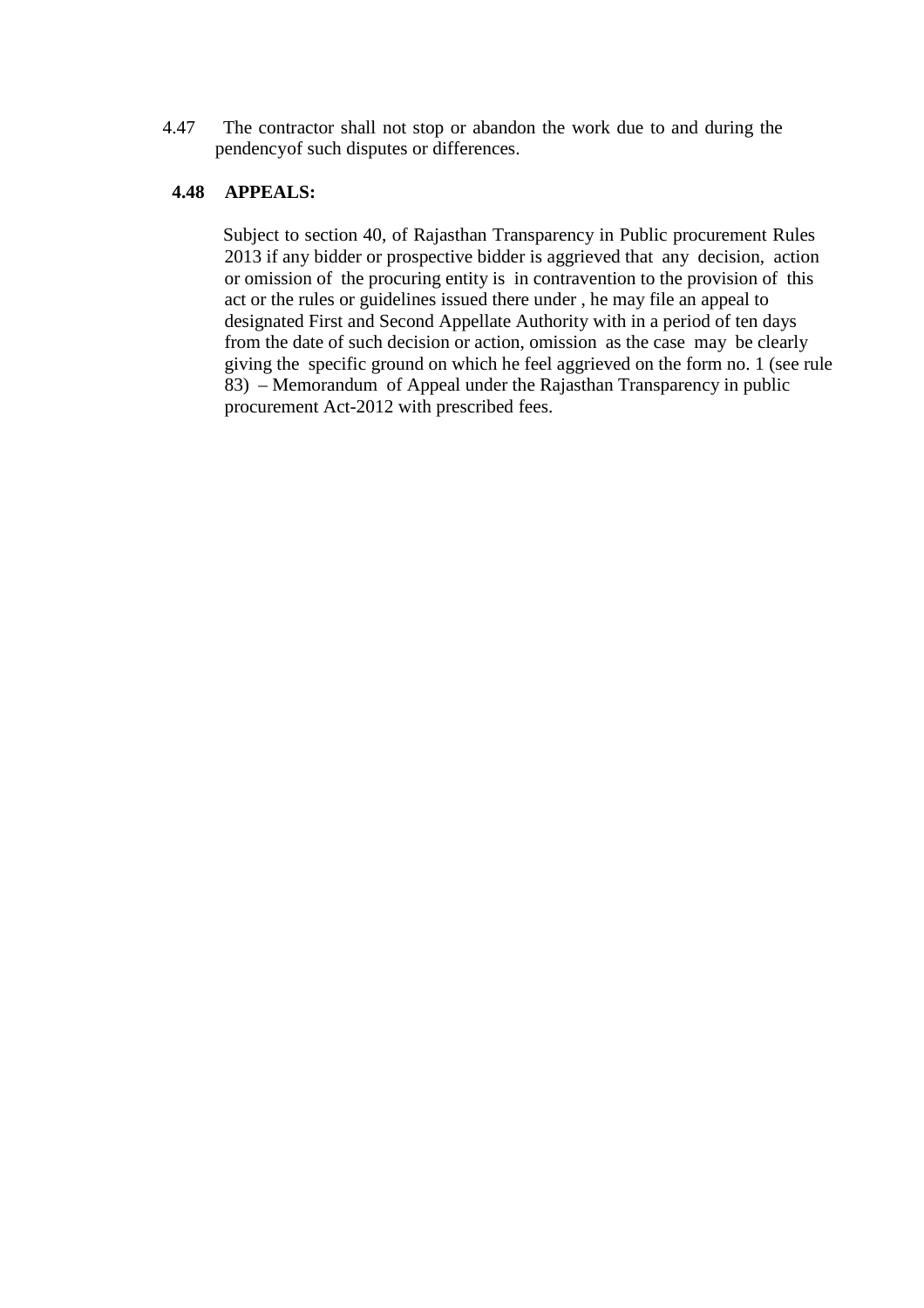#### **SECTION-5**

#### **SPECIAL CONDITIONS OF CONTRACT (SCC) 5.0 APPLICABILITY:**

These terms and conditions are in addition to the General terms and conditions specified in earlier Sections of this tender document. These special terms and conditions as detailed in this section in the following clauses shall prevail upon the General terms & conditions, should there be any discrepancy or conflict or contradiction between the two.

#### **5.1 INTRODUCTION :**

The Company is involved in the mining, beneficiation, processing and marketing of various minerals like Phosphate, Limestone, Gypsum, Selenite and Lignite etc.

#### **LOCATION AND ACCESSIBILITY OF SITE:**

Jhamarkotra Rock Phosphate Mines is situated Near village Jhamarkotra in Girwa Tehsil, at 25 Km from Udaipur City (Rajasthan).

#### **5.2 Pre-qualification criteria**

Tenderer shall be pre-qualified on the basis of the following criteria:

- a) The tenderer should have minimum turnover of Rs. 3.50 Lac in any one of the immediate three preceding financial years 2018-19, 2019-20 and 2020-21 in its own name.
- b) The tenderer should have experience of at least one Drone survey of Mines and can submit processed output (digital elevation model(DEM) and Orth mosaic)images obtained from such survey as specified in accordance with the manual prescribed by the Indian Bureau of Mines and its acceptance by the concerned Regional Controller of Mines, Indian Bureau of Mines, Government of India. In support bidder is to furnish copy of such work/ order also.
- c) Drone should be DGCA Registered & Approved

The tender shall be pre-qualified on the basis of documents furnished along with Techno-commercial bid in support of above. The decision of the company will be final and binding in this regard.

It is to be noted that, in case of Company registered under Companies Act, turnover of the Company shall only be considered. The Company reserves its right to call for any additional information so as to check the eligibility of the tenderer.

Joint ventures/consortium /partnership are allowed to participate in this tender subject to the jointly/severely responsibility, in such cases the turnover of partners/members should be considered.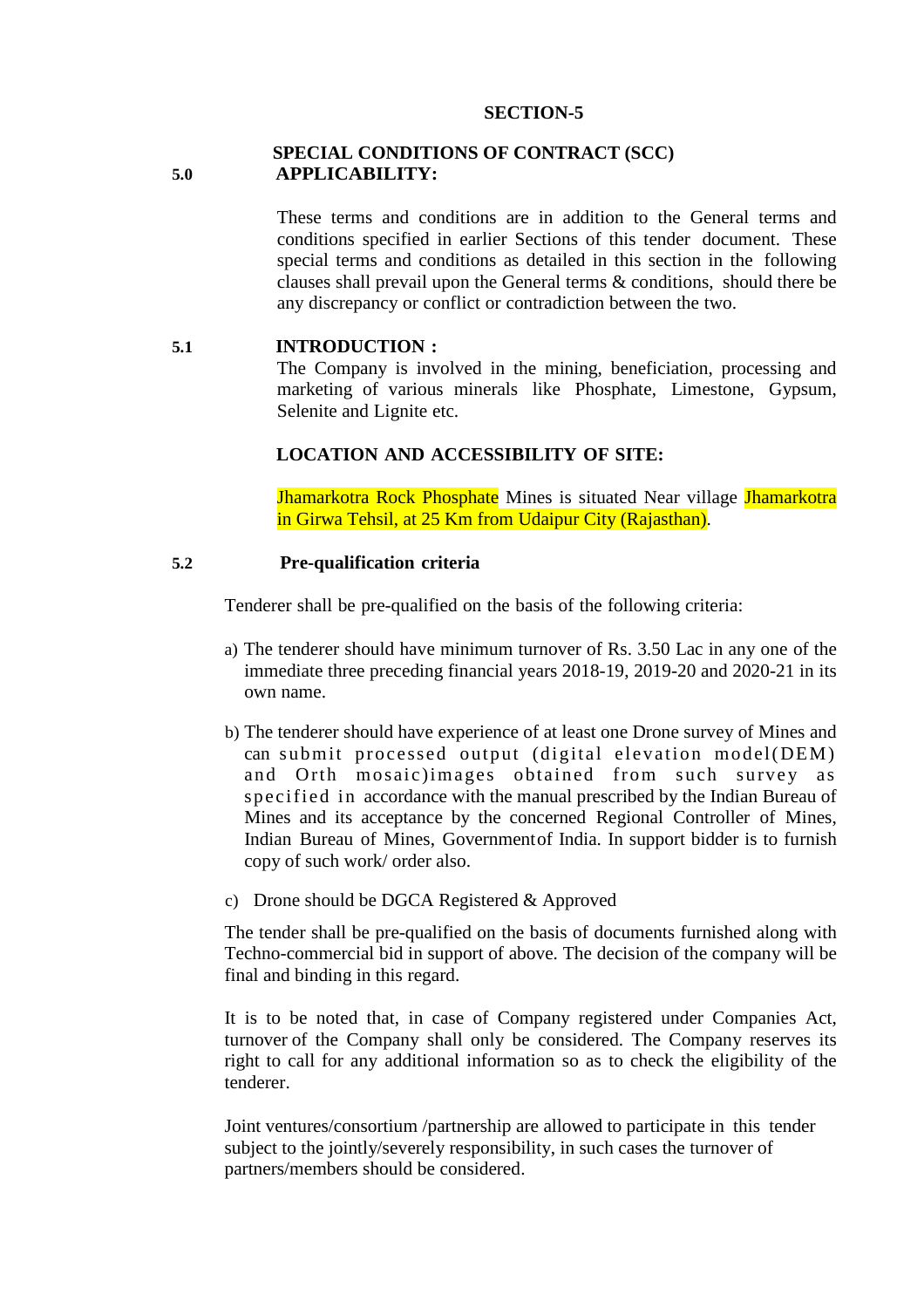The price bid of only those bidders shall be opened who qualify in technical bid as per criteria laid in tender & only qualified bidders will be informed about price bid opening.

The tenderer/bidder who has earlier been suspended or banned or whose contract has been terminated including those against whom any FIR has been lodged by the by Company and is pending on the date of opening of technocommercial bid shall not be eligible to participate in this tender.

Offers furnished through any other mode shall not be considered. RSMML will not entertain any claim on account of postal delay/non-receipt. It also reserves the right to reject/cancel any or all tenders without assigning any reason whatsoever.

The company reserves the right to accept or reject or cancel any or all tenders without assigning any reason whatsoever. Also the company does not bind itself to accept the lowest price offer. The company shall not be responsible for any postal delay in submission of required documents in original as required in tender. The RSMML will not entertain any claim on account of late receipt/postal delay /non- receipt of tenders

# **5.3 CRITERIA FOR DECIDING LOWEST TENDERER:**

The lowest quoted rate offered for complete scope of work as mention in tender document for **Jhamar Kotra Rock Phosphate** Mines shall be the criteria for deciding lowest tenderer for mines.

#### **5.4 PRICE NEGOTIATION**

- i. Negotiations will be conducted with the lowest tenderer only. In case of non- satisfactory achievement of rates from lowest tenderer, RSMML may choose to make a written counter offer to the lowest tenderer and if this is not accepted, RSMML may decide to reject and re-invite fresh tenders or to make the same counter-offer first to the second lowest tenderer, then to the third lowest tenderer and so on in the order of initial bidding, and work orderbe awarded to the tenderer who accepts the counter offer.
- ii. In the case, when the quotations given by the tenderer during negotiations is higher than the original quotation of the tenderer then the tenderer will be bound by the lower rate originally quoted by the tenderer.
- iii. In case of negotiations, representative of the tenderer attending negotiations must possess written authority from the tenderer to the effect that he is competent to modify/amend the submitted tender deviations and rates offered by them

# **5.5 DETAILS TO BE FURNISHED AT THE TIME OF OMENCEMENTOF WORK:**

Following details are required to be furnished by the successful tenderer to the Engineer-in-Charge before the commencement of work:

- I Details of the personnel who will be engaged for execution of the work.
- II List of equipment/machinery etc. along with its technical specification/Purchase Invoices/ Registration Certificates & comprehensive insurance policy.

# **5.6 LIABILITIES IN RESPECT OF CONTACTOR'S MACHINERY**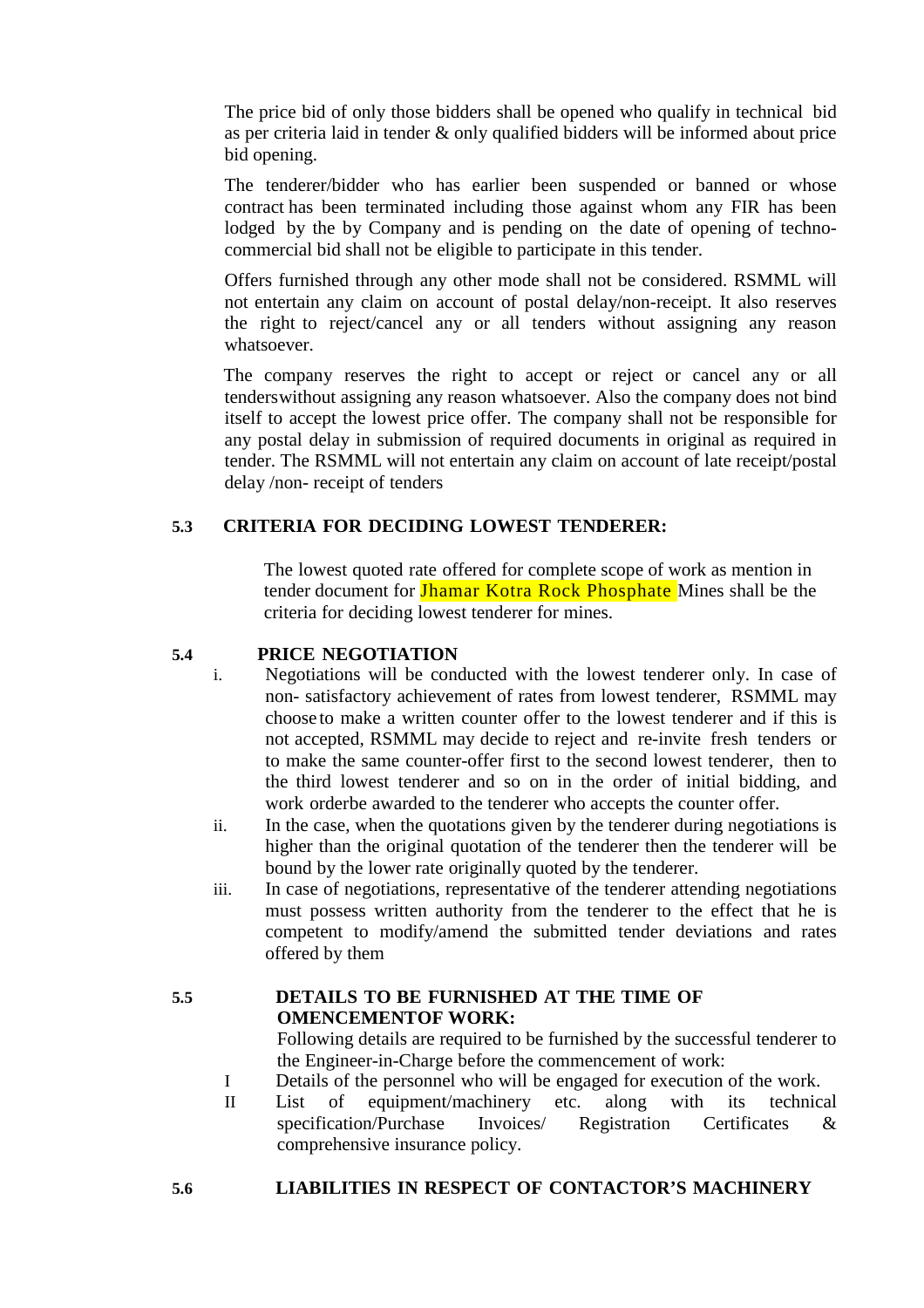**ETC.:**

# **5.6.1 FIRE EXTINGUISHERS**:

Equipments deployed for the contractual work shall be fitted with fire extinguisher/s include refilling if any, of a type approved by the DGMS. The company may not allow deployment of any equipment not fitted with such an automatic fire extinguisher in proper working order. The contractor shall take all reasonable precautions to prevent fires of any nature in general

& particular in vicinity of his operations shall be responsible for all damages from fires directly or indirectly due to his own activities or to those of his employee or to the activities of its agents or its employees.

# **5.6.2 DUST SUPPRESSION:**

The contractor shall have to take effective measures at its own cost and expenses for suppression of dust generated during the process of survey and Pitting/Trenching operation in the working areas by means of water sprinkling, or any other suitable method, etc. so that the dust concentration in such places do not exceed the limits prescribed under the MMR, 1961/Air (Prevention & Control of Pollution) Act 1981. For this purpose, the contractor will ensure that all dust generation points in the working areas are fully suppressed and so designed and operated so as to ensure dust concentration in air within the limits prescribed under mining & environment laws, including circulars issued from time to time for the purpose by DGMS office, Ministry of Environment & Forest and Rajasthan State Pollution Control Board. In case of failures of the contractor to ensure dust suppression as required above, the Company may make such arrangements for dust suppression at risk and cost of contractor, apart from taking other actions as per the contract.

#### **5.6.3 NOISE LEVEL:**

The noise level of any machine (as measured inside the operator's cab or in nearby areas) shall not exceed the standard prescribed in the MMR-1961 and DGMS circular issued in this regard. The Company may stop operation of any machine the noise level of which is found to be above the prescribed limit.

# **5.7 OTHER RESPONSIBILITIES OF CONTRACTOR:**

- 5.7.1 The contractor shall be responsible for providing shelter, accommodation, drinking water, medical aid etc to his /their employees at his own cost.
- 5.7.2 The contractor shall be responsible for providing tools, tackles, implements etc. required for accomplishment of work.
- 5.7.3 The contractor shall be responsible & liable for any accident & /or damage to equipments ,employees or any other third parties at the mine in course of performance of the job under this contract & consequence claims .
- 5.7.4 The contractor shall have to arrange fuel, lubricants etc. &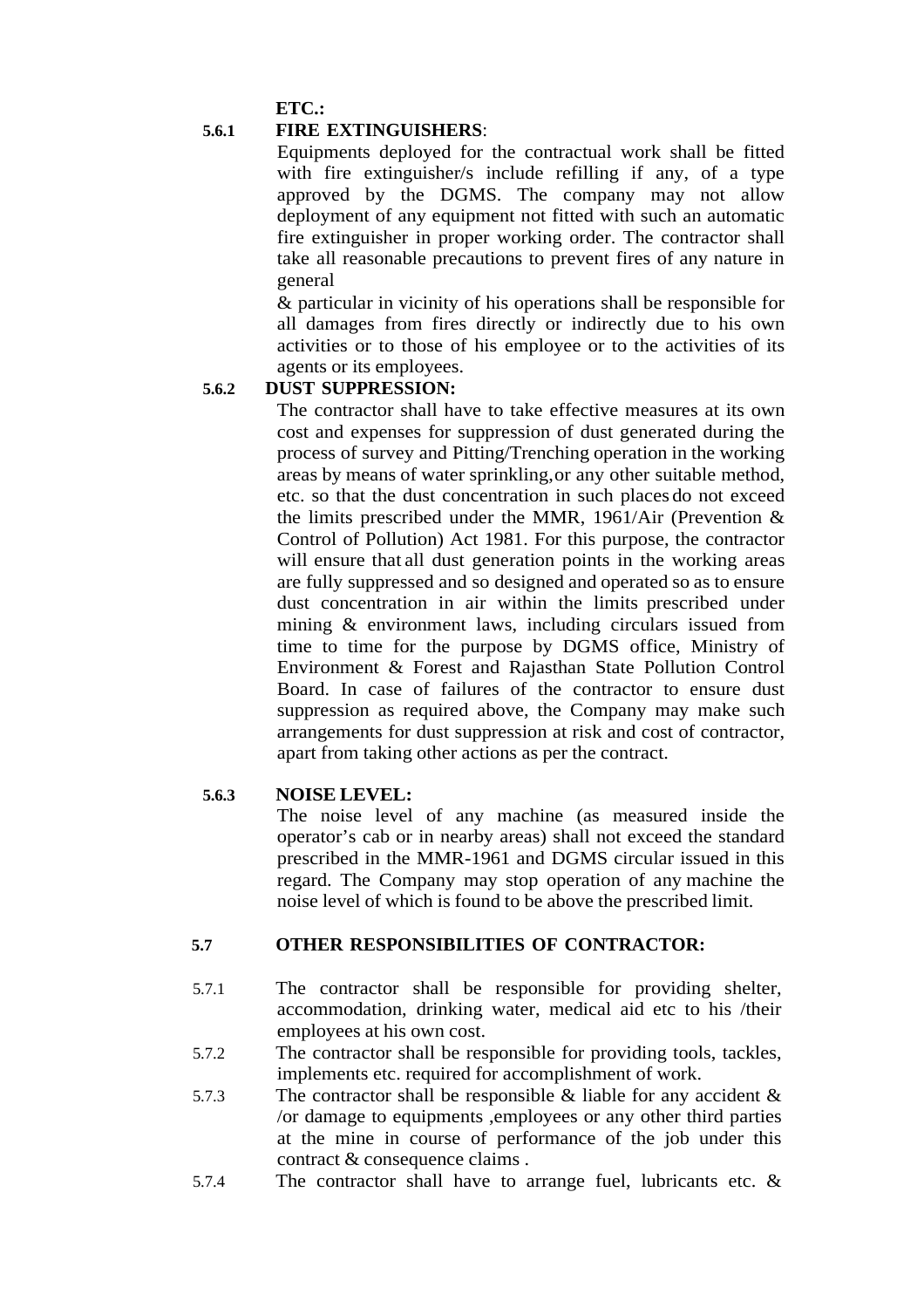power required for carrying out the work as required herein.

- 5.7.5 The contractor alone shall be responsible & liable for payment of wages, charges etc in discharge of legal obligation in respect to staff employed by him at all times during the contract  $\&$ termination /completion of the contract.
- 5.7.6 The contractor shall be fully responsible for any litigation on account of pollution due to excavation of gypsum & abide pollution control norms.
- 5.7.7 The contractor shall be responsible for safety, watch & ward etc. of the companies' properties under the possession of the contractor if any.
- 5.7.8 In case of break down or default of any equipment /machine, same shall be repaired or replaced by the contractor immediately within 72 hours, failing which the company may carry out the work at the risk & cost of the contractor along with the 10 % service charges thereof and same shall be recovered from the running bills and / or security deposit (SD) amount lying with the company.

# **5.8 SCOPE OF WORK:**

Drone survey of **Jhamarkotra Rock Phosphate** Mines (ML No. 1/88) covering an additional area of upto100 meter outside the lease boundary Tehsil Girwa, District Udaipur, Rajasthan(as per Ministry of the Mines Notification dated 03 rd November 2021) and submit processed output (digital elevation model(DEM) and Orthomosaic )images obtained from such survey as specified in accordance with the manual prescribed by the Indian Bureau of Mines and its acceptance by the concerned Regional Controller of Mines, Indian Bureau of Mines, Government of India.

Bidder must obtain all Statutory permission regarding drone survey or any other required as per scope of work from different Govt. bodies (State/Central) before commencement of work at Jhamar Kotara Mine.

The time schedule of work shall be as under:-

| Work                                                                                                                                                                                                                                                                                                                        | <b>Tentative</b><br>Time<br><b>Schedule</b><br>fromdate of     | <b>Payment</b><br><b>Schedule on</b><br>completion at<br>different |
|-----------------------------------------------------------------------------------------------------------------------------------------------------------------------------------------------------------------------------------------------------------------------------------------------------------------------------|----------------------------------------------------------------|--------------------------------------------------------------------|
|                                                                                                                                                                                                                                                                                                                             | <b>DLOA</b>                                                    | stages                                                             |
| Drone survey of <b>Jhamar Kotra</b><br>Rock Phosphate Mines (ML No.<br>$1/88$ ) covering an additional area<br>of upto 100 meter outside the lease<br>boundary Tehsil Girwa, District<br>Udaipur, Rajasthan(as<br>per<br>Ministry of the Mines Notification<br>dated 03 rd November 2021) and<br>submit processed<br>output | $\overline{45}$<br>days<br>Including<br>mobilizati<br>onperiod | 50%                                                                |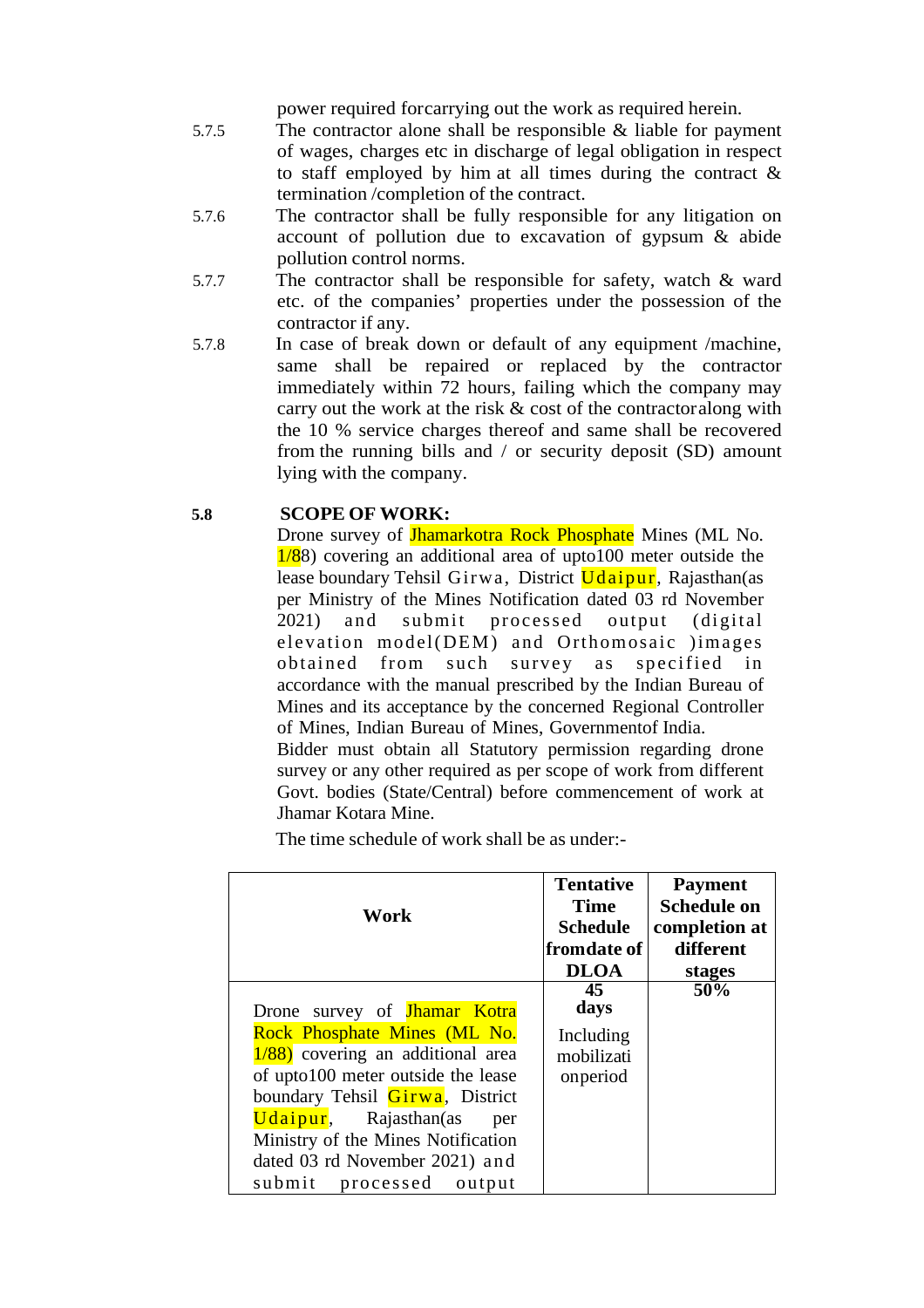| (digital)                         | elevation |  |
|-----------------------------------|-----------|--|
| model(DEM)                        | and       |  |
| Orthomosaic) images               |           |  |
| obtained from such survey         |           |  |
| as specified in accordance        |           |  |
| with the manual prescribed by the |           |  |
| Indian Bureau of Mines and its    |           |  |
| acceptance by the concerned       |           |  |
| Regional Controller of Mines,     |           |  |
| Indian Bureau of Mines,           |           |  |
| Governmentof India                |           |  |

5.8.1 Soft copies of any document submitted to and/or received from IBM should be submitted to RSMML.

5.8.2 The remaining 50% payment shall be released after acceptance by the Regional Controller of Indian Bureau of Mines as approval may be considered as acceptance of IBM.

# **MOBILISATION & COMMENCEMENT OF WORK:**

5.9.1 The period of contract shall be 45 days from the date of issuance of Letter of Acceptance (LOA). In the event of the award of the contract, the consultant shall have to commence the work immediately within 7 days from the date of issue of Letter of Acceptance (LOA). Consultant shall have to mobilize their equipments/ manpower/resources for commencement of work within 7 days from the date of acceptance of its offer. If required, contract may extend for further one month period.

5.9.2 In exceptional circumstances & at its sole discretion, the company may extend the mobilization period if so requested by the consultant. In case of failure to commence the work within the stipulated period, the company shall have absolute discretion to withdraw the letter of Acceptance and forfeit the Bid Security Money deposit.

# **5.9 Compensation for Delay in Commencement & Completion of work:**

#### **a. For Delay in Commencement**

Compensation @ 0.5% of the total contract value on weekly basis (beyond 7days from the date of DLOA) with maximum up to 2 % of the contract value may be levied in case; Consultant fails to commence the work within scheduled period, of issuance of LOA/DLOA. If the delay is on the account of consultant is more than 2 weeks then the company may withdraw the letter of acceptance and forfeit the Bid Security Money & /or security deposit (SD) also.

**b.** For Delay in Completion of work

In case of failure to complete the work as per given tentative time schedule from the date of DLOA in totality then the company shall have absolute discretion to levy predetermined compensation @ 1% of the total contract value on 15 days basis with maximum up to 2% of the contract value, if the delay in completion of work is on the account of consultant is more than one month then the company may also forfeit the security deposit (SD).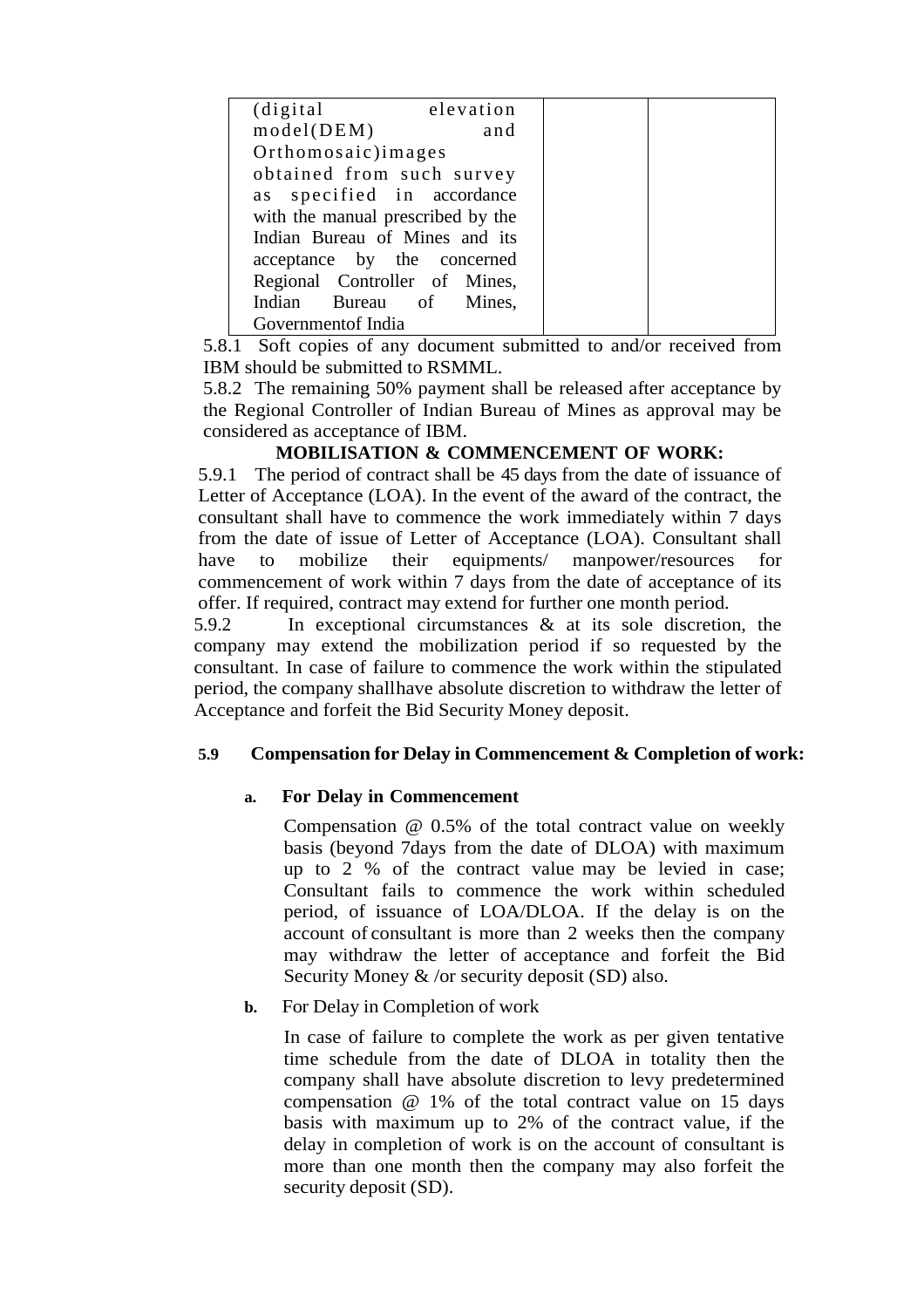# **5.10 Right to review Performance:**

- 5.10.1 The Company reserves its rights to review and assess performance of work at any time during the contract period. In case of poor or unsatisfactory performance and/or breach of any terms and conditions of the contract, the company in its absolute right and discretion may take appropriate action including termination of the contract.
- 5.10.2 The company shall have absolute right to determine and ascertain the damages or losses suffered by it due to poor performance or breach of the terms and recover the costs thereof from the consultant from the security deposit or any sum due to the consultant from the company. The Company shall also have absolute right to get the work done from any other agency at the risk and cost of the consultant, in case, the consultant fails to perform the work.

#### **5.11 Consultant's Remuneration:**

- 5.11.1 The consultant, in view of the services rendered for the work under scope of work and in view of terms and conditions mentioned herein shall be entitled to get remuneration. Accepted rate shall be considered as the rate of remuneration to the consultant.
- 5.11.2 The schedule of rates or contract rate or rate of remuneration shall include an indemnity to the company which the consultant hereby gives against all actions, proceedings, claims, damages, costs & expenses arising from the incorporation in or use on the works of any such articles/processes or materials, equipment or machinery to be brought to the site for use on work, shall borne by the consultant.
	- 5.11.3 Without in any way limiting the provisions of the proceeding ,sub clause, the schedule of rates or rate of remuneration shall be deemed to include & cover the cost of all inputs for the works or otherwise, also all rents,& other payments for the works, all equipments, temporary works, materials, labour, insurance, fuel, stores & appliances to be supplied /deployed by the consultant & all other matters in connection with each item in the schedule of work & the execution of the work or any portion thereof finished complete in every respect & maintained as shown or described in the contract documents.
	- 5.11.4 The rate of remuneration shall be deemed to include & cover the risk of all possibilities of delay & interference with the consultant's conduct of which occur from any cause including orders of the company in the exercise of his/its powers & on account of extension of time granted due to varies reasons & for all other possible or probable cause of delay/s in execution of this work by the consultant. The consultant shall not be entitled to raise any claims  $\&$  or dispute on account of any rise in the price of stationery, equipment/s, spares, statutory or otherwise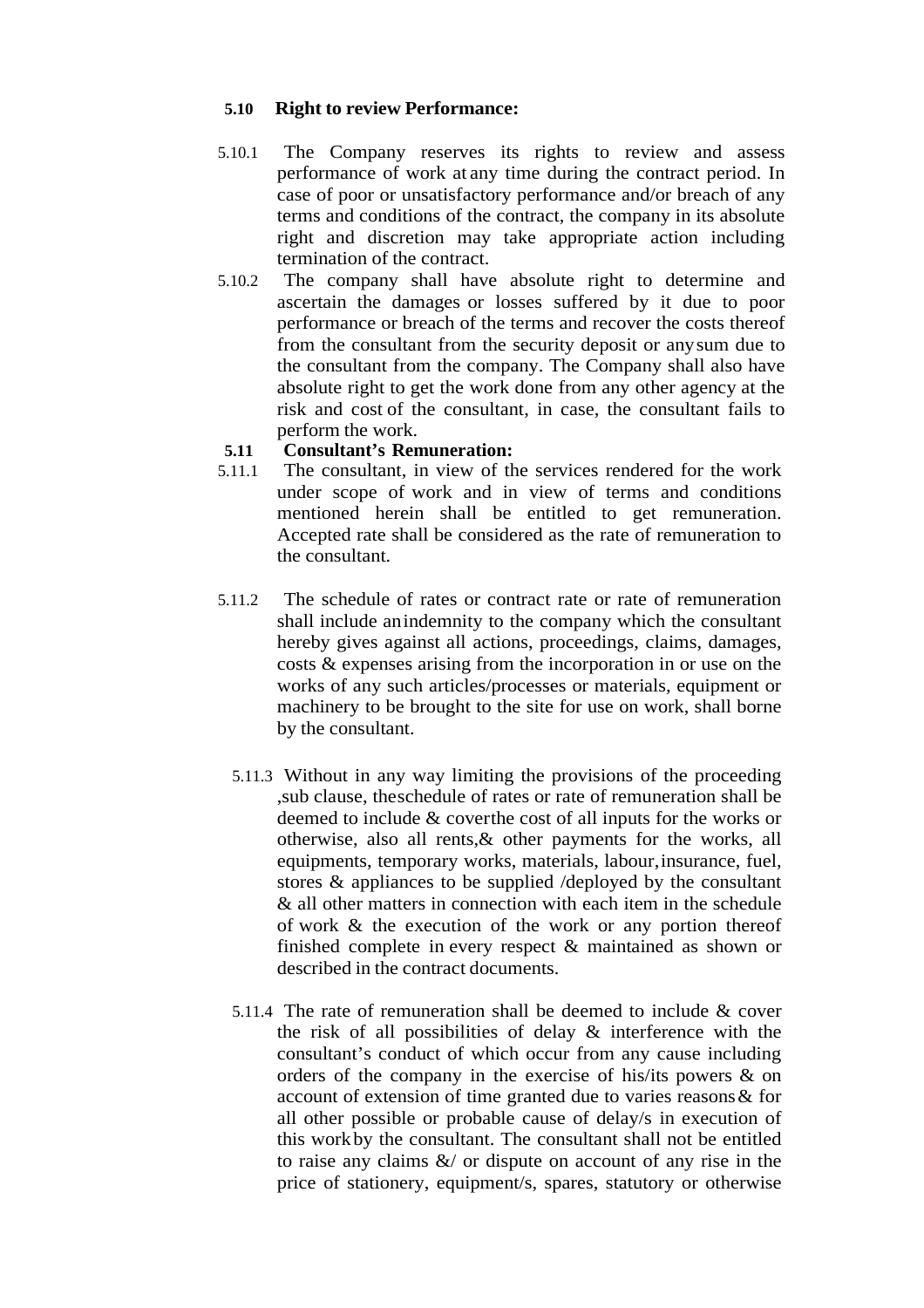on any ground or reason or account of whatsoever.

- **5.12** Terms of Payment (Billing):
- 5.12.1 Remuneration is to be paid by the company to the consultant as per schedule given at clause 5.8.
- 5.12.2 For payment purpose the consultant shall raise the bills on completed of each part of work, to receive its remuneration from the office of the Group General Manager(Rock Phosphate), **Jhamar Kotara Mine, Udaipur** & the bills shall be duly verified by the concerned Officer In-charge in respect of the work that it is being/has been carried out as per terms & conditions of the contract. The contractor shall submit an undertaking with monthly bills bearing GSTIN and HSN/SAC code that "total GST has been deposited and returns have been filed for relevant tax period."
- 5.12.3 The rate as accepted by the company & governed as per the LOA/DLOA alone shall be considered for billing purpose. The company shall be deducting applicable taxes as prevailing, from the bills of the consultant.
- 5.12.4 Payment of the bills shall ordinarily be released within 15(fifteen) days from the date of receipt of bill at SBU-PC (Rock Phosphate) office Jhamar Kotara Mines Udaipur.
- 5.12.5 Payment of the bills shall ordinarily be released within 15(fifteen) days from the date of receipt of bill at SBU-PC (Rock Phosphate) office Jhamar Kotara Mine Udaipur.

#### **5.13 OTHER ESCALATION:**

Apart from above no other escalation shall be payable to the contractor during the currency of the contract.

#### **5.14 RUNNING ACCOUNT PAYMENTS TO BE REGARDED AS AN ADVANCE:**

- 5.14.1 All running account payment (progressive payment) shall be regarded as payments by way of advance against the final payment only and not as payments for work/s actually done and completed.
- 5.14.2 The final bill shall be submitted by the contractor within 70 (Seventy) days from the date of his request for the completion certificate of the work, otherwise the Engineer-in-Charge's certificate of the measurement and of total amount payable for the work accordingly shall be final and binding on the **Contractor**

#### **5.15 RECEIPT OF PAYMENT:**

Receipt of payment made must be signed by a person authorized holding power of attorney in this respect on behalf of the contractor.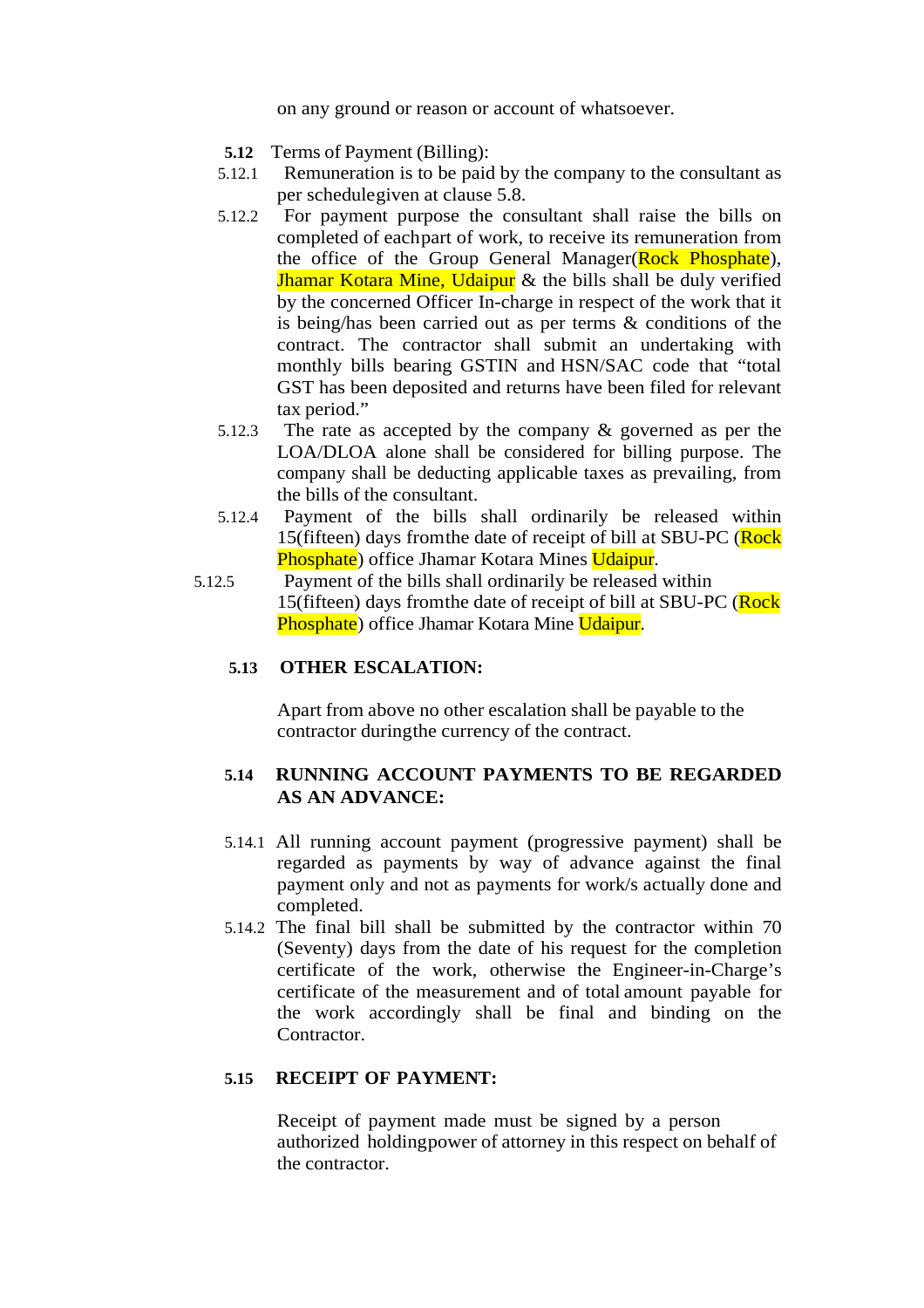#### **5.16 WITHHOLDING PAYMENT TO CONTRACTOR AND COMPANY'S LIEN ON MONEYS DUE TO THE CONTRACTOR:**

- 5.16.1 Progressive payment at any time may be withheld or reduced if, in the opinion of the company the Contractor is not diligently and efficiently endeavoring to comply with the terms of the contract. If the Contractor fails to pay his labour, for material and other bills as they become due. The company shall in no way be responsible for such withholding of payments.
- 5.16.2 The company shall have lien on all amounts that may become due and payable to the Contractor under this or any other contract or transaction of any nature whatsoever between the Company and the Contractor and the security deposit, bank guarantee etc. furnished by him under the contract for or in respect of any debit or sum that may become due and payable to the Company by the contractor either alone or jointly with any other or others either under this or any other contract or transaction of any nature whatsoever between the Company and the Contractor, unless the contractor pays and clears the claim in full immediately on demand to the company.

#### **5.17 CLOSING OF THE CONTRACT:**

Within 70 (Seventy) days of the completion of the work in all respects, as defined in the contract document, the Contractor shall be required to obtain completion certificates as to the completion of work from the Engineer-In- Charge.

#### **5.18 APPLICATION FOR COMPLETION CERTIFICATE:**

5.18.1 When the Contractor fulfils all his / its obligations under the contract to the satisfaction of Engineer-In-Charge and subject to terms & conditions of the contract he/it shall be eligible to apply for completion certificate.

The application along with following documents and any other document/ information etc. as required by the Engineer-In-Charge for his satisfaction, are required to be submitted to the Engineer-In-Charge.

- (i) Obtain No Dues certificate from concerned Mines Manager/ Incharge.
- (ii) Contractor shall submit the No claim in favour of company that No claim has been due towards the company and he will not claim any dues after the closure of the contract.
- (iii) Indemnification Bond of appropriate value on Non-Judicial stamp paper.
- (iv) A certificate to the effect that no outstanding claims/ payments are due to the persons employed by the contractor or his subcontractor.
- (v) Details of PF deposited.
- (vi) Two sets of Statement of reconciliation of payment of progressive bills & recovery if any.
- (vii) Certificate of satisfactory execution of the contract from the Engineer-In- Charge.
- 5.18.2 The Engineer-In-Charge shall formally issue completion certificate within 60 (Sixty) days on receiving application from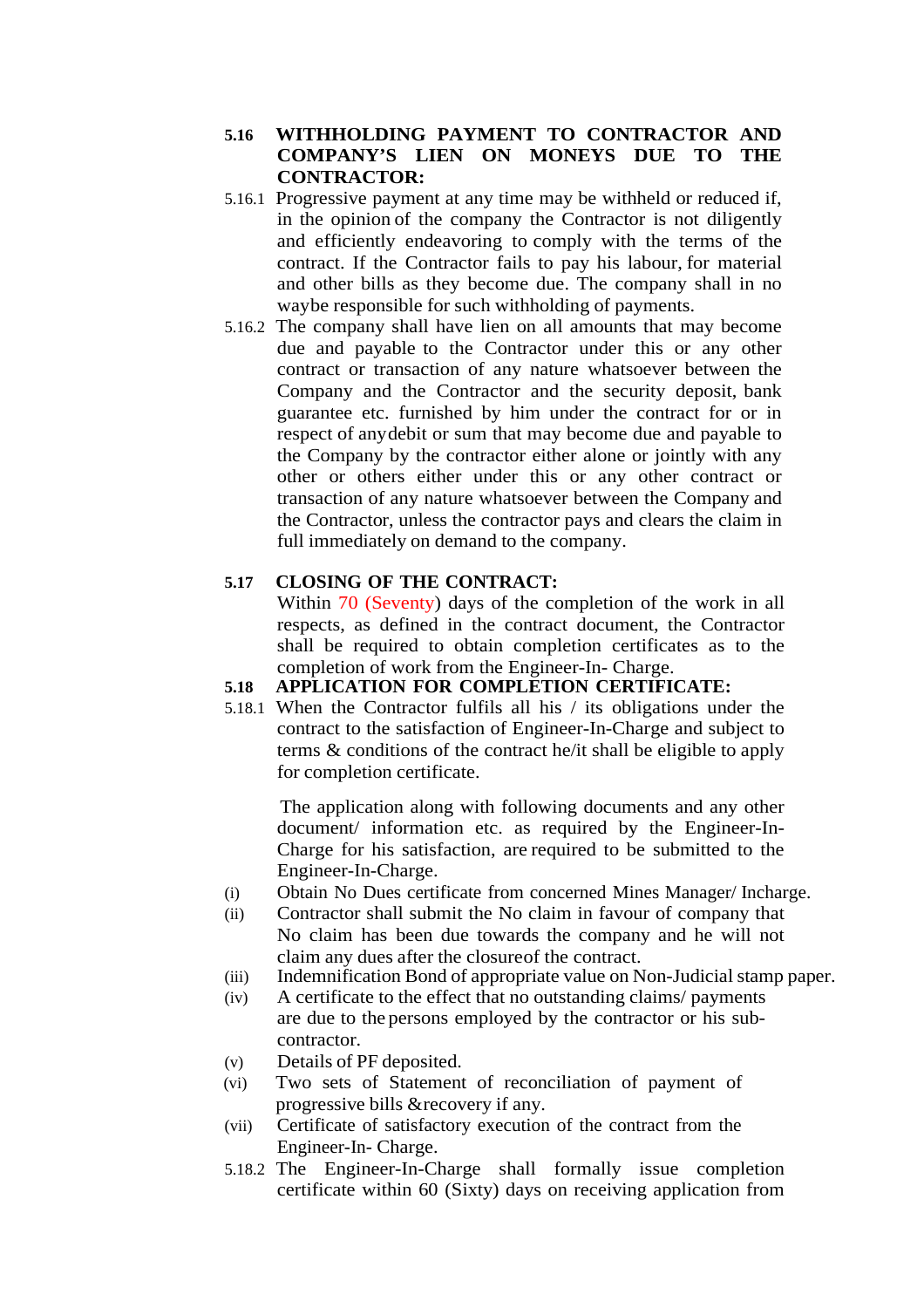the Contractor, after verifying from the completion documents including measurement record etc and satisfying himself that the work has been completed in accordance with all the provisions of this contract and as set out in the drawings/ specifications etc and instructions issued to the Contractor by the Company and the DGMS or other statutory authority from time to time.

5.18.3 The contractor, after obtaining the completion certificate, is eligible to present the final bill for the work executed by him/it under the contract. The final bill shall be submitted by the contractor within 15 days from the date of issue of completion certificate, otherwise the Engineer-In-Charge's

Certificate of the measurement and of total amount payable for the work accordingly shall be final and binding on the contractor.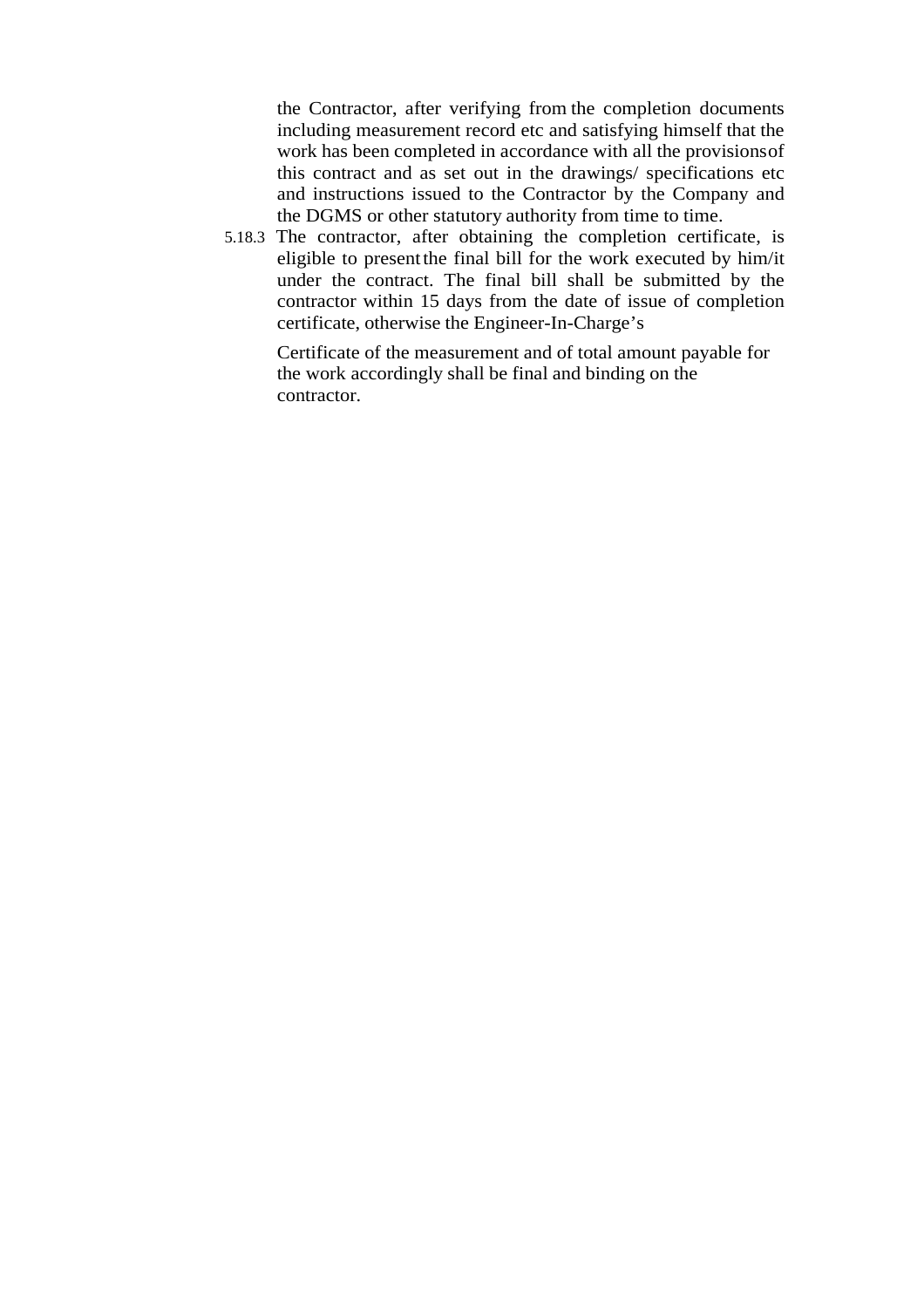# **5.19 FINAL CERTIFICATE:**

Upon expiry of the period of liability and subject to the Engineer-In-Charge being satisfied with the work or works having been duly performed by the Contractor and the Contractor having fulfilled all his obligations under the contract, the Group General Manager(Rock Phosphate), Jhamar Kotara Mines, Udaipur shall give a certificate hereinafter referred to as the 'Final Certificate' and the contractor shall not be considered to have fulfilled all of his/its obligations under the contract until Final Certificate shall have been given by the Group General Manager(RP).

# **5.20 FINAL PAYMENT AND RELEASE:**

- 5.20.1 On completion of the work and issuance of completion certificate, the contractor shall submit his / its final bill indicating the gross and net amount payable. On receipt of this, the Company shall verify the same, determining the total value of the work done of the contract and after deducting all the sums already paid to him/it and/due to the company on any account and such further sums as the company on any account and such further sums as the company is already authorized or required to reserve or retain on the terms of the contract or otherwise, make over to the contract as his final payment subject to the Contractor furnishing a certificate to the effect that he has no further claim of whatsoever nature or description on the Company.
- 5.20.2 All prior certificate quantities, claims etc. upon which running account payments may have been made, shall be subject to adjustment in Final bill.
- 5.20.3 No claim shall be made or be filed by the contractor and the company shall not be liable to pay any money to the contractor, except as specially provided for in the contract. Acceptance by the contractor of the final payment as aforesaid shall operate as estoppels and shall be, a release to the Company from all claims and liability to the contractor in respect of anything done or furnished by the contractor for or in relation to the work, or in respect of any act or omission of the company or the Engineer-incharge or any other person relating to or effecting the work.
- 5.20.4 Final payment including the security deposit will be released to the contractor only on furnishing the Final Certificate by him/ it within one month.

#### **5.21 UNDERTAKING:**

I/We have carefully gone through & fully understood all above special terms and conditions dealt in various chapters of this section of tender spelt out in various chapters, clauses, sub-clauses etc. and these are acceptable to me/us.

> For and on behalf of the tenderer

(Signature of tenderer with seal)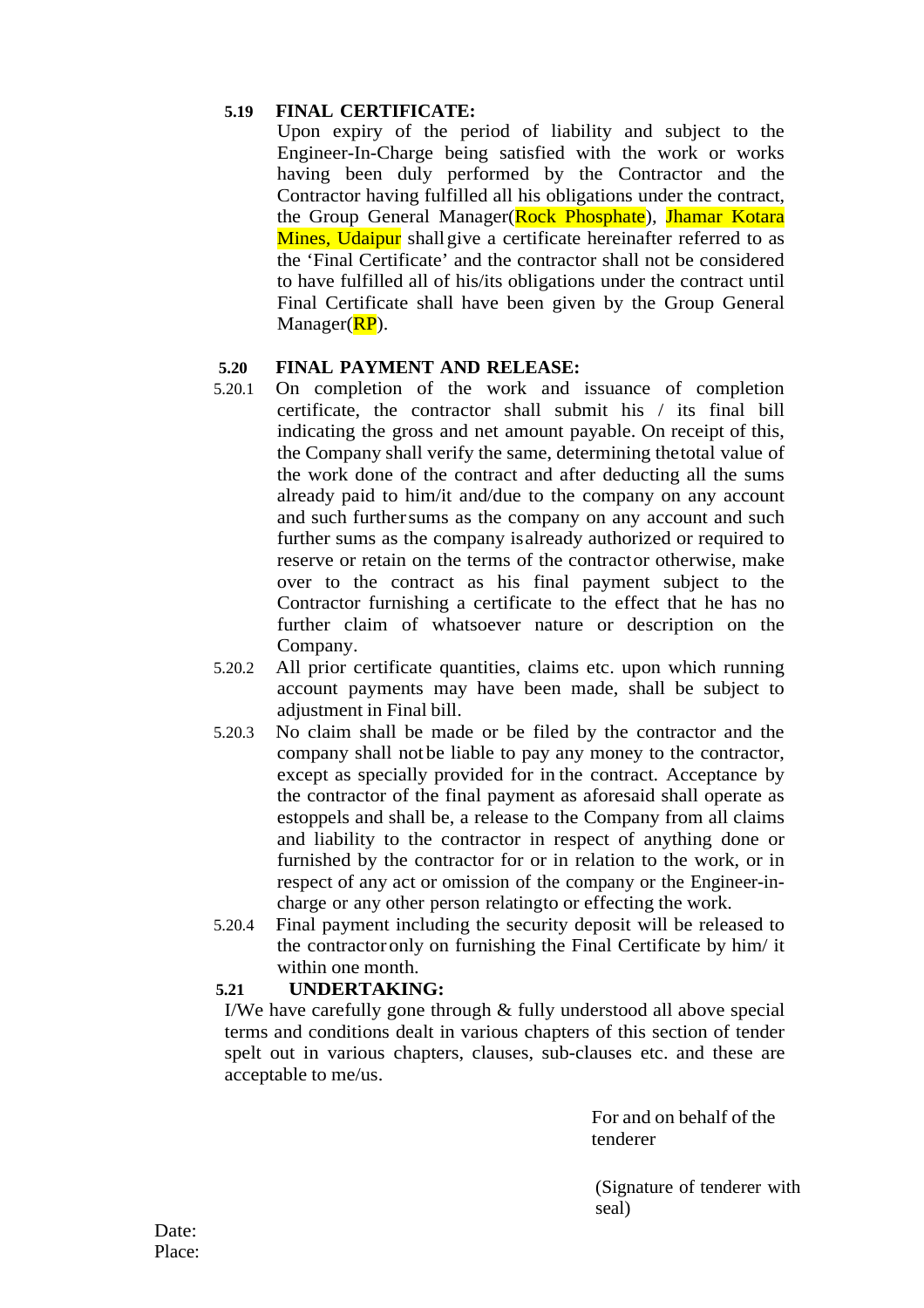**FORM-I** 

#### LETTER OF SUBMISSION OF TENDER

DATE:

FROM,

To,

The Group General Manager (RP), Corporate Office, Jhamarkotra Mines, Udaipur, 313001 (Raj.)

Sub: Drone survey of Jhamarkotra Rock Phosphate Mines (ML No. 1/88) covering an additional area of upto100 meter outside the lease boundary Tehsil  $Girwa$ , District Udaipur, Rajasthan(as per Ministry of the Mines Notification dated 03 rd November 2021) and submit processed output (digital elevation model(DEM) and Orthomosaic )images obtained from such survey as specified in accordance with the manual prescribed by the Indian Bureau of Mines and its acceptance by the concerned Regional Controller of Mines, Indian Bureau of Mines, Government of India.

Ref: Tender No. RSMM/JKT/GGM(RP)/ 7822/2022-23 **Dated:18 /05/2022**

Dear Sir,

- 1. I/We possessing requisite competence, resources, experience, skill & expertise, hereby-tender my/our offer for execution of the above work as mentioned in the tender document. I/We have carefully examined the documents connected with the above-mentioned work and agree to abide by the same.
- 2. I/We agree to complete the contract at the schedule of rates quote by me/us for the work in accordance with all the terms  $\&$  conditions of the Tender Document.
- 3. It is expressly understood by me/us that the time is the essence of the contract. I/We agree to complete the contract as per terms and conditions as mentioned in the tender document. In case of failure on my /our part. I/We shall pay compensation to the Company as per the provisions and stipulated as contained in the terms and conditions of the tender documents.
- 5. In the event of acceptance of our tender, I/ We hereby agree to abide by and fulfill all terms and conditions referred to in the tender document including price offer and in case of any default thereof the company shall have the right to forfeit the Earnest Money amount and/or security deposit, or pay to the company or its successors or its authorized nominee such sums of money as stipulated in the conditions contained in the tender documents.
- 6. I/We enclose documentary proof of all requisite documents as specified in the tender document.
- 7. I/We am/are fully aware of the statutes/ laws/rules in connection with working at the site.
- 8. I/We agree to abide by the applicable statutory provisions.<br>9. I/We hereby confirm that Price Bid (Part-II) of the tender c
- 9. I/We hereby confirm that Price Bid (Part-II) of the tender contains no stipulation.<br>10. I/We agree to accept the decision of the company in respect of pre-qualification of
- I/We agree to accept the decision of the company in respect of pre-qualification of my/our offer.
- 11. I/We hereby declare that the decision of the RSMML management in selection/rejection of the tender/contractor shall be acceptable and binding on me/us.

Date, The day of, 20 .

**Signature of tenderer/(s) with seal**

Witness Name in Block Letters: Full Address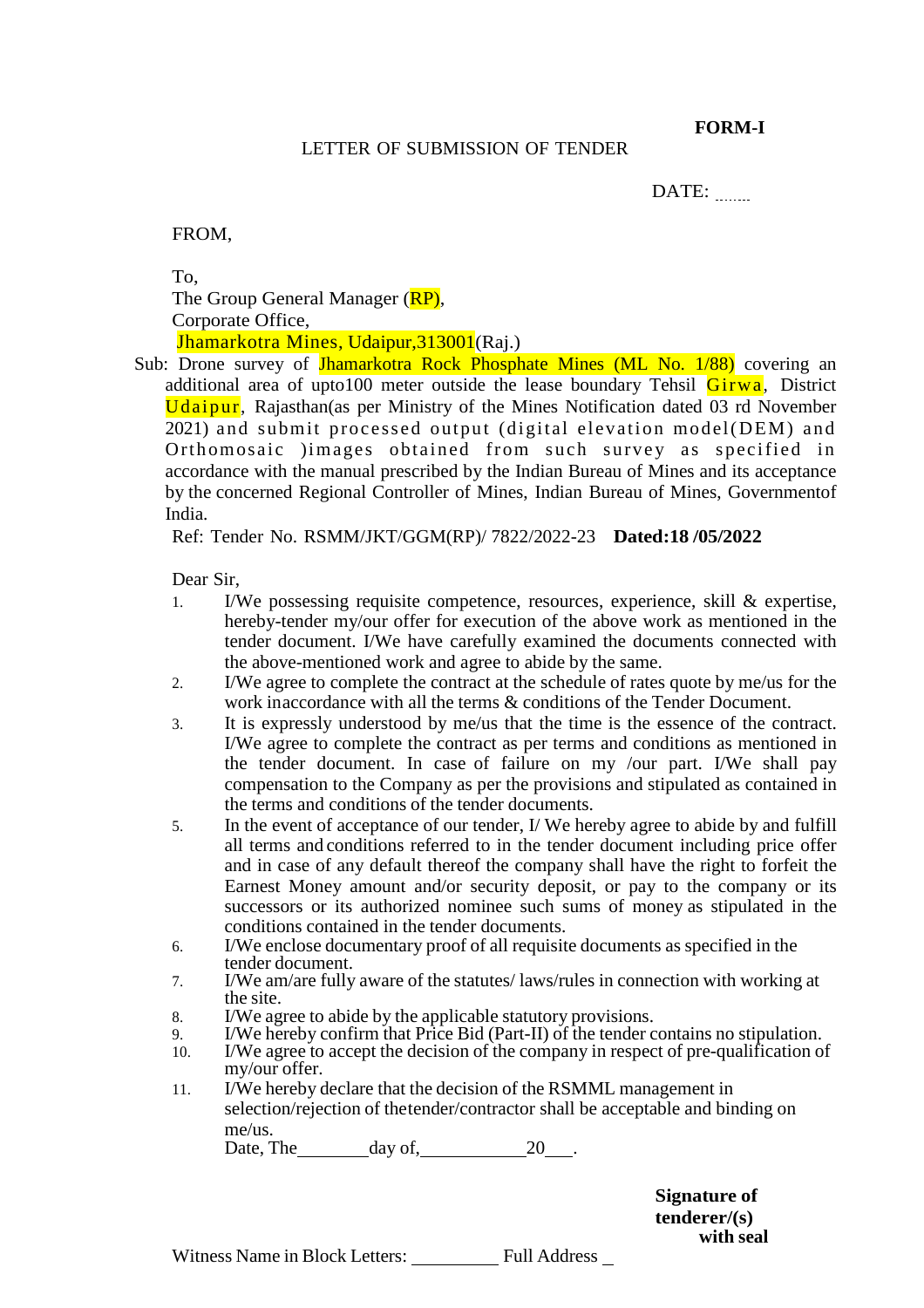**FORM-II**

# **CHECK LIST TO BE ENCLOSED WITH 'TECHNO-COMMERCIAL (PART-I) BID'**

Tender No. RSMM/JKT/GGM(RP)/ 7822/2022-23 **Dated: 18 /05/2022**

Name of Tenderer \_ \_

The Check List should be enclosed along with TECHNO-COMMERCIAL (PART-I) BID' in the Performa given below: -

| 1.0 | Status of tenderer:                               |  |
|-----|---------------------------------------------------|--|
|     | Individual                                        |  |
|     | Proprietorship Firm: Attach<br>atteste            |  |
|     | duly<br>d                                         |  |
|     | affidavit in support of your                      |  |
|     | status.                                           |  |
|     | Partnership Firm: Attach copies of<br>Partnership |  |
|     | Deed.                                             |  |
|     | Co-operative Society registered under             |  |
|     | RC Act- 1965 Attach duly attested                 |  |
|     | copies of Registration Certificate,               |  |
|     | Bye laws, list of                                 |  |
|     | Members & list of Managing                        |  |
|     | Committee.                                        |  |
|     | Private Limited Company, Attach duly              |  |
|     | attested list of Directors & copies               |  |
|     | Registration Certificate,<br>of                   |  |
|     | Memorandum<br>and Articles<br>οf                  |  |
|     | Association. In case of Limited                   |  |
|     | Companies, the Article of Association             |  |
|     | & Memorandum of Association are                   |  |
|     | needed with special indication that the           |  |
|     | Article<br>said<br>of Association                 |  |
|     | Memorandum of Association allow the               |  |
|     | Company to take subjected contract                |  |
|     | work                                              |  |
|     | and it is not ultra-virus $\&$                    |  |
|     | Private Limited Company, Attach duly              |  |
|     | attestedlist of Directors &<br>copies             |  |
|     | Registration<br>Certificate,<br>of                |  |
|     | Memorandum<br>and<br>Articles<br>οf               |  |
|     | Association. In case<br>of Limited                |  |
|     | Companies, the Article of Association             |  |
|     | & Memorandum of Association<br>are                |  |
|     | needed with special indication that the           |  |
|     | Article<br>of<br>said<br>Association              |  |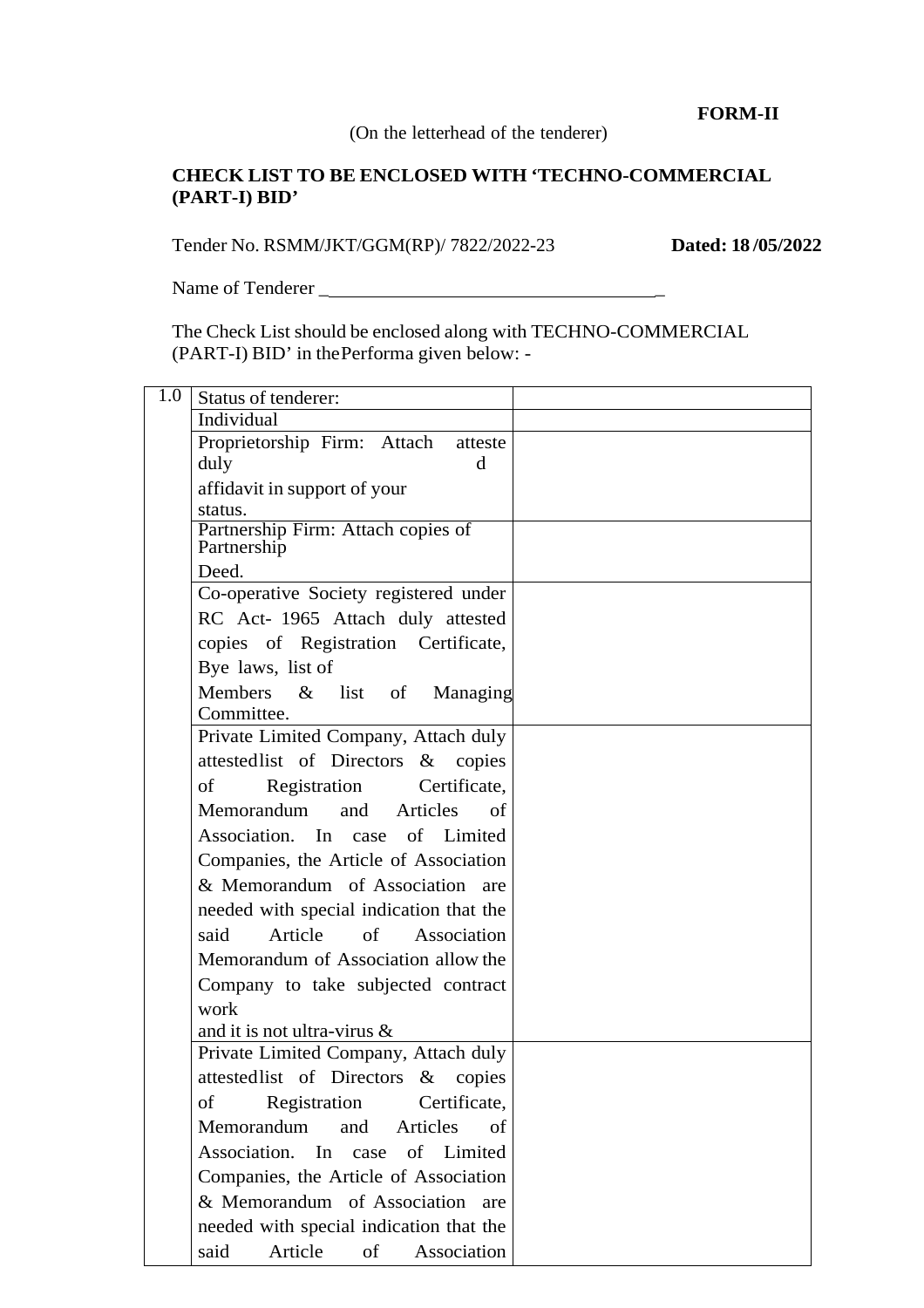|                 | Memorandum of Association allow the                                                      |                         |
|-----------------|------------------------------------------------------------------------------------------|-------------------------|
|                 | Company to take subjected contract                                                       |                         |
|                 | work                                                                                     |                         |
|                 | and it is not ultra-virus &                                                              |                         |
|                 |                                                                                          |                         |
|                 | Public Sector Undertaking (Attac                                                         |                         |
|                 | h<br>supporting documents duly                                                           |                         |
|                 | attested)                                                                                |                         |
|                 | Others (Please specify) - Attach duly                                                    |                         |
|                 | attested                                                                                 |                         |
|                 | supporting documents.                                                                    |                         |
| 2.0             | <b>Details of Tender</b><br><b>DD</b>                                                    | DD No. and Name of Bank |
|                 | No.<br>document feesand Name                                                             |                         |
|                 | of Bank                                                                                  |                         |
| 3.0             | Power of Attorney/ Board Resolution                                                      |                         |
|                 | in favour of the authorized                                                              |                         |
|                 | representative signing the                                                               |                         |
|                 | tender.                                                                                  |                         |
| 4.0             | Turn over during last 3 financial years.                                                 |                         |
|                 | $(2020-21)$                                                                              |                         |
|                 | $(2019-20)$                                                                              |                         |
|                 | $(2018-19)$                                                                              |                         |
| 5.0             | Duly attested copies of Audited balance                                                  |                         |
|                 | sheets                                                                                   |                         |
|                 | Attested Balance Sheets by charted                                                       |                         |
|                 | accountant                                                                               |                         |
|                 | & P&L accounts of above financial                                                        |                         |
|                 | year insupport of turnover.                                                              |                         |
| 6.0             | Main business activities (experience)                                                    |                         |
|                 | of the                                                                                   |                         |
|                 | tenderer                                                                                 |                         |
| 7.0             | Details of present commitments.(Form                                                     |                         |
| 8.0             | $\rm{III}$<br>Whether the tenderer has proposed any Note: If yes, please provide details |                         |
|                 |                                                                                          |                         |
|                 | addition/ modification/ deviation to the as perExceptions and Deviations                 |                         |
|                 | conditions<br>of<br>$\&$<br>terms                                                        | the statement           |
|                 | tender.(Exception/Deviation)                                                             |                         |
| 9.0             | (Form IV)                                                                                |                         |
|                 | The Tenderer/ Bidder would give a                                                        |                         |
|                 | declaration that they have not been                                                      |                         |
|                 | banned / suspended or de- listed by                                                      |                         |
|                 | RSMML. If this declaration is not                                                        |                         |
|                 | given, the bid will be rejected as non-                                                  |                         |
|                 | responsive.(Annexure-I)                                                                  |                         |
| 10.<br>$\theta$ | Affidavits<br>non-judicial<br>stamp<br>on                                                |                         |
|                 | paper that tenderer is not having or had                                                 |                         |
|                 | any litigation with the Company, if                                                      |                         |
|                 | any, give details.                                                                       |                         |
|                 | (Annexure-I)                                                                             |                         |
| 11.             | <b>Bid Security Declaration on Non</b>                                                   |                         |
| $\theta$        | judicial stamp                                                                           |                         |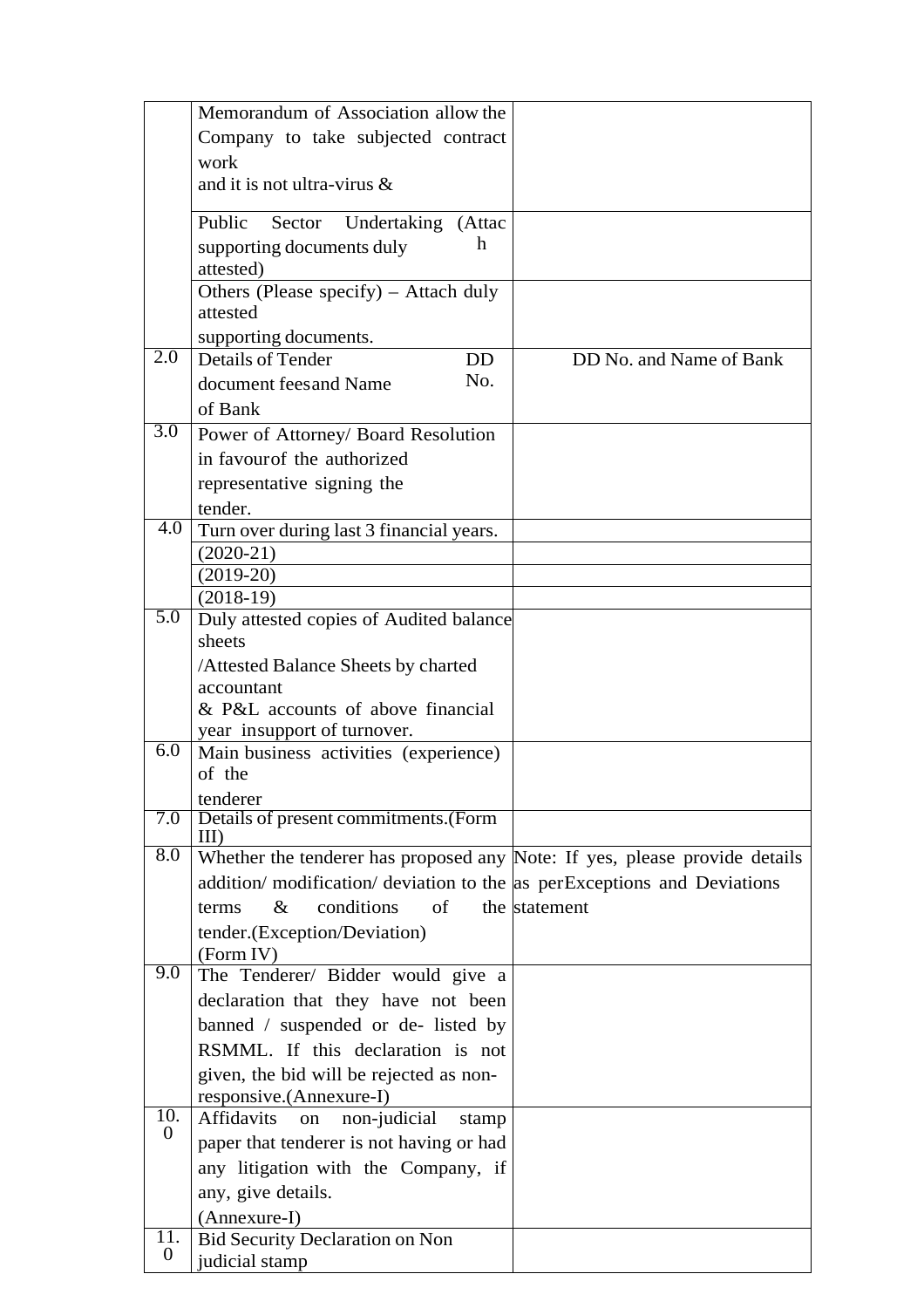|                      | paper duly notarized. (Annexure-III)                                                     |  |
|----------------------|------------------------------------------------------------------------------------------|--|
| 12.<br>$\Omega$      | PAN no.                                                                                  |  |
| 13.<br>$\Omega$      | PF account No. with copy of<br>registration/<br>Affidavit in support of PF (Annexure-II) |  |
| 14.<br>$\left($      | Goods and Service Tax Registration No.                                                   |  |
| 15.<br>$\Omega$      | <b>MSMED</b> Registration details                                                        |  |
| 16.<br>$\Omega$      | Any other information                                                                    |  |
| 17.<br>$\mathcal{L}$ | FORM I to IV submitted                                                                   |  |
| 18.<br>$\theta$      | Annexure I to IV and Annexure B                                                          |  |

Date:<br>Place------------

**Signature of tenderer/(s) with seal**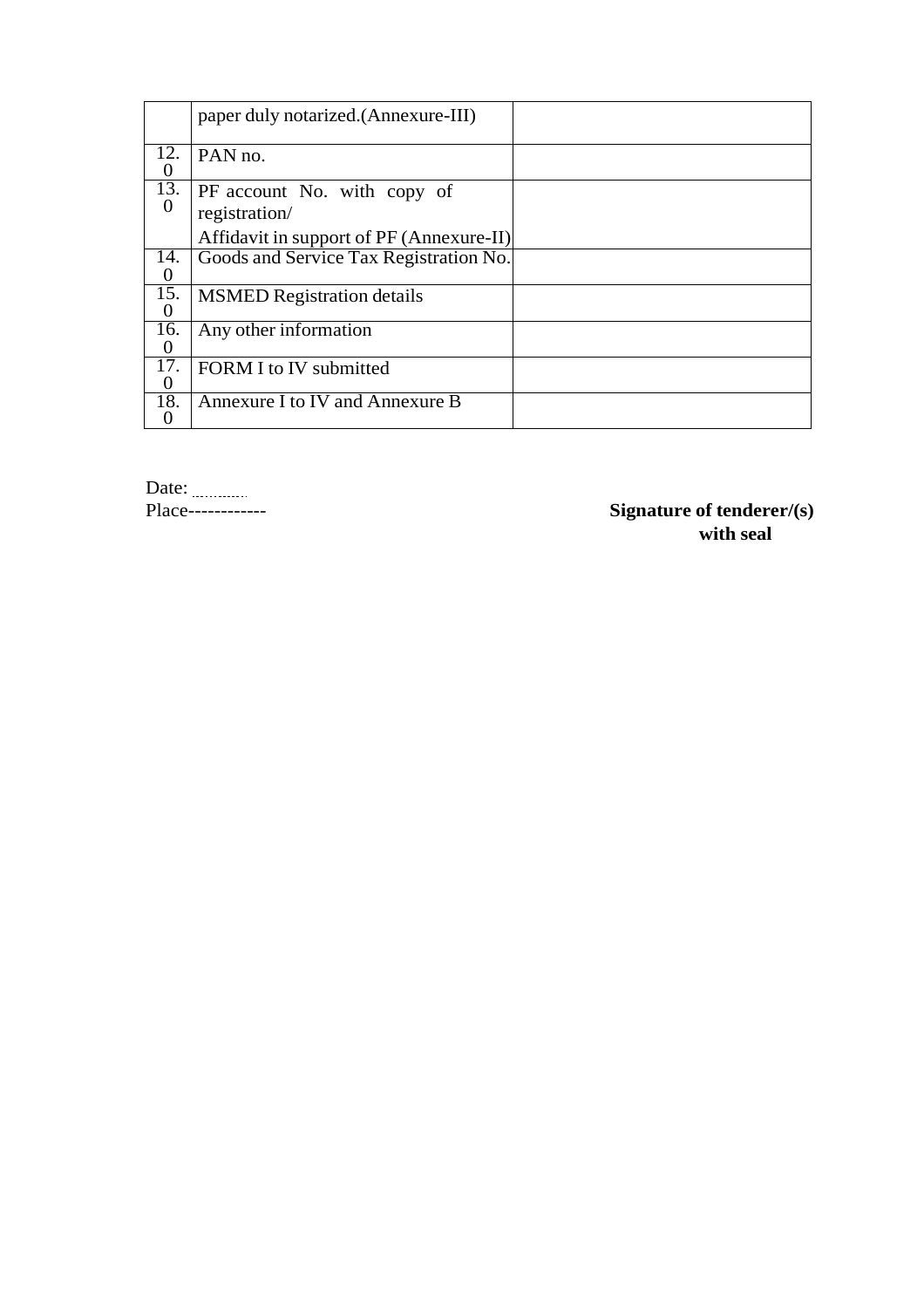# **FORM-III**

# **(On the letterhead of the tenderer)**

……………………………………………………………………

# **DETAILS OF EXPERIENCE**

Tender No. RSMM/JKT/GGM(RP)/ 7822/2022-23 **Dated: 18/05/2022** NAME OF TENDERER:

Tenderer will give information of the similar work done during immediate 03 preceding years as per the Performa given below:

| Work      | Full           |       | Value of        | Number of      | completio | Penalty or |
|-----------|----------------|-------|-----------------|----------------|-----------|------------|
| order No. | particulars    | Perio | contract (break | projects taken | ntime     | liquidated |
|           | of similar     | d     | up during       | up during      | (months)  | damages    |
|           | work           |       | immediate       | immediate      |           | Paid (if   |
|           | carriedout     |       | threepreceding  | three          |           | any        |
|           | by the         |       | years           | preceding      |           |            |
|           | tendere        |       |                 | year           |           |            |
|           |                |       |                 | S              |           |            |
|           | $\overline{2}$ | 3     | 4               | 5              | 6         | 7          |
|           |                |       |                 |                |           |            |
|           |                |       |                 |                |           |            |
|           |                |       |                 |                |           |            |
|           |                |       |                 |                |           |            |
|           |                |       |                 |                |           |            |
|           |                |       |                 |                |           |            |
|           |                |       |                 |                |           |            |
|           |                |       |                 |                |           |            |

It is certified that the above information is correct.

**tenderer(s) Place:**

**Date:** Signature of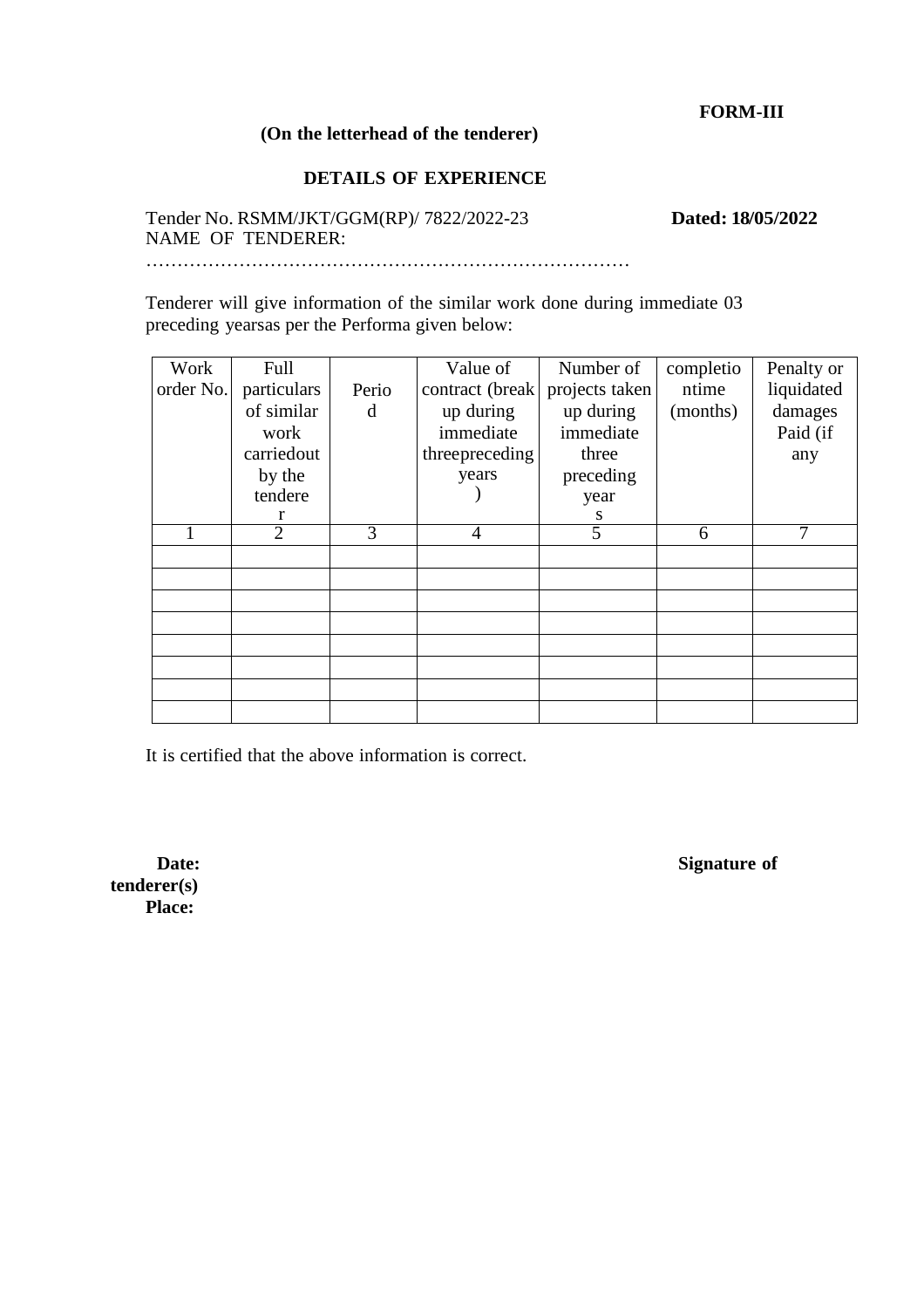### **FORM-IV**

#### **RAJASTHAN STATE MINES AND MINERALS LIMITED** (A Government of Rajasthan Enterprise)

# **EXCEPTIONS AND DEVIATION**

Tender No. RSMM/JKT/GGM(RP)/7822/2022-23 **Dated: 18/05/2022**

NAME OF TENDERER:

……………………………………………………………………

Tenderer may stipulate here exceptions and deviations to the tender conditions. If considered unavoidable.

| $\overline{\text{No}}$ . | Page No. of tender<br>document | Clause No. of<br>tender<br>document | Subject | Deviation |
|--------------------------|--------------------------------|-------------------------------------|---------|-----------|
|                          |                                |                                     |         |           |
|                          |                                |                                     |         |           |
|                          |                                |                                     |         |           |
|                          |                                |                                     |         |           |
|                          |                                |                                     |         |           |
|                          |                                |                                     |         |           |

Signature of tenderer/(s) with seal & date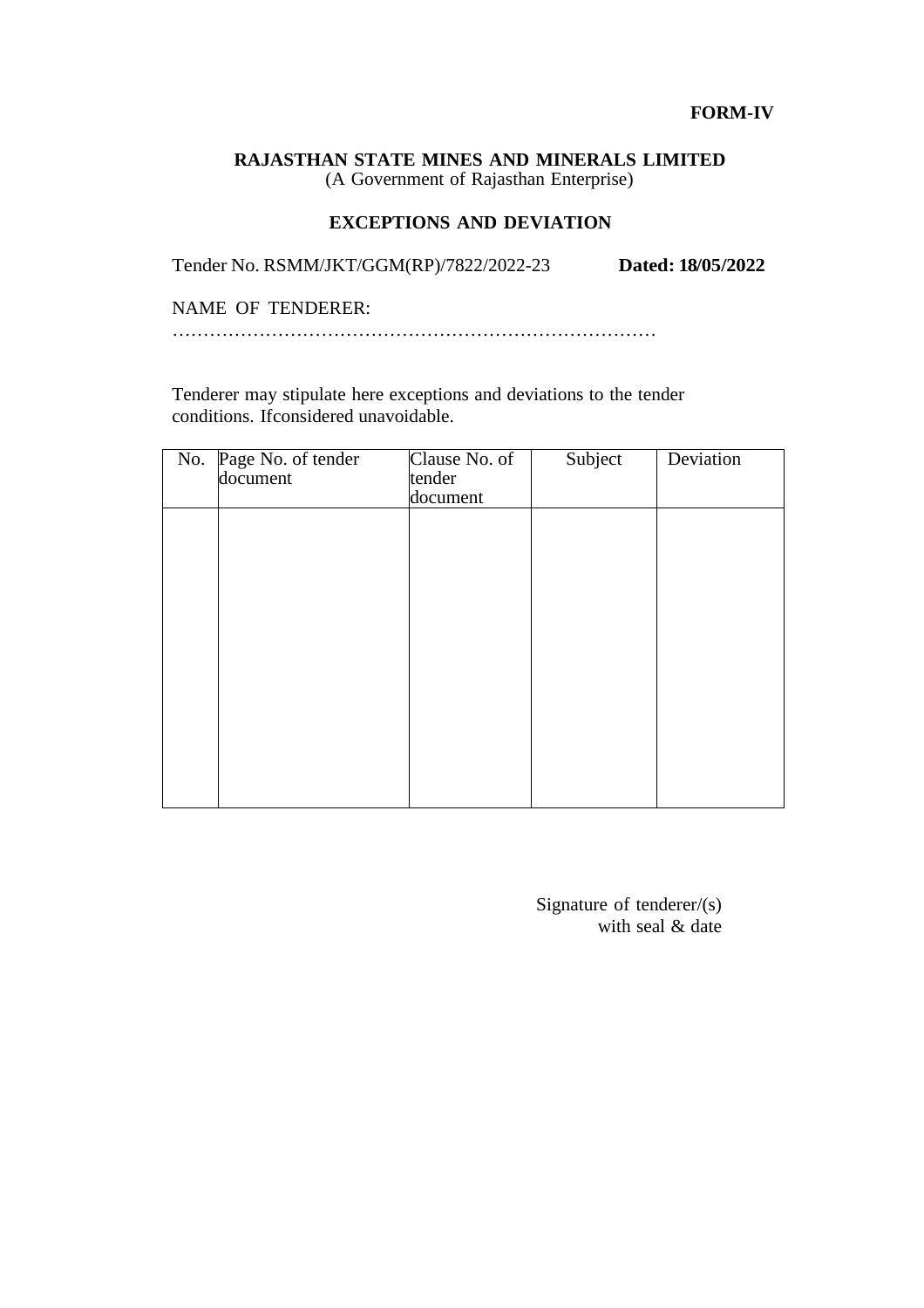# **RAJASTHAN STATE MINES AND MINERALS LIMITED (A Government of Rajasthan**

# **Enterprise) PROFORMA FOR 'PRICE BID**

This part of tender should contain the **'PRICE BID'** only and should be submitted in a separate sealed envelope superscripting on the envelope the Tender No., Name and Address of the tenderer and indicating in bold letter 'PRICE BID' only. The Price Bid should be submitted, strictly in Performa as given below: -

- 1. Name of Tenderer: …………………………………………………………….…
- 

| 2. Tender No.                                                                                                                                                                                                                                                                                                                                                                                                                                                                                                                                                                                                       |               |                      |
|---------------------------------------------------------------------------------------------------------------------------------------------------------------------------------------------------------------------------------------------------------------------------------------------------------------------------------------------------------------------------------------------------------------------------------------------------------------------------------------------------------------------------------------------------------------------------------------------------------------------|---------------|----------------------|
| Brief Description of                                                                                                                                                                                                                                                                                                                                                                                                                                                                                                                                                                                                | Period        | Rate in Rs. (In word |
|                                                                                                                                                                                                                                                                                                                                                                                                                                                                                                                                                                                                                     | of            | $&$ figure)          |
|                                                                                                                                                                                                                                                                                                                                                                                                                                                                                                                                                                                                                     | contra        |                      |
|                                                                                                                                                                                                                                                                                                                                                                                                                                                                                                                                                                                                                     | <sub>ct</sub> |                      |
| Drone survey of <b>Jhamarkotra Rock Phosphate</b><br>Mines (ML No. 1/88) covering an additional<br>area of upto100 meter outside the lease boundary<br>Tehsil Girwa, District Udaipur,<br>Rajasthan (as per Ministry of the Mines<br>Notification dated 03 rd November 2021) and<br>submit processed output (digital<br>elevationmodel(DEM) and<br>Orthomosaic ) images obtained from<br>such survey as specified in accordance<br>with the manual prescribed by the Indian Bureau<br>of Mines and its acceptance by the concerned<br>Regional Controller of Mines, Indian Bureau of<br>Mines, Government of India. | 45 days       |                      |

NOTE:

- **i)** Tender rates must be entered in figures & words. In case of difference between the quoted rates in words and figures, the lower of the two shall be considered.
- **ii)** Unit rate quoted by the tenderer shall be inclusive, including cost of preparatory works, and finishing work etc.
- **iii)** The rate quoted will remain firm & fixed **exclusive of Goods and Service Tax (GST).**
- **iv)** The requisite number of Reports, Documents, drawings and its printing as prepared by the Consultant shall be included in offered rate and no additional remuneration shall be paid.

Dated: -Place: ------

**Signature of tenderer/s with seal & date**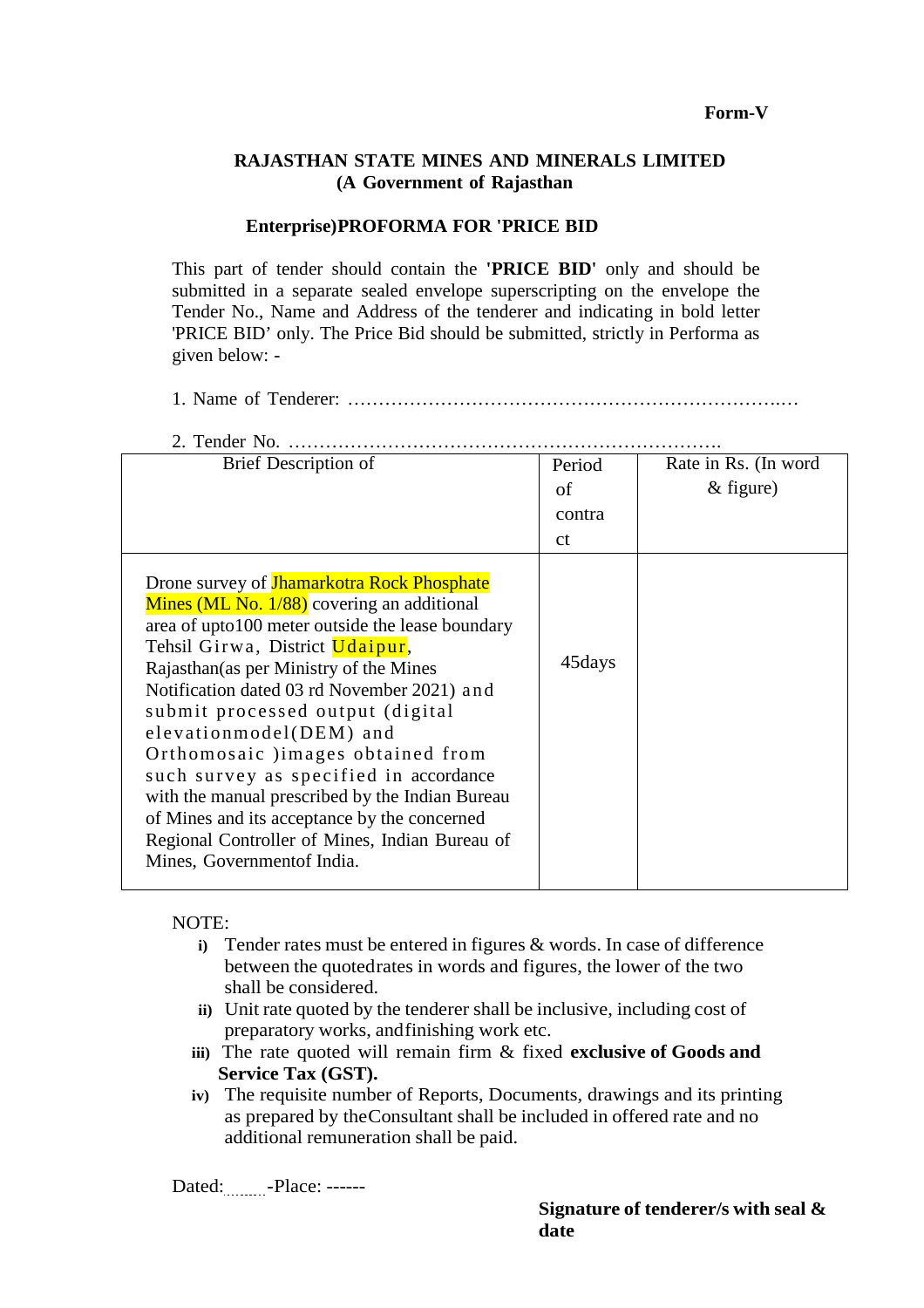# **Annexure-I**

#### **AFFIDAVIT**

(On non judicial stamp paper of appropriate value)

|     | Tender No. RSMM/JKT/GGM(RP)/7822/2022-23 | Dated: 18/05/2022 |
|-----|------------------------------------------|-------------------|
|     |                                          |                   |
|     |                                          |                   |
| the | tenderer                                 | i.e.              |
|     |                                          | hereby            |

undertake oath and state as under:-

- (1) I / We are not having or had any litigation with the RSMML/any other company in relation to the work. In case of litigation with RSMML or any other company, I/we hereby undertake that such litigation will not restrict me/us in smooth execution of tendered work.
- (2) That no FIR has been lodged by RSMML against us in any issue in the past; and if yes, then it has been favorably settled (proof enclosed).
- (3) I/We have not been banned /suspended /de-listed by RSMML.
- (4) I/We declare that I/We have not mentioned any exception /deviation of the tender conditions in our offer
- (5) I/We declare that price bid is in prescribed performa  $\&$  no conditions are attached to it . Even if any conditions /s found, those would be ignored at the risk  $\&$  cost of us
- & (6) That we are registered under MSMED Act & registration number of the firm is …………….. (Copy enclosed) or that we are not registered under MSMED Act.
- (7) That in case of award of work in our favour a detailed monthly statement of expenses incurred by us for execution of work will be provided to company along with necessary supporting documents/ papers conforming that the expenses have been carried out for execution of work as per format given in tender document.
- (8) I/We do hereby declare that I/We have fully read and understood the purpose and contents of all the terms and conditions of this contract, nature, quantum, contract period and scope of work of the tender document and all terms& conditions of this tender and these are acceptable to we/us.
- (9) I/We do hereby declare that I/We have fully read and understood the provision of Rajasthan Transparency in public procurement Rules 2013 and all terms& conditions mentioned therein are acceptable to we/us.
- (10) I/we hereby declare that as on date no default has been made by us towards payment of GST and all returns up to the last date of submission of bid have been filled by us

Signature of Tenderer (s) (Authorized Signatory) With seal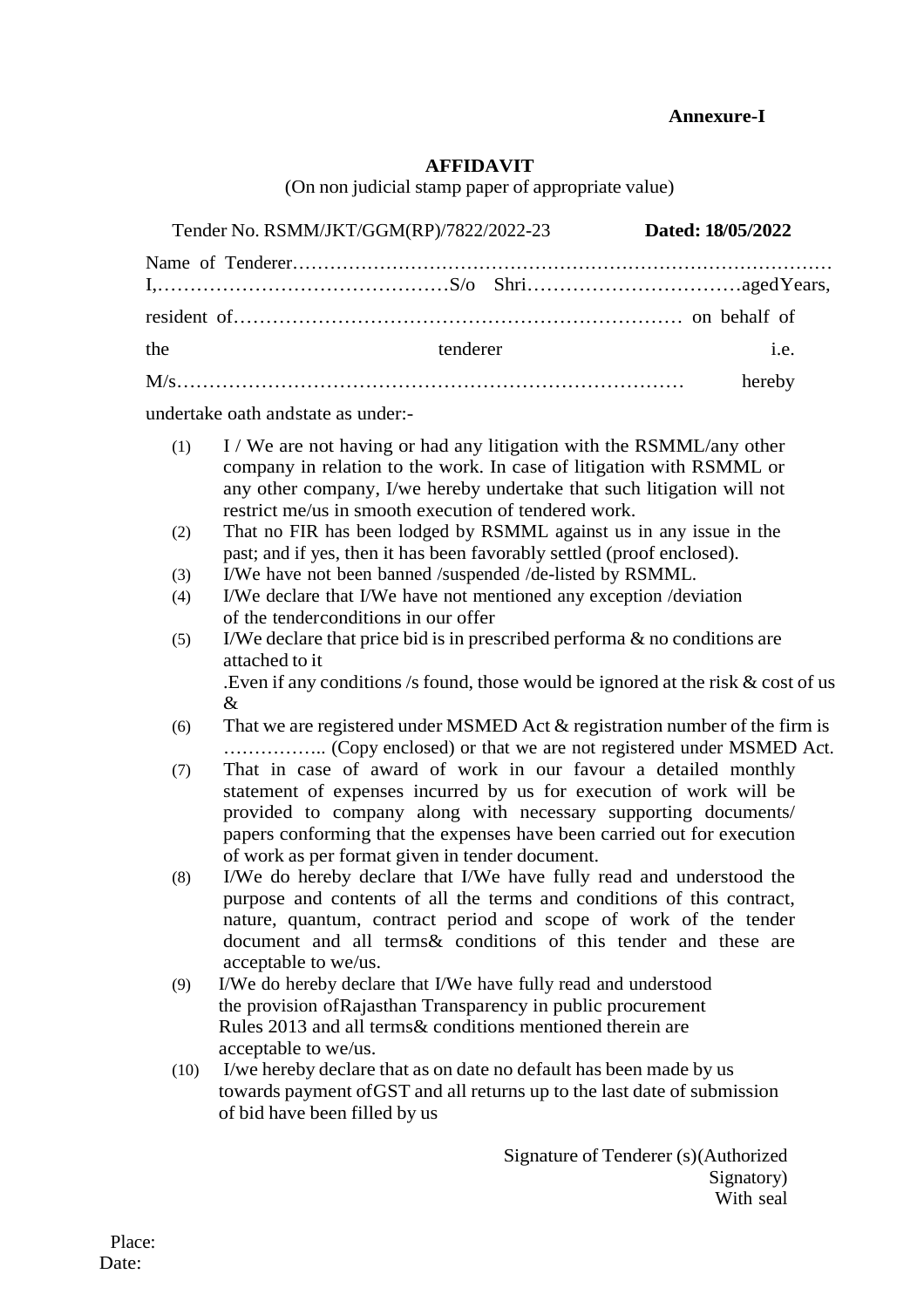#### Tender No. RSMM/JKT/GGM(RP)/ 7822/2022-23 **Dated: 18/05/2022**

# **Affidavit for PF declaration in support of tender (On Non-Judicial Stamp Paper of Rs. 50/-)**

I S/O age Years Resident of On behalf of the tenderer i.e. M/S

Hereby take oath and state as under:

1. That I/we have submitted a tender for .

- 2. That I/we have gone through the terms & conditions of the tender document.
- 3. That the provisions of the EPF  $&$  MP Act, 1952 including subsequent  $&$ amendments & notifications in respect of employees engaged for the work are not applicable on me/us (i.e. the above tenderer / contractor).
- 4. That in case during the currency of the contract, I/we come under the purview of the EPF & MP Act, 1952 including subsequent & amendments & notifications in respect of employees engaged for the work, then I/we will get myself/ourselves registered with the concerned PF Commissioners.

Deponent

(Authorized signatory)

#### **Verification**

I, the above mentioned deponent make oath and state that my above statement is true and correct to my personal knowledge that no part of it is wrong and that nothing material has been concealed. So help me god.

Deponent

(Authorized signatory)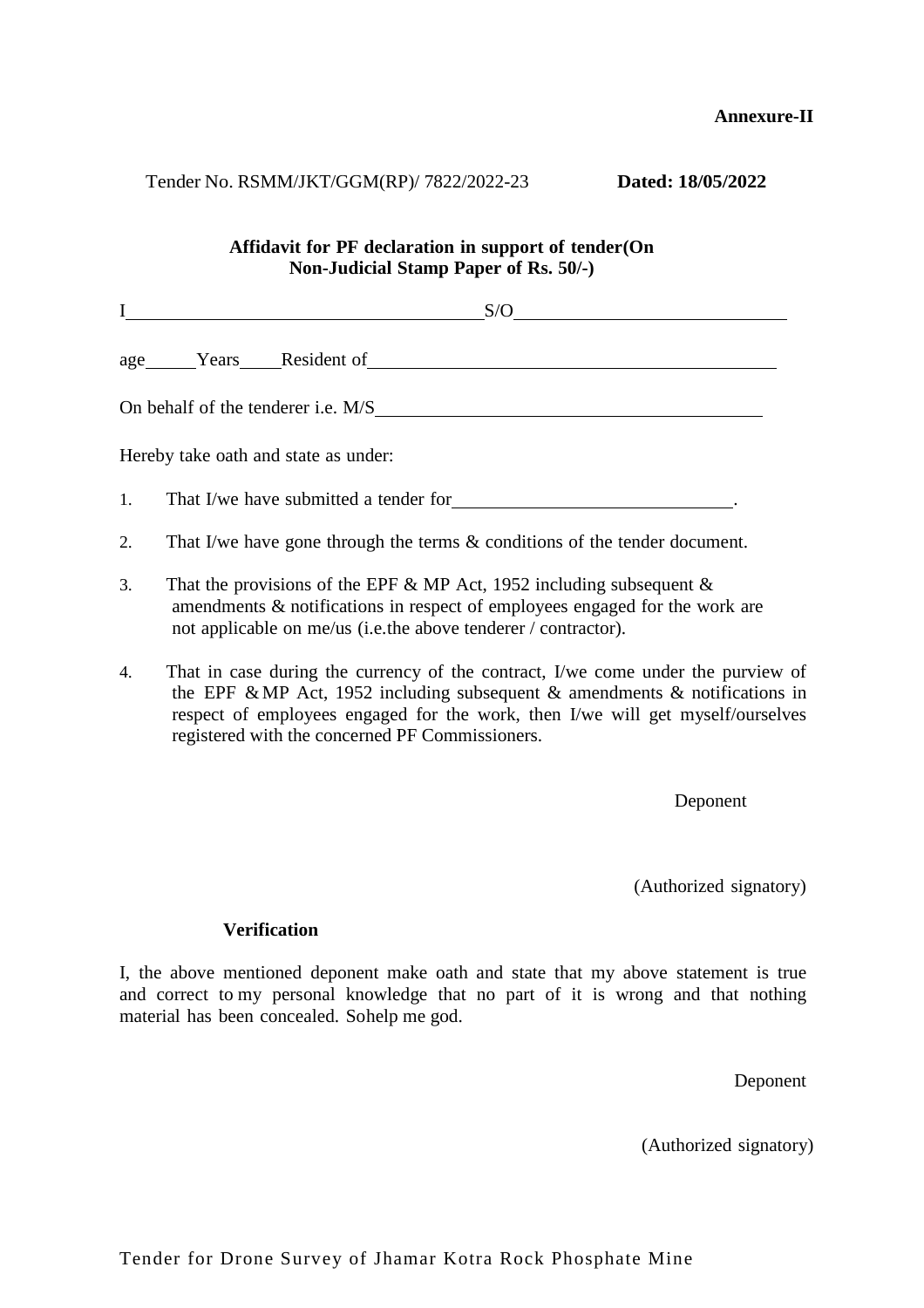#### **Annexure-IV**

#### **PROFORMA OF GUARANTEE BOND FOR SECURITY DEPOSIT**

(To be issued by a PSU Bank except SBI/ICICI/Axis/HDFC having its Branch office at Udaipur on non-judicial stamp paper of 0.25% value of SD/BG amount subject to maximum amount of Rs 25000/-

B.G. Dated 00.00.2022

This Deed of Guarantee made between a PSU Bank except SBI/ICICI/Axis/HDFC, having its registered office at and its head office at and wherever the context so required include its successors and assignees (hereinafter called the Surety/ Bank) AND Rajasthan State Mines & Minerals Limited, a company incorporated and registered under Indian companies Act, 1956, having its registered office at C-89-90, Lal Kothi Scheme, Janpath, Jaipur and Corporate Office at

,4-Meera Marg, Udaipur, SBU&PC-Rockphosphate office at Jhamar Kotara Mines, Udaipur and wherever its context so required includes its successors and assignees (hereinafter called 'the company),

Whereas the company having agreed to exempt  $M/s$  a company/ partnership firm (address of registered/H.O.) where ever the context so require include its successors and assignees (hereinafter called the Contractor) from the demand under the terms and conditions of letter of intent no. dated

 issued in favour of the Contractor and agreement dated in accordance with the provisions thereof, of cash security deposit for the due fulfillment by the said letter of intent/ agreement on production of unconditional and irrevocable Bank Guarantee for Rs.

(Rs. ) being equivalent to % of Contract value of Rs.

- 1. We, (Bank) do hereby undertake to pay to the company as amount not exceeding Rs. against any loss or damage caused to or suffered or would be caused to or suffered by the company by reason of any breach by the said contractor of any terms and/or conditions contained in the Letter of Intent/ Agreement. The decision of the Company, as to any such breach having been committed and loss/ damage suffered to shall be absolute and binding on us.
- 2. We, (Bank) do hereby undertake without any reference to the Contractor or any other person and irrespective of the fact whether any dispute is pending between the Company and the Contractor of the fact whether any dispute is pending between the company and the Contractor before any court or tribunal or Arbitrator relating thereto, to pay the amount due and payable under this guarantee without any demur, and/or protest merely on the very first demand from the Company stating that the amount claimed is due by way of loss or damage caused to or suffered by or would be caused to or suffered by the Company by reason of any breach by the said contractor of any of the terms and condition contained in the said Letter of Intent/ agreement by reason of the said contractor's failure to perform the covenants contained in said letter of intent/ agreement. Any such demand made on the bank shall be conclusive absolute and unequivocal as regards the amount due and payable by the bank under this guarantee. However bank's liability under this guarantee shall be restricted to an amount not exceeding Rs. .
- 3. We, (Bank) further agree that the guarantee herein above contained shall remain in full force and effect during the period that would be taken for the performance of the agreement and that it shall continue to be enforceable till all the dues of the company under or by virtue of the agreement have been fully paid and its claim/s satisfied or discharges or till the company certifies that the terms and the conditions of the said Letter of Intent/ agreement have been fully and properly carried out by the said contractor and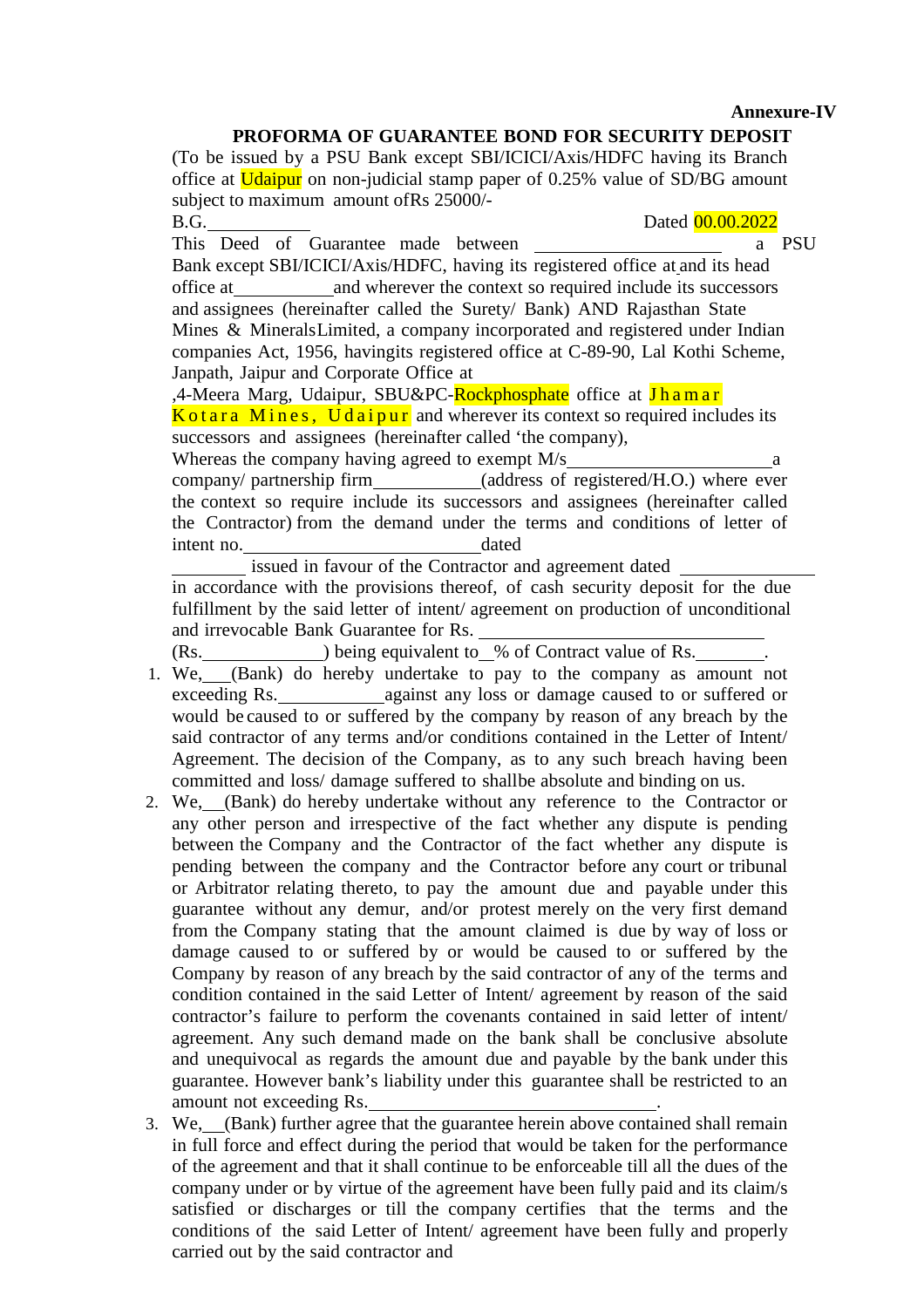Accordingly discharges the guarantee, unless a demand or claim under this guarantee ismade on the bank in writing on or before …..(Scheduled completion date plus six months), the bank shall be discharges from all liability under this guarantee thereafter unless otherwise further extended by the bank.

- 4. In order to give full effect to the guarantee herein contained the company shall be entitled to act as if, we (bank) are your principal debtor in respect of all your claims against the Contractor hereby guaranteed by us as aforesaid and we hereby expressly waive all our rights of surety-ship and other rights, if any which are in any way inconsistent and/or contrary to the above or any other provision of this guarantee, the bank's guarantee to pay hereunder will not be determined or affected by your proceeding against the Contractor and the bank will be liable to pay the said sum as and when demanded by you merely on first demand being made on the bank by you and even before any legal or other proceedings taken against the contractor. Any letter of demand delivered at the bank's above branch/divisional office or Udaipur branch office under the signatures of the company's Financial Advisor and/or Group General Manager of SBU&PC-Rockphosphate or any of the Directors shall deemed to be sufficient demand under this guarantee.
- 5. We, (Bank) further agree that the company shall have the fullest liberty without our consent and without affecting in any manner our obligation hereunder to vary any of the terms and conditions of the said Letter of Intent/ agreement or to extent time of performance by the said Contractor from time to time or to postpone for any time or from time to time any of the powers exercisable by the company against the said contractor and to forbear or enforce any of the terms and conditions relating to the Letter of Intent/ Agreement and we shall not be relieved from our liability by reason of any such variation or extension being granted to the said contractor or for any fore bearance act, or omissions on the part of the company or any indulgence of the Company to the said Contractor or by any such matter or things whatsoever which under the law relating to the sureties would but for this provisions have effect of so relieving us.
- 6. This guarantee herein contained would come into force from the date of issue and would not be affected by any change in the constitution of the contractor or ourselves or liquidation or winding up or dissolution or insolvency of the contractor not shall it be affected by any change in company's constitution or by any amalgamation or any absorption thereof or there with but shall ensure for and be available to and enforceable by absorbing or amalgamated company or concern till the payment or amount not exceeding Rs. 00/-is made by the Bank.
- 7. The guarantee will not be discharged or affected if the company holds/ obtain any other security/guarantee/ promissory note from any person and/or the contractor and this guarantee shall be in addition to any such guarantees.
- 8. We, (Bank) lastly undertake not to revoke this guarantee during this currency except with the previous consent of the company in writing.
- 9. The bank has power to issue this guarantee in favour of the Company and the undersigned has full powers to do so under power of Attorney dated granted to him by the bank.
- 10. For the purpose of enforcing legal rights in respect of this guarantee Bikaner Courts in the state of Rajasthan alone shall have jurisdiction. IN WITNESSETH I, HEREBY -------------------------- SON OF----(designation) (branch) constituted attorney of the said bank have set my signatures and bank seal on this guarantee which is being issued on non-judicial stamp of proper value as per Stamp Act prevailing in the state of

executed at this the date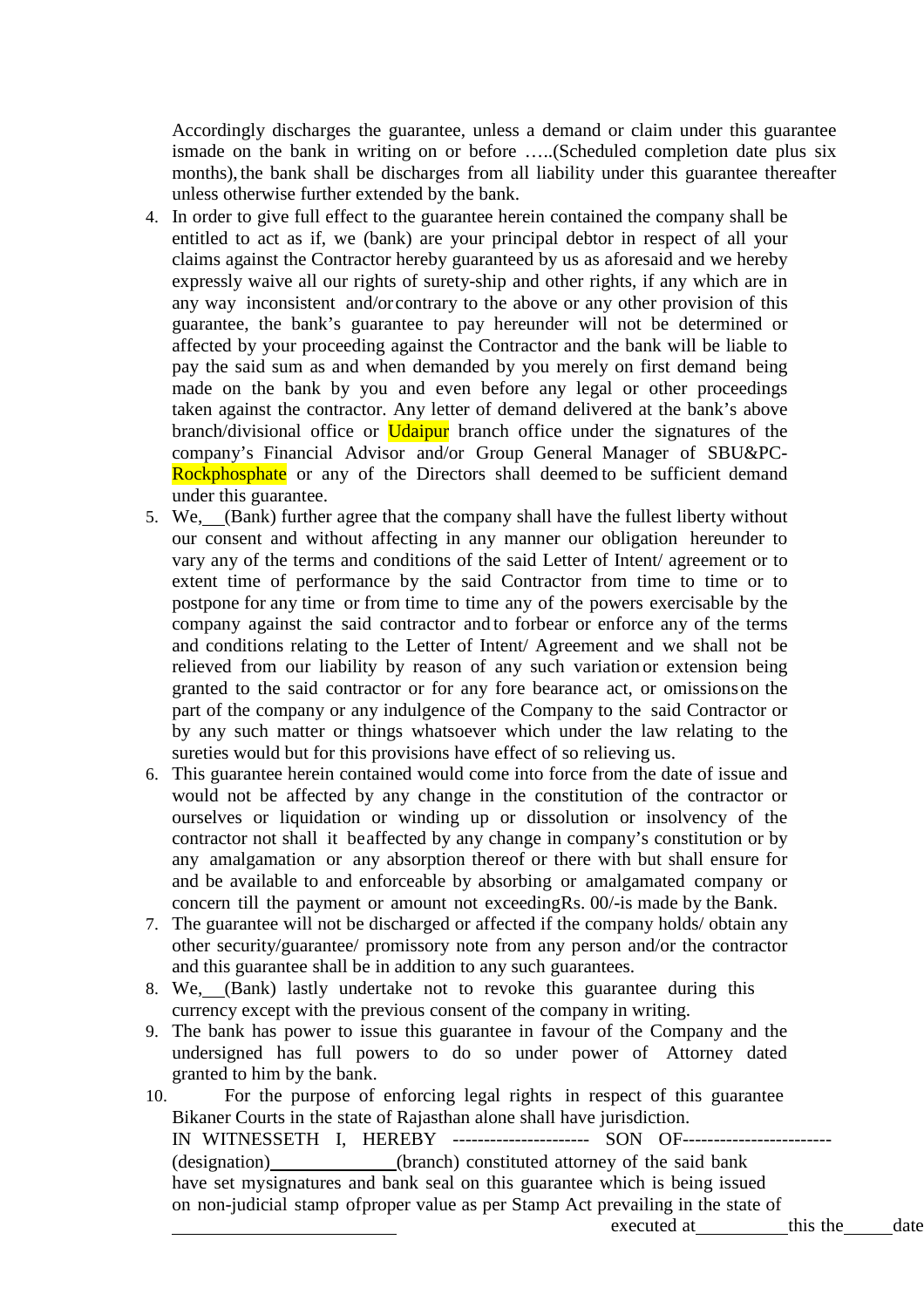# **Compliance with the Code of integrity and No Conflict of Interest**

Any person participating in a procurement process shall:

- (a) not offer any bribe, reward or gift or any material benefit either directly or indirectly in exchange for an unfair advantage in procurement process or to otherwise influence the procurement process.
- (b) not misrepresent or omit that misleads or attempts to mislead so as to obtain a financial or other benefit or avoid an obligation.
- (c) not indulge in any collusion, Bid rigging or anti competitive behavior to impair the transparency, fairness and progress of the procurement process;
- (d) not misuse any information shared between the procuring Entity and the Bidders with an intent to gain unfair advantage in the procurement process;
- (e) not indulge in any coercion including impairing or harming or threatening to do the same, directly or indirectly, to any party or to its property to influence the procurement process.
- (f) not obstruct any investigation or audit of a procurement process.
- (g) disclose conflict of interest, if any; and
- (h) disclose any previous transgressions with any Entity in India or any other country during the last three years or any debarment by any other procuring entity.

#### **Conflict of Interest:**

The Bidder participating in a bidding process must not have a Conflict of Interest.

A Conflict of Interest is considered to be a situation in which a party has interests that could improperly influence that party's performance of official duties or responsibilities, contractual obligations, or compliance with applicable laws and regulations.

- i. A Bidder may be considered to be in Conflict of Interest with one or more parties in a bidding process if, including but not limited to:
- a. have controlling partners/shareholders in common; or
- b. receive or have received any direct or indirect subsidy from any of them; or
- c. have the same legal representative for purposes of the Bid; or
- d. have a relationship with each other, directly or through common third parties, that puts them in a position to have access to information about or influence on the Bid of another bidder, or influence the decisions of the Procuring Entity regarding the bidding process; or
- e. the Bidder participates in more than one Bid in a bidding process. Participation by a Bidder in more than one Bid will result in the disqualification of all Bids in which the Bidder is involved. However, this does not limit the inclusion of the same subcontractor, not otherwise participating as a Bidder, in more than one Bid; or
- f. the Bidder or any of its affiliates participated as a consultant in the preparation of the design or technical specifications of the Goods. Works or Services that are the subject of the Bid; or
- g. Bidder or any of its affiliates has been hired (or is proposed to be hired) by the Procuring Entity as engineer-in-charge/consultant for the  $\overline{c}$   $\overline{c}$  contract.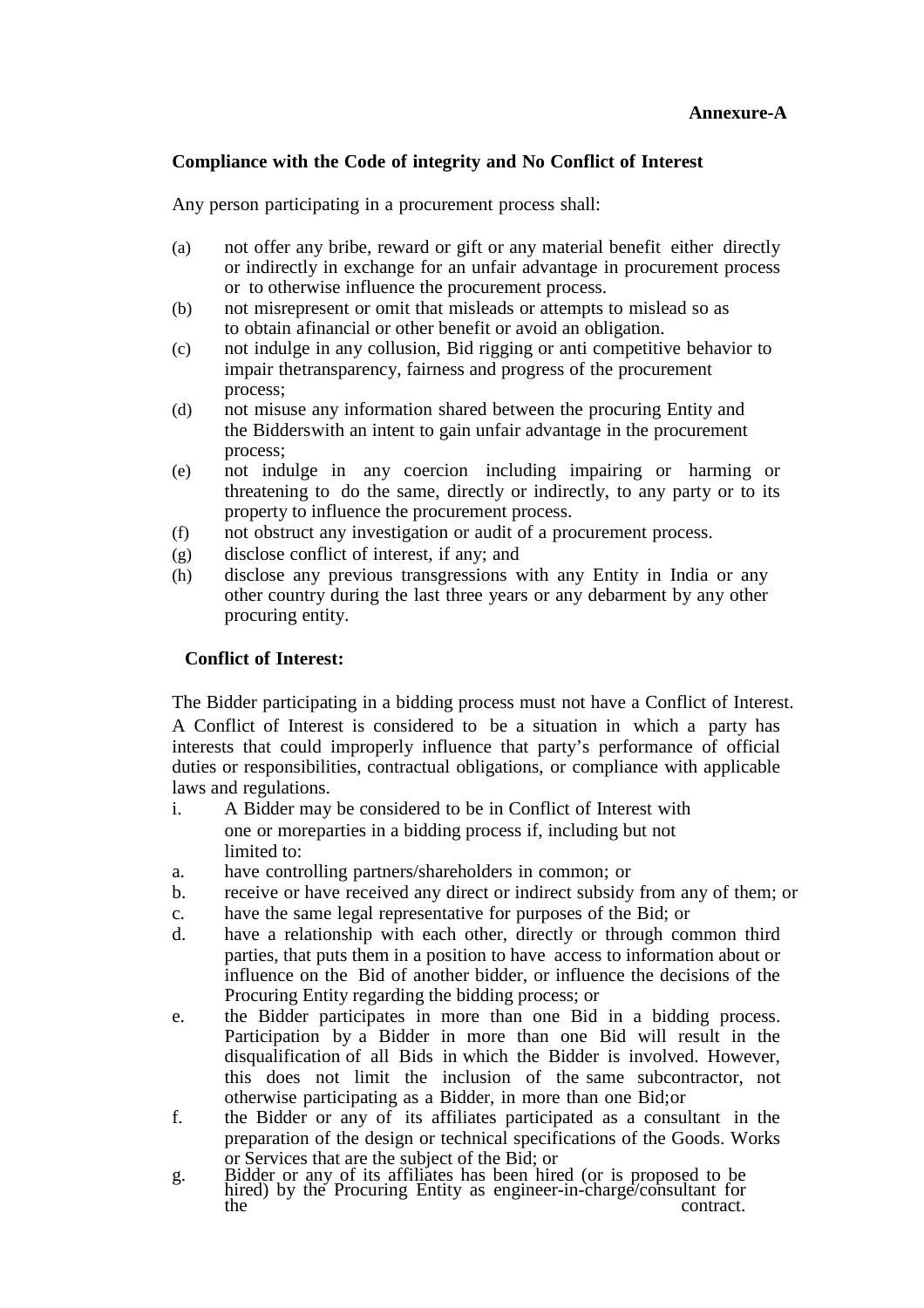#### **Annexure-B**

#### **Declaration by the Bidder regarding Qualifications**

# **Declaration by the Bidder**

In relation to my/our Bid submitted to …………………. For procurement of .......................... in response to their Notice Inviting Bids No. ……………… ……. Dated ………….. I/We hereby declare under Section 7 of Rajasthan Transparency in Public Procurement Act, 2012, that:

- 1. I/we possess the necessary professional, technical, financial and managerial resources and competence required by the Bidding Document issued by the Procuring Entity.
- 2. I/we have fulfilled my/our obligation to pay such of the taxes payable to the Union and the State Government or any local authority as specified in the Bidding Document.
- 3. I/we are not insolvent, in receivership, bankrupt or being wound up, not have my/our affairs administered by a court or a judicial officer, not have my/our business activities suspended and not the subject of legal proceedings for any of the foregoing reasons.
- 4. I/we do not have, and our directors and officers not have, been convicted of any criminal offence related to my/our professional conduct or the making of false statements or misrepresentations as to my/our qualifications to enter into a procurement contract within a period of three years preceding of commencement of this procurement process, or not have been otherwise disqualified pursuant to debarment proceedings;
- 5. I/we do not have a conflict of interest as specified in the Act, Rules and the Bidding Document, which materially affects fair competition;

Place Name:

Date Signature of bidder

Designation:

Address: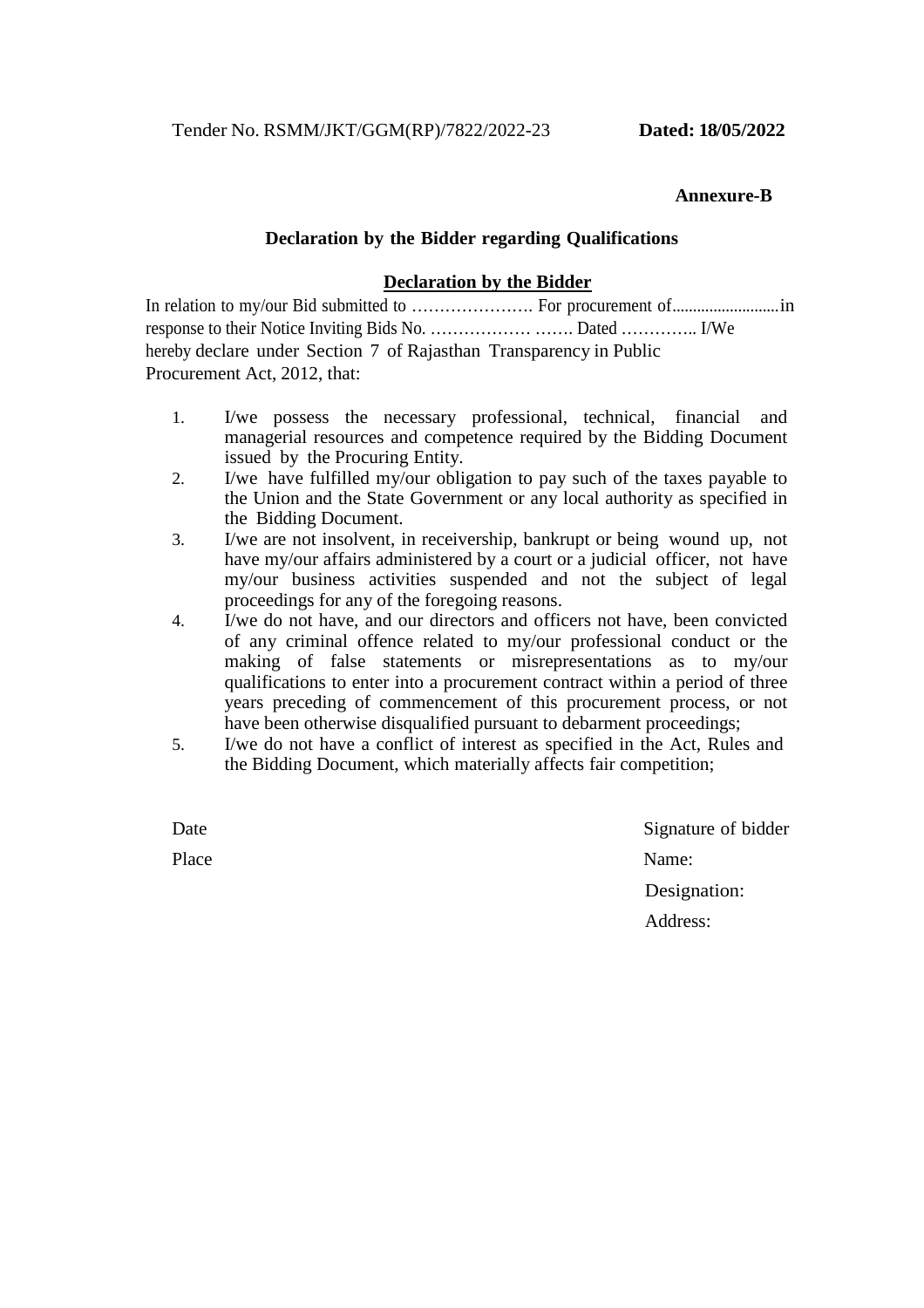The designation and address of the First Appellate Authority is –

……………………………………

The designation and address of the Second Appellate Authority is –

#### **(1) Filing an appeal**

If any Bidder or prospective bidder is aggrieved that any decision, action or omission of the Procuring Entity is in contravention to the provisions of the Act or the Rules or the Guidelines issued there under, he may file an appeal to First Appellate Authority, as specified in the Bidding Document within a period of ten days from the date of such decision or action, omission, as the case may be, clearly giving the specific ground or grounds on which he feels aggrieved:

Provided that after the declaration of a Bidder as successful the appeal may be filed only by a Bidder who has participated in procurement proceedings:

Provided further that in case a Procuring Entity evaluates the Technical Bids before the opening of the Financial Bids, an appeal related to the matter of Financial Bids may be filed only by a Bidder whose Technical Bid is found to be acceptable.

- (2) The officer to whom an appeal is filed under para (1) shall deal with the appeal as expeditiously as possible and shall endeavor to dispose it of within thirty days from the date of appeal.
	- (3) If the officer designated under para (1) fails to dispose of the appeal filed within the period specified in para (2), or if the Bidder or prospective bidder or the Procuring Entity is aggrieved by the order passed by the First Appellate Authority, the Bidder or prospective bidder or the Procuring Entity, as the case may be, may file second appeal to Second Appellate Authority specified in the Bidding Document in this behalf within fifteen days from the expiry of the period specified in para (2) or of the date of receipt of the order passed by the First Appellate Authority, as the case may be.

#### **(4) Appeal not to lie in certain cases**

No appeal shall lie against any decision of the Procuring Entity relating to the following matters, namely:-

- a. determination of need of procumbent;
- b. provisions limiting participation of Bidders in the bid process;
- c. the decision of whether or not to enter into negotiations;
- d. cancellation of a procurement process;
- e. applicability of the provisions of confidentiality.

#### **(5) Form of Appeal**

a. An appeal under para (1) or (3) above shall be in the annexed Form along with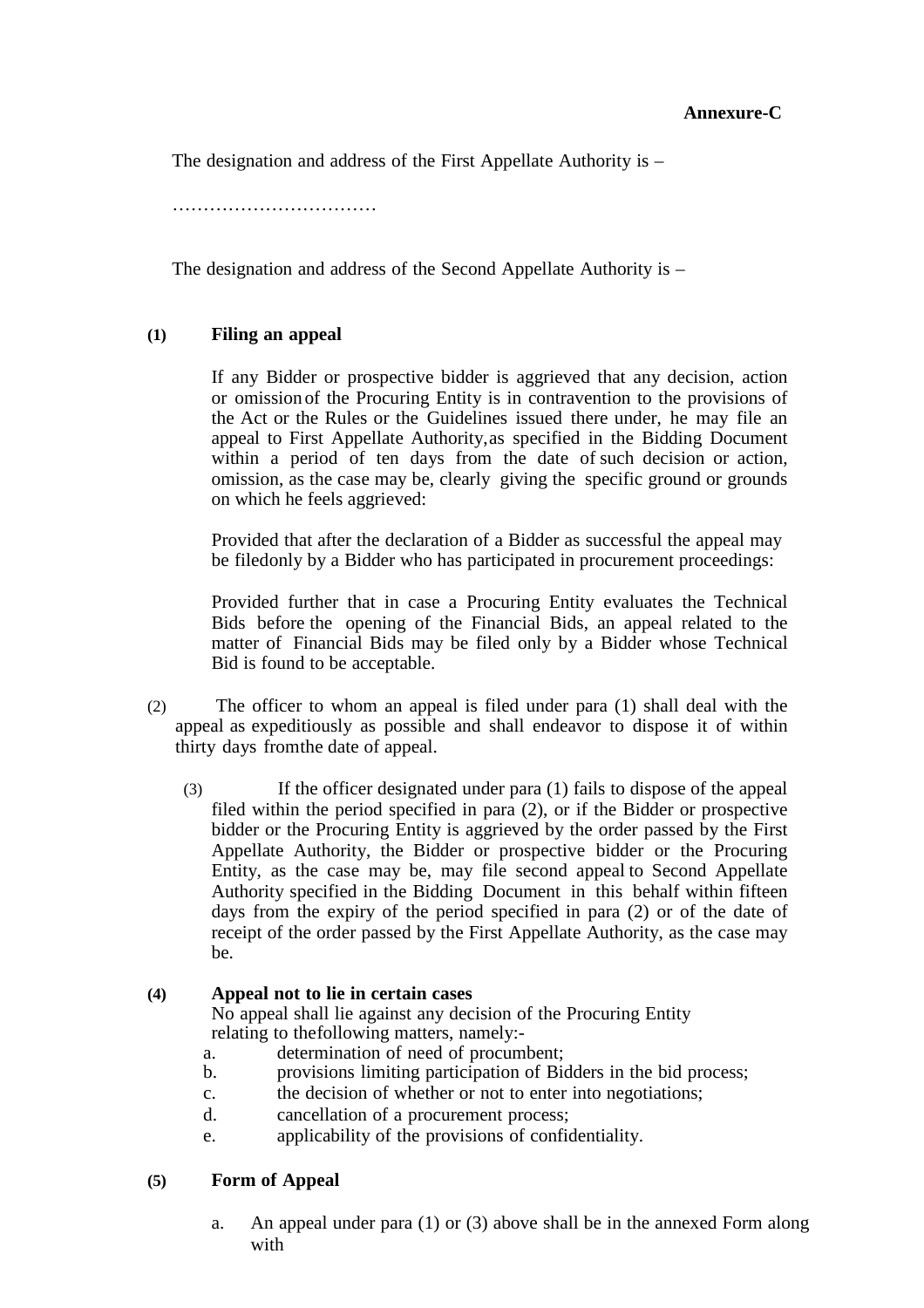as many copies as there are respondents in the appeal.

- b. Every appeal shall be accompanied by an order appealed against, if any, affidavit verifying the facts stated in the appeal and proof of payment of fee.
- c. Every appeal may be presented to First Appellate Authority or Second Appellate Authority, as the case may be, in person or through registered post or authorized representative.

# **(6) Fee for filing appeal**

- a. Fee for first appeal shall be rupees two thousand five hundred and for second appeal shall be rupees ten thousand, which shall be non refundable.
- b. The fee shall be paid in the form of bank demand draft or banker's cheque of Scheduled Bank in India payable in the name of Appellate Authority concerned.

#### **(7) Procedure for disposal of appeal**

- a. The first Appellate Authority or Second Appellate Authority as the case may be, upon filing of appeal, shall issue notice accompanied by copy of appeal, affidavit and document, if any, to the respondents and fix date of hearing.
- b. On the date fixed for hearing, the First Appellate Authority or Second Appellate Authority, as the case may be, shall:-

i. hear all the parties to appeal present before him; and ii. peruse or inspect documents, relevant records or copies thereof relating to the matter.

- c. After hearing the parties, perusal or inspection of documents and relevant records or copies thereof relating to the matter, the Appellate Authority concerned shall pass an order in writing and provide the copy of order to the parties to appeal free of cost.
- d. The order passed under sub-clause(c) above shall also be placed on the State Public Procurement Portal.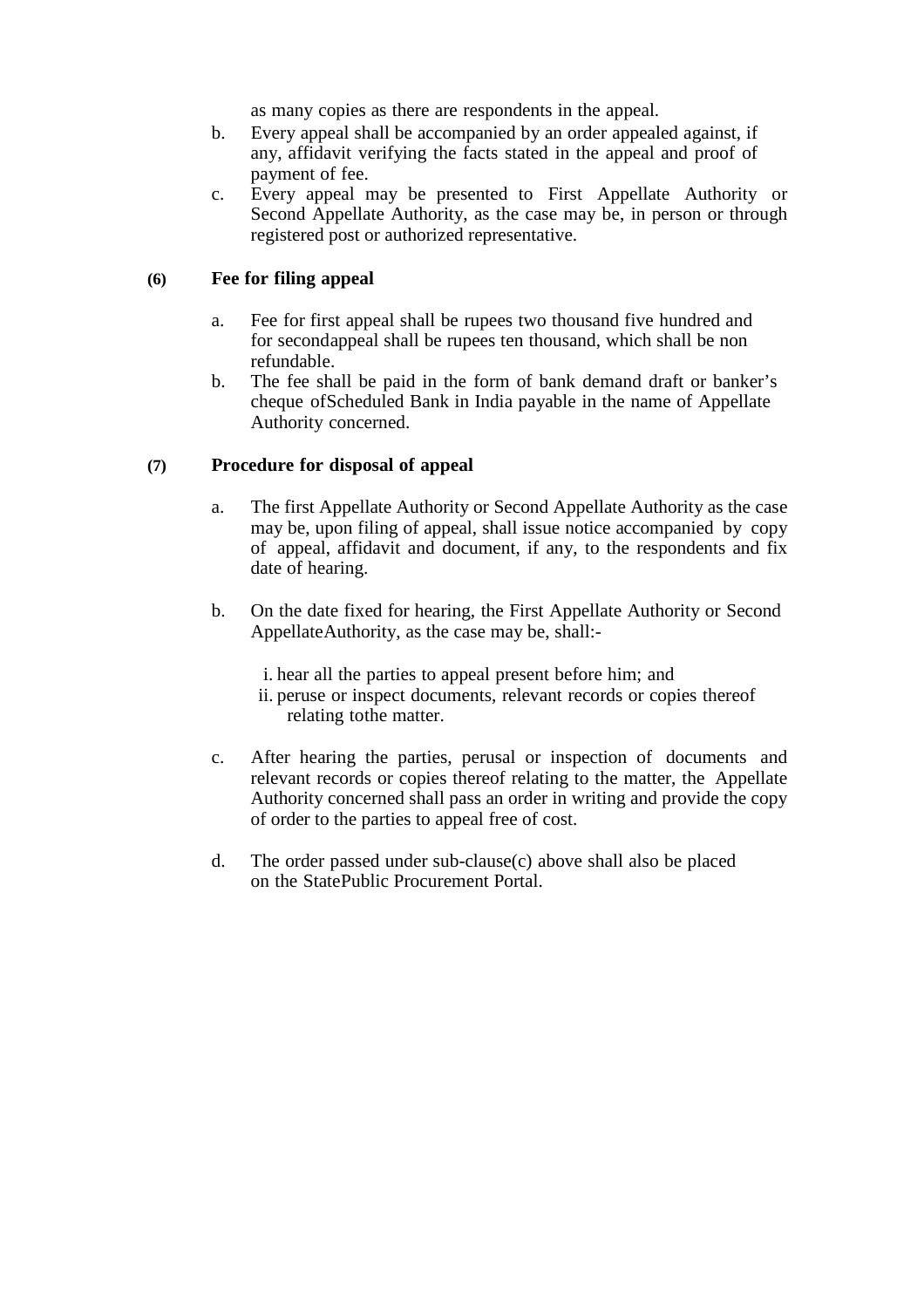# Form No.1

(see rule 83)

#### **i. Memorandum of Appeal under the Rajasthan Transparency in Public Procurement Act, 2012**

Appeal No. ………………. of ……………………………. Before the ............................. (first/second Appellate Authority)

- 1. Particular of appellant:
	- (i) Name of the appellant:
	- (ii) Official address, if any:
	- (iii) Residential address:
- 2. Name and address of the respondent(s):
- (i)
- (ii)
- 3. Number and date of the order appealed against and name and designation of the officer/authority who passed the order (enclosed copy, or a statement of a decision, action or omission of the Procuring Entity in contravention to the provisions of the Act by which the appellant is aggrieved:
- 4. If the Appellant proposes to be represented by a representative, the name and postal address of the representative:
- 5. Number of affidavits and documents enclosed with the appeal:

| 6. | Ground                | of | appeal |  |
|----|-----------------------|----|--------|--|
|    |                       |    |        |  |
|    |                       |    |        |  |
|    | $\cdots$              |    |        |  |
|    | .                     |    |        |  |
|    | affidavit)            |    |        |  |
| 7. | Prayer:               |    |        |  |
|    |                       |    |        |  |
|    |                       |    |        |  |
|    | $\cdots$<br>.         |    |        |  |
|    |                       |    |        |  |
|    |                       |    |        |  |
|    |                       |    |        |  |
|    | Appellant's Signature |    |        |  |